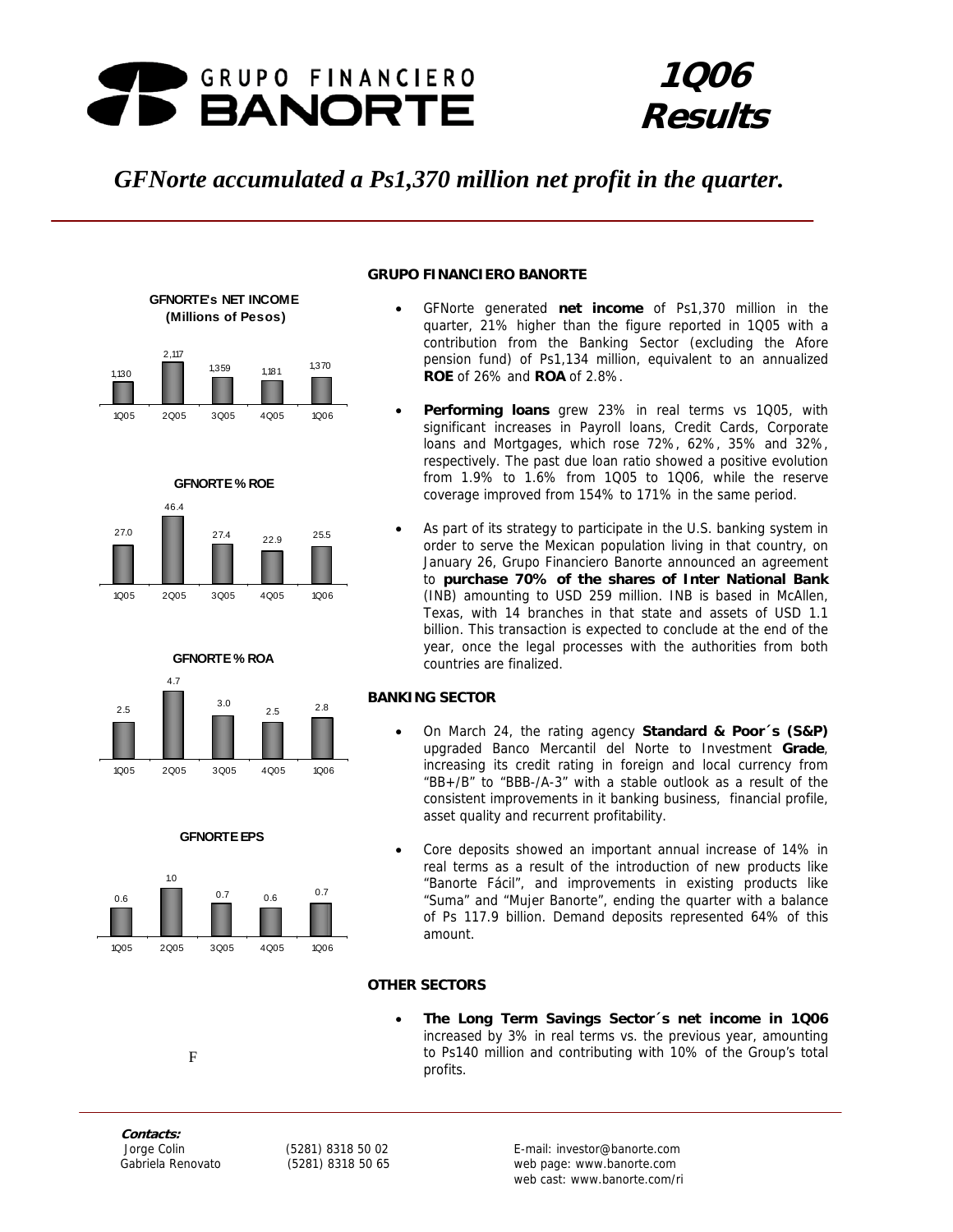7.3



# **Highlights**

# **NIM** 8.5 8.3 8.5 7.5



**NOT INTEREST INCOME (Millions of Pesos)**



**NON INTEREST EXPENSE (Millions of Pesos)**



# **CAPITALIZATION RATIO**



**PAST DUE LOAN RATIO**



### **Net Income**

GFNorte´s profits in 1Q06 amounted to Ps1,370 million, 21% higher than the figure reported in 1Q05. The higher profits were mostly due to the 12% increase in the Net Interest Income and a 38% growth in Non Interest Income.

### **Net Interest Margin**

Net Interest Margin rose from 7.3% in 1Q05 to 7.5% in 1Q06, mainly as a result of the loan portfolio growth and a better loan mix, despite the lower market interest rates.

### **Non Interest Income**

Non Interest Income in 1Q06 was 38% higher than in 1Q05, mainly as a result of the 188% increase in Trading income and a 135% increase in revenues from the Recovery bank.

### **Non Interest Expense**

Non Interest Expense increased 8% in real terms with respect to 1Q05 due mainly due to expenses related to higher business volumes and increased Personnel expenses.

### **Capitalization**

The capitalization ratio in 1Q06 stood at 15.6% vs. 16.2% in 1Q05. This decrease was mainly due to the impact of the new capital requirements rules for banking institutions issued by the Ministry of Finance that came into effect as of Jan/06. Nonetheless, the capitalization level continues robust as a result of the profits generated during the last 12 months and in spite the important growth in the loan portfolio.

### **Loan Portfolio**

At the close of 1Q06, the performing loan portfolio, excluding the one managed by the Recovery unit, registered an outstanding balance of Ps 116 billion, an increase of 23% vs. 1Q05. This growth reflects a favorable evolution of the corporate and consumer loan portfolios, which increased 35% and 33% annualy, respectively, in real terms.

#### **Asset Quality**

The past due loan portfolio closed the quarter with a balance of Ps1.9 billion, 3% higher than the figure reported in 1Q05, in spite of an important growth in the loan portfolio during the year. This result led to a decline in the past due loan ratio to 1.6%, while the reserve coverage ended the quarter at 171%.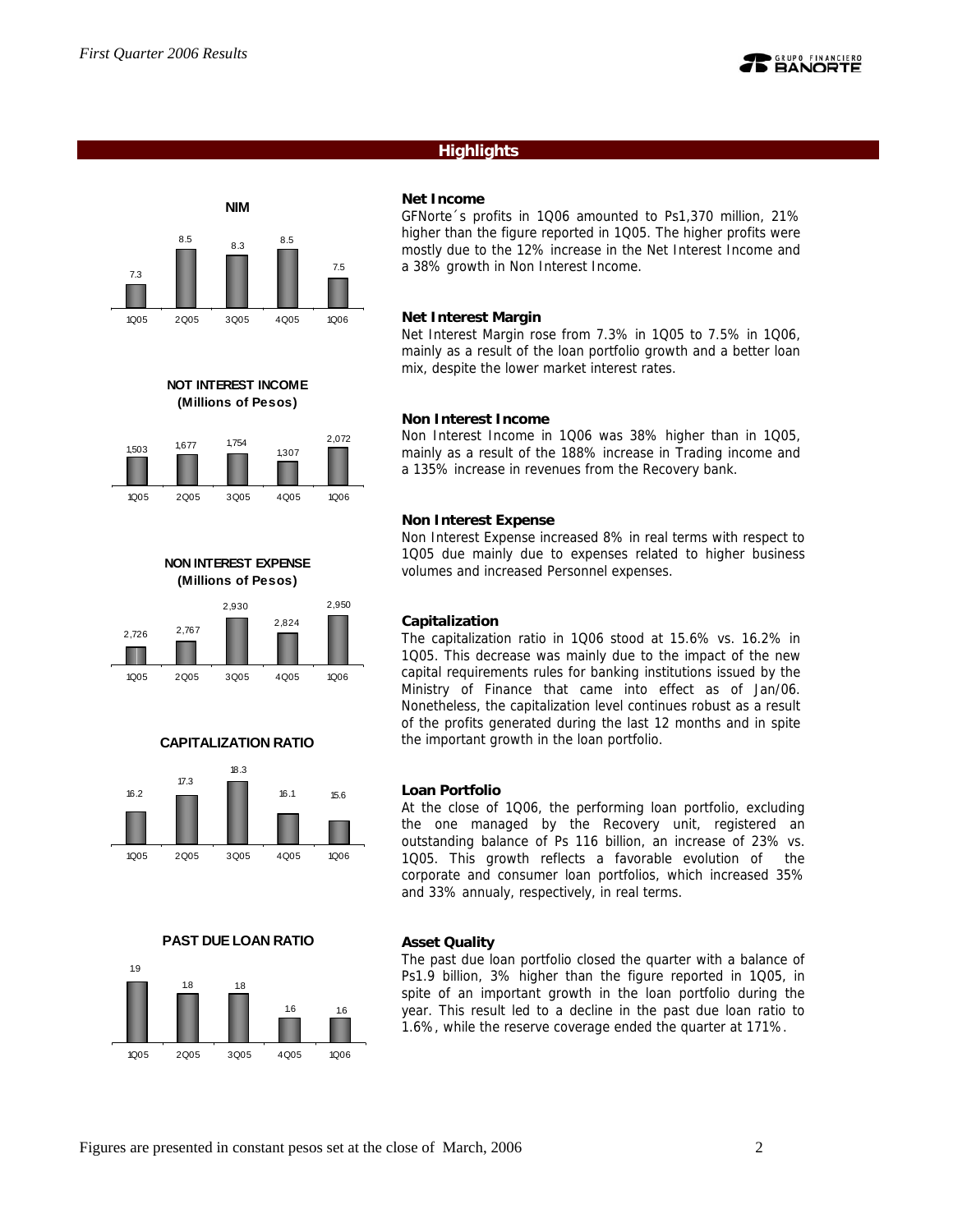### **Executive Summary**

**Grupo Financiero Banorte** announced today its operating results for 1Q06, reporting a Net Income of Ps1.4 billion, 21% higher in real terms than that reported for 1Q05. GFNorte´s Return on Equity for the year stood at 26%, while the ROA was 2.8%.

The Banking Sector´s profits amounted to Ps1.1 billion in 1Q06, which contributed with 83% to the Group's total earnings. This result was 22% greater than 1Q05. Banorte continues to show an improvement in its recurring income derived from the traditional banking activities due to the growth and better mix of its loan portfolio, as well as an increase in service fees.

GFNorte's Net Interest Margin in 1Q06 rose from 7.3% to 7.5% yoy. The improvement was the result of lower funding costs and a robust loan growth as well as a better loan portfolio mix, despite the lower market interest rates. The average 28-day TIIE rate declined 138 basis points yoy.

Trading income increased 188% in real terms compared to 1Q05, benefiting from the sale of fixed income securities positions during the quarter.

Non Interest Expense grew 8% yoy in real terms due to higher business volumes which in turn increased total operating income. The efficiency ratio continues to improve, decreasing from 61% in 1Q05 to 54% in 1Q06.

Total Deposits, excluding off balance trading, stood at Ps 140 billion at the end of 1Q06, thus increasing 12% when compared to 1Q05. Demand and Time deposits grew 16% and 12%, respectively, and Money Markey increased by 3% as a result of lower funding requirements due to the pre-payments received from IPAB over the last year which decreased IPAB notes balance from Ps 13 billion to Ps 166 million yoy.

The Loan Portfolio – excluding IPAB and those managed by the Recovery unit – registered a solid growth. As of 1Q06, the performing portfolio rose 23% vs. 1Q05, with an outstanding balance of Ps 116 billion. Commercial Loans grew 14% over the past 12 months, to Ps 40 billion. The Corporate Portfolio reached a balance of Ps 21 billion and the Government Portfolio stood at Ps 14 billion, both increasing 35% and 10%, respectively.

Consumer Loans continued to show solid growth during the period. These loans now represent 35% of the total performing loan portfolio. As a result of the "Ya Bajale" program and new attributes added to this product, Credit Cards were up 62% over the past twelve months, reaching a balance of Ps 7 billion. Payroll loans grew 72% in real terms with a year-end balance of Ps 4 billion, which includes a balance of Ps 691 million of Personal loans, a product that was launched during the year. Car Loans reached a balance of Ps6 billion, while Mortgage Loans continued to trend up, closing the year with a balance of Ps 24 billion, an 32% annual growth of 32%.

The Past Due Loan Portfolio declined to Ps1.9 billion, 3% higher than in 1Q05, in spite of an important growth in the loan portfolio yoy. The Past Due Loan ratio stood at 1.6%, lower than the 1.9% registered a year ago, and the reserve coverage improved to 171% from 154% reported in 1Q05.

The Long-term Saving Sector, which includes the Pension Fund Afore, the Insurance and Annuities companies, contributed with Ps140 million to the Group´s profits during 1Q06, an increase of 3% compared to 1Q05.

The Auxiliary Organizations Sector contributed Ps57 million to the Group's profits in 1Q06, a figure 26% higher than in 1Q05, while the Brokerage Sector recorded profits of Ps39 million during the same period, 47% above those of 1Q05..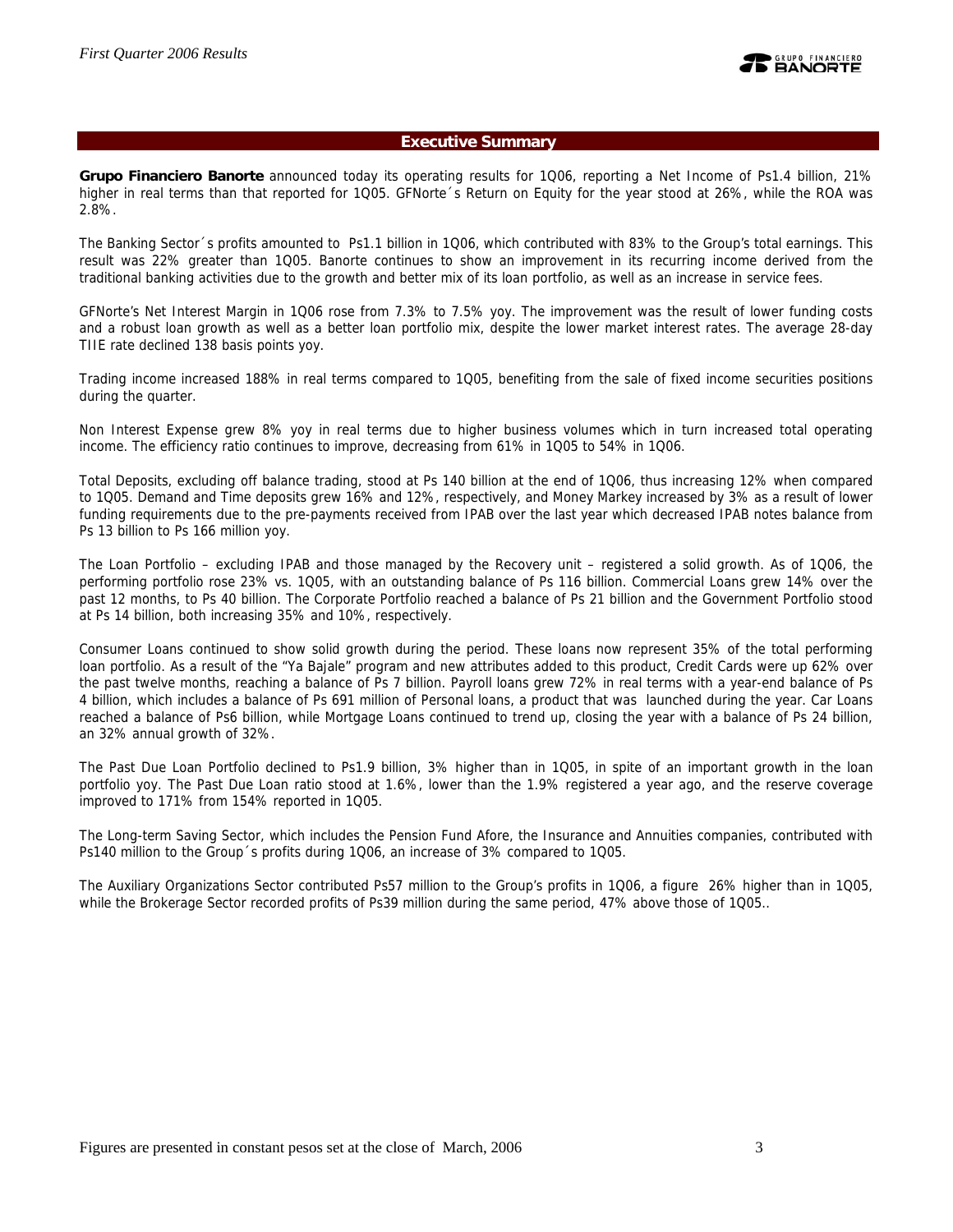

### **Grupo Financiero Banorte**

| <b>Subsidiaries Earnings</b>         |       | <b>QUARTER</b> |       |       | % CHANGE vs |
|--------------------------------------|-------|----------------|-------|-------|-------------|
| (Millones de Pesos)                  | 1005  | 4Q05           | 1006  | 1005  | 4Q05        |
| Banco Mercantil del Norte (1)        | 722   | 1,168          | 660   | (8%)  | (43%)       |
| Banco del Centro                     | 207   | (58)           | 473   | 129%  | N.C.        |
| <b>Banking Sector</b>                | 929   | 1.110          | 1.134 | 22%   | 2%          |
| Brokerage Sector (Brokerad<br>House) | 26    | 19             | 39    | 47%   | 102%        |
| Afore                                | 58    | 3              | 43    | (25%) | 1,178%      |
| Insurance                            | 67    | 10             | 55    | (19%) | 463%        |
| Annuities                            | 11    | (1)            | 41    | 293%  | N.C.        |
| Long - Term Saving Sector            | 136   | 12             | 140   | 3%    | 1,068%      |
|                                      |       |                |       |       |             |
| Leasing                              | 19    | 20             | 28    | 46%   | 39%         |
| Factoring                            | 17    | 13             | 22    | 30%   | 73%         |
| Warehousing                          | 5     | 4              | 3     | (48%) | (38%)       |
| <b>Bonding</b>                       | 4     | $\overline{7}$ | 4     | 2%    | (36%)       |
| <b>Auxiliary Organization Sector</b> | 45    | 44             | 57    | 26%   | 30%         |
| <b>Créditos Pronegocio</b>           | (4)   | (8)            | 4     | N.C.  | N.C.        |
| G. F. Banorte [holding]              | (2)   | 5              | (3)   | N.C.  | N.C.        |
| <b>Total</b><br>$\sim$ $ \sim$       | 1,130 | 1,181          | 1,370 | 21%   | 16%         |

1) 96.11% owned by GFNorte. N.C. = Not Comparable

# **Group's Balance Sheet Highlights**

| <b>Si dap 3 Baranoc Oncer i Ingiliigi its</b> |         |             |         |                                      |                                      |
|-----------------------------------------------|---------|-------------|---------|--------------------------------------|--------------------------------------|
| (Millions of Pesos)                           | 1005    | <b>4Q05</b> | 1006    | %<br><b>CHANGE</b><br><b>VS 1Q05</b> | %<br><b>CHANGE</b><br><b>VS 4005</b> |
| Performing loans excluding IPAB (1)           | 95.946  | 115.679     | 117.547 | 23%                                  | 2%                                   |
| <b>IPAB loans</b>                             | 12.893  | 163         | 166     | (99%)                                | 2%                                   |
| Past Due Loans                                | 1.829   | 1.872       | 1.882   | 3%                                   | 1%                                   |
| <b>Total Loans</b>                            | 110.668 | 117.714     | 119.595 | 8%                                   | 2%                                   |
| Loan Loss Reserves                            | 2.819   | 3.104       | 3.223   | 14%                                  | 4%                                   |
| <b>Total Assets</b>                           | 178.273 | 192.431     | 201.154 | 13%                                  | 5%                                   |
| Total Deposits (3)                            | 124,393 | 138.469     | 139,842 | 12%                                  | $1\%$                                |
| Equity                                        | 18,370  | 21.728      | 23,327  | 27%                                  | 7%                                   |
| Assets under Management (2)                   | 390.628 | 405.778     | 439.209 | 12%                                  | 8%                                   |

1) Excludes Fobaproa-IPAB notes and loans to IPAB that are accounted in the Loans to Government Entities line.<br>2) Includes Deposits, On behalf of Third Parties Deposits and Mutual Funds of the Banking Sector and those of t

3Q05 and 4Q05 were Ps 258 million, Ps 529 million and Ps 584 million, respectively.

| <b>GFNorte Share Data</b>                   |                          |             |         |
|---------------------------------------------|--------------------------|-------------|---------|
|                                             | 1005                     | <b>4Q05</b> | 1006    |
| Net Income per Share (2) (Pesos)            | 0.54                     | 0.58        | 0.68    |
| Dividends per Share (2) (Pesos)             | $\overline{a}$           | 0.31        |         |
| Payout of Dividends                         | $\overline{\phantom{a}}$ | 24%         |         |
| Book Value per Share (1 (2)) (Pesos)        | 8.32                     | 10.16       | 11.02   |
| Shares Outstanding (2) (Millions of Shares) | 2,018.3                  | 2.018.1     | 2,018.3 |
| Price (Pesos)                               | 18.19                    | 22.28       | 25.89   |
| P/BV (Times)                                | 2.19                     | 2.19        | 2.35    |
| Market Cap (Billions)                       | 3.284                    | 4.229       | 4.794   |

Market Cap *(Billions)*<br>1) Excluding Minority holdings.<br>2) The shares outstanding increased from 504.6 millions to 2,018.6 millions in 4Q05. For comparison purposes the new number of shares is used in all periods.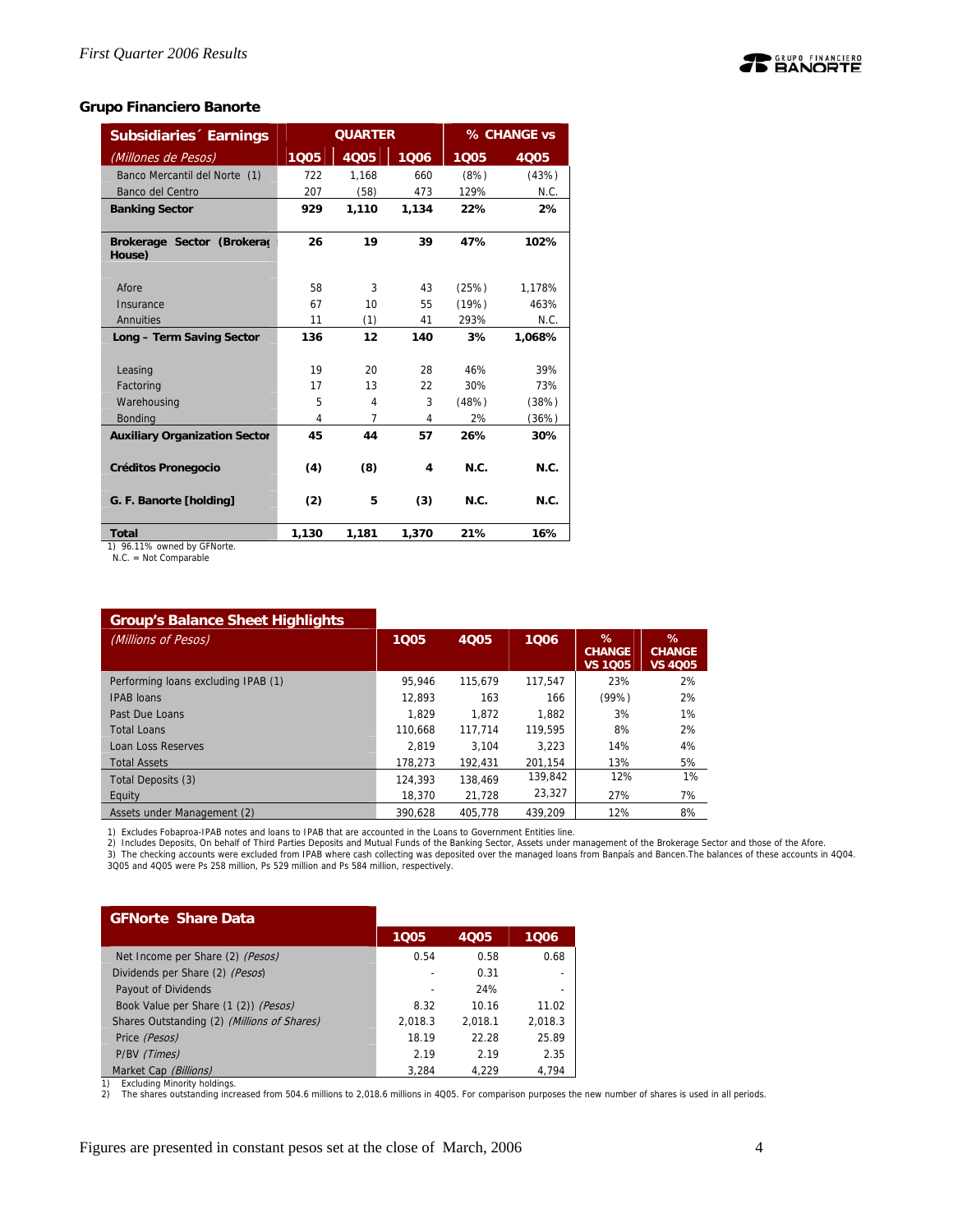

| <b>Group's Financial Ratios</b>          | <b>QUARTER</b> |        |        |        |        |  |  |  |
|------------------------------------------|----------------|--------|--------|--------|--------|--|--|--|
|                                          | 1005           | 2005   | 3005   | 4005   | 1006   |  |  |  |
| Profitability                            |                |        |        |        |        |  |  |  |
| MIN before Repomo (1)                    | 7.3%           | 8.5%   | 8.3%   | 8.5%   | 7.5%   |  |  |  |
| MIN adjusted by Loan Loss Provisions (2) | 6.6%           | 7.5%   | 7.1%   | 7.6%   | 6.6%   |  |  |  |
| ROA (3)                                  | 2.5%           | 4.7%   | 3.0%   | 2.5%   | 2.8%   |  |  |  |
| ROE(4)                                   | 27.0%          | 46.4%  | 27.4%  | 22.9%  | 25.5%  |  |  |  |
| ROE without extraordinaries              | 27.0%          | 28.4%  | 27.4%  | 22.9%  | 25.5%  |  |  |  |
| <b>Operation</b>                         |                |        |        |        |        |  |  |  |
| Efficiency Ratio (5)                     | 60.6%          | 53.4%  | 56.5%  | 57.2%  | 54.3%  |  |  |  |
| Operative Efficiency Ratio (6)           | $6.0\%$        | 6.1%   | 6.3%   | 6.0%   | 6.0%   |  |  |  |
| Liquidity Ratio (7)                      | 55.8%          | 58.7%  | 56.5%  | 56.9%  | 71.5%  |  |  |  |
| <b>Asset Quality</b>                     |                |        |        |        |        |  |  |  |
| % Past Due Loans w/o IPAB                | 1.9%           | 1.8%   | 1.8%   | 1.6%   | 1.6%   |  |  |  |
| Loan Loss Reserves to past Due Loans     | 154.1%         | 160.6% | 165.3% | 165.8% | 171.3% |  |  |  |

1) MIN= Annualized Net Interest Margin before REPOMO / Average Earnings Assets. 2) MIN= Annualized Net Interest Margin adjusted by Loan Loss Provisions / Average Earnings Assets.

3) Annualized earnings as a percentage of the average of quarterly assets over the period.

4) Annualized earnings as a percentage of the average of quarterly equity over the period

5) Non Interest Expense / (Total Operating Income – Repomo Margin + Loan Loss Provisions)

6) Annualized Administrative and Promotion Expenses / Average Total Assets.

7) Liquid Assets / Liquid Liabilities (Liquid Assets = Cash and due from Banks + Negotiable Instruments + Securities held for sale, Liquid Liabilities = Demand Deposits + Liquid Due to banks liabilities + short term loans from banks.

| <b>GFNorte Income Statement</b>                                       |       | <b>QUARTER</b> |       | % CHANGE vs |        |  |
|-----------------------------------------------------------------------|-------|----------------|-------|-------------|--------|--|
| (Millions of Pesos)                                                   | 1005  | 4Q05           | 1006  | 1Q05        | 4Q05   |  |
| Net Interest Income after Repomo                                      | 2,961 | 3,566          | 3,293 | 11%         | (8%)   |  |
| - Loan Loss and Loss Sharing Provisions                               | 255   | 336            | 371   | 45%         | 10%    |  |
| Service                                                               | 1,154 | 1,146          | 1,204 | 4%          | 5%     |  |
| Recovery                                                              | 162   | 58             | 380   | 135%        | 555%   |  |
| Foreign Exchange                                                      | 57    | 91             | 117   | 104%        | 28%    |  |
| Trading (Securities- Realized and unrealized<br>gains)                | 129   | 12             | 371   | 188%        | 2.992% |  |
| + Non Interest Income                                                 | 1,503 | 1,307          | 2,072 | 38%         | 59%    |  |
| = Total Operating Income                                              | 4,210 | 4,537          | 4,993 | 19%         | 10%    |  |
| - Non Interest Expense                                                | 2,726 | 2,824          | 2,950 | 8%          | 4%     |  |
| $=$ Net Operating Income                                              | 1,484 | 1,712          | 2,044 | 38%         | 19%    |  |
| - Non Operating Income (Expense) Net                                  | 38    | (3)            | (45)  | (218%)      | 1,256% |  |
| $=$ Pre-Tax Income                                                    | 1,522 | 1,709          | 1,999 | 31%         | 17%    |  |
| - Income Tax & profit sharing                                         | 425   | 560            | 704   | 66%         | 26%    |  |
| $=$ Net Income before Subsidiaries                                    | 1.097 | 1.149          | 1,295 | 18%         | 13%    |  |
| + Undistrib. Earnings of Subsid, Extraord. Items<br>& Minority Income | 32    | 32             | 75    | 134%        | 134%   |  |
| $=$ Net Income                                                        | 1.130 | 1,181          | 1,370 | 21%         | 16%    |  |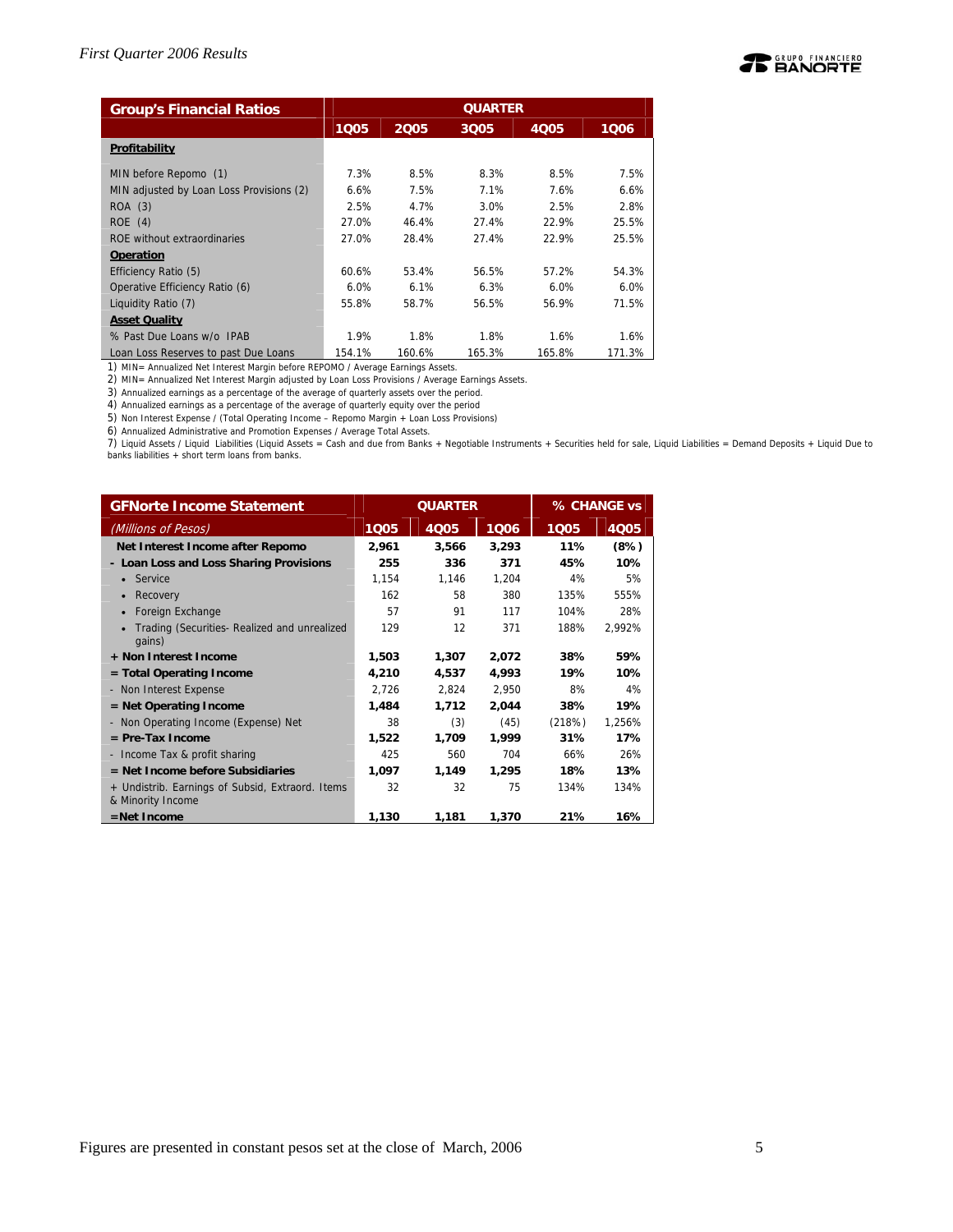

# **Net Interest Income**

| Net Interest Income               |         | <b>QUARTER</b> | % CHANGE vs |      |             |
|-----------------------------------|---------|----------------|-------------|------|-------------|
| (Millions of Pesos)               | 1005    | 4005           | 1006        | 1Q05 | <b>4Q05</b> |
| Interest Income                   | 7.356   | 9.309          | 8.610       | 17%  | (8%)        |
| <b>Interest Expense</b>           | 4.432   | 5.855          | 5.354       | 21%  | (9%)        |
| Loan Fees                         | 96      | 209            | 149         | 55%  | (29%)       |
| <b>Fees Paid</b>                  | 25      | 34             | 39          | 56%  | 15%         |
| Net Interest Income before Repomo | 2.995   | 3.629          | 3,365       | 12%  | (7%)        |
| <b>Average Earning Assets</b>     | 164.787 | 169.917        | 179.228     | 9%   | 5%          |
| NIM before REPOMO (1)             | 7.3%    | 8.5%           | 7.5%        |      |             |

During 1Q06, Net Interest Income before Repomo rose 12% yoy and the NIM increased from 7.3% to 7.5%, as a result of the following factors:

### **Increase due to:**

- Annual growth of 23% in the Performing Loan Portfolio, excluding IPAB and the loans managed by the Recovery unit.
- Better loan mix, especially in the consumer portfolio.
- The Ps40 million impact of currency valuation.
- Increase of 55% in Loan fees.

### **Decrease due to:**

- Lower interest rates. The average 28-day Cetes rates decreased from 9.03% in 1Q05 to 7.64% in 1Q06, and the TIIE from 9.41% to 8.03%, in the same period.
- The peso apreciation vs. the US dollar. The average forex rate increased from Ps11.16 per dollar in 1Q05 to Ps10.60 per dollar in 1Q06.

# **Non Interest Income**

| <b>Non Interest Income</b>              |       | <b>QUARTER</b> |       |        | % CHANGE vs |
|-----------------------------------------|-------|----------------|-------|--------|-------------|
| (Millions of Pesos)                     | 1005  | 4Q05           | 1006  | 1005   | <b>4Q05</b> |
| + Fund Transfers                        | 37    | 55             | 52    | 38%    | (6%)        |
| + Account Management Fees               | 248   | 244            | 225   | (9%)   | (8%)        |
| + Fiduciary                             | 46    | 65             | 55    | 20%    | (15%)       |
| + Credit Card                           | 252   | 315            | 319   | 26%    | 1%          |
| + Income From loan portf. acquired      | 289   | 259            | 612   | 112%   | 136%        |
| + Electronic Banking Services           | 147   | 180            | 176   | 20%    | (2%)        |
| + From IPAB (2)                         | 81    | 55             | 9     | (89%)  | (84%)       |
| $+$ Afore                               | 299   | 209            | 304   | 2%     | 45%         |
| + Brokerage House                       | 95    | 94             | 98    | 3%     | 4%          |
| + Other Fees (3)                        | 138   | 144            | 141   | 2%     | (2%)        |
| Fees on purchased services:             | 1,632 | 1,621          | 1,991 | 22%    | 23%         |
| + Fund Transfers                        | 3     | 3              | 4     | 51%    | 29%         |
| + Other Fees (1)                        | 125   | 163            | 162   | 30%    | (0%)        |
| + Expense From loan portf. acquired (1) | 188   | 252            | 241   | 28%    | (5%)        |
| <b>Fees Paid:</b>                       | 316   | 418            | 407   | 29%    | (3%)        |
| $=$ Net Fees                            | 1,316 | 1,203          | 1,584 | 20%    | 32%         |
| + Foreign Exchange                      | 57    | 91             | 117   | 104%   | 28%         |
| + Securities- Realized gains            | 88    | 13             | 540   | 514%   | 4,054%      |
| + Securities- Unrealized gains          | 42    | (1)            | (169) | (507%) | N.C.        |
| <b>Trading Income</b>                   | 187   | 103            | 488   | 161%   | 374%        |
| $=$ Non Interest Income                 | 1,503 | 1,307          | 2,072 | 38%    | 59%         |

1) The investment amortization on the purchase of the Serfin portfolio, which used to be grouped under Other Paid Fees, is now included in Acquired Loans Expenditures.<br>2) Includes Fees received by Recovery Banking and by t

Includes Fees received by Recovery Banking and by the Bank.

3) It includes fees from letters of credit, from pension funds, warehousing services, financial advisoty and for Brokerage House services, among other.

Figures are presented in constant pesos set at the close of March, 2006 6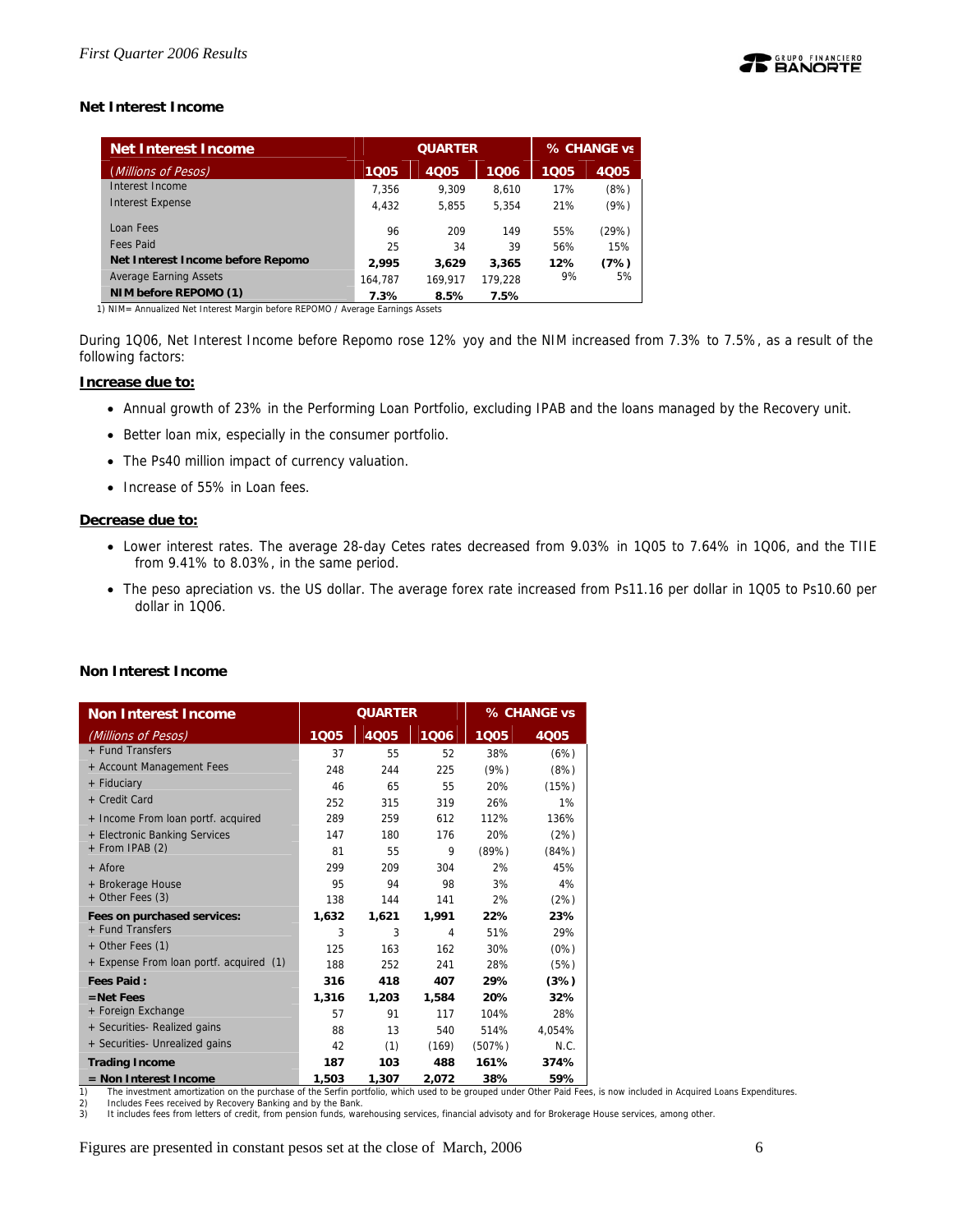We present the following table in order to identify the different origins that integrate Non Interest Income:

| <b>Non Interest Income</b>                                      | <b>QUARTER</b> |       |       | % CHANGE vs |             |  |
|-----------------------------------------------------------------|----------------|-------|-------|-------------|-------------|--|
| (Millions of Pesos)                                             | 1005           | 4005  | 1006  | 1005        | <b>4005</b> |  |
| Service                                                         | 1.154          | 1.146 | 1.204 | 4%          | 5%          |  |
| Recovery                                                        | 162            | 58    | 380   | 135%        | 555%        |  |
| Foreign Exchange                                                | 57             | 91    | 117   | 104%        | 28%         |  |
| (Securities-<br>Realized<br>Trading<br>and<br>unrealized gains) | 129            | 12    | 371   | 188%        | 2.992%      |  |
| $=$ Non Interest Income                                         | 1,503          | 1,307 | 2.072 | 38%         | 59%         |  |

Non Interest Income for 1Q06 rose 38% as compared to 1Q05. This variation was the result of several factors, as explained below:

### **Service fees:**

Service Fees in 1Q06 grew 4% vs 1Q05, with increases in most lines, highlighting Credit Card fees with 26%, E-banking with 20% and Fund Transfers with 38%. These results were driven by higher volumes of operations. The increase in Credit Card fees was in spite of a decline in both customer and inter-bank service rates in 1Q06.

### **Recovery:**

| <b>Non Interest Income</b>                         |                  | <b>QUARTER</b> | % CHANGE vs |       |       |
|----------------------------------------------------|------------------|----------------|-------------|-------|-------|
| (Millions of Pesos)                                | 1 <sub>Q05</sub> | 4005           | 1006        | 1005  | 4Q05  |
| <b>SERFIN</b>                                      |                  |                |             |       |       |
| Income                                             | 83               | 44             | 393         | 373%  | 793%  |
| - Expense                                          | 43               | 152            | 119         | 177%  | (22%) |
| $=$ Net Fees from Serfín                           | 40               | (108)          | 274         | 585%  | 354%  |
| <b>LOAN PORTFOLIOS ACQUIRED</b>                    |                  |                |             |       |       |
| Income                                             | 205              | 215            | 219         | 7%    | 2%    |
| - Expense                                          | 145              | 100            | 122         | (16%) | 22%   |
| Net Income from loan portfolios<br>$=$<br>acquired | 60               | 115            | 97          | 62%   | (16%) |
| <b>IPAB FEES</b>                                   |                  |                |             |       |       |
| From IPAB (*)                                      | 62               | 51             | 9           | (85%) | (82%) |
| $=$ IPAB Fees                                      | 62               | 51             | 9           | (85%) | (82%) |
|                                                    |                  |                |             |       |       |
| Non Interest Income - Recovery Bank                | 162              | 58             | 380         | 135%  | 555%  |

(\*) Includes only the fees received by Recovery Banking.

Non Interest Income derived from portfolio Recoveries in 1Q06 rose 135% as compared to the figure in 1Q05. Net Fees from the Serfín Portfolio reported an important increase of 585% in the same period as a result of a non recurrent profit amounting to Ps267 million from the net gains derived from the sale of this portfolio, through an auction process, carried out by IPAB. These fees represented 72% of the total Non Interest Income from the Recovery Bank in 1Q06.

#### **Foreign Exchange:**

Foreign Exchange Income during 1Q06 increased 104% as compared to 1Q05 mainly due to higher margins derived from the higher peso-dollar volatility during the quarter and also to an impact of Ps31 million in the currency valuation entry.

### **Trading:**

Trading Income in 1Q06 rose 188% vs. 1Q05 mainly due to higher trading gains realized on securities resulting from the sale of Treasury fixed income securities positions.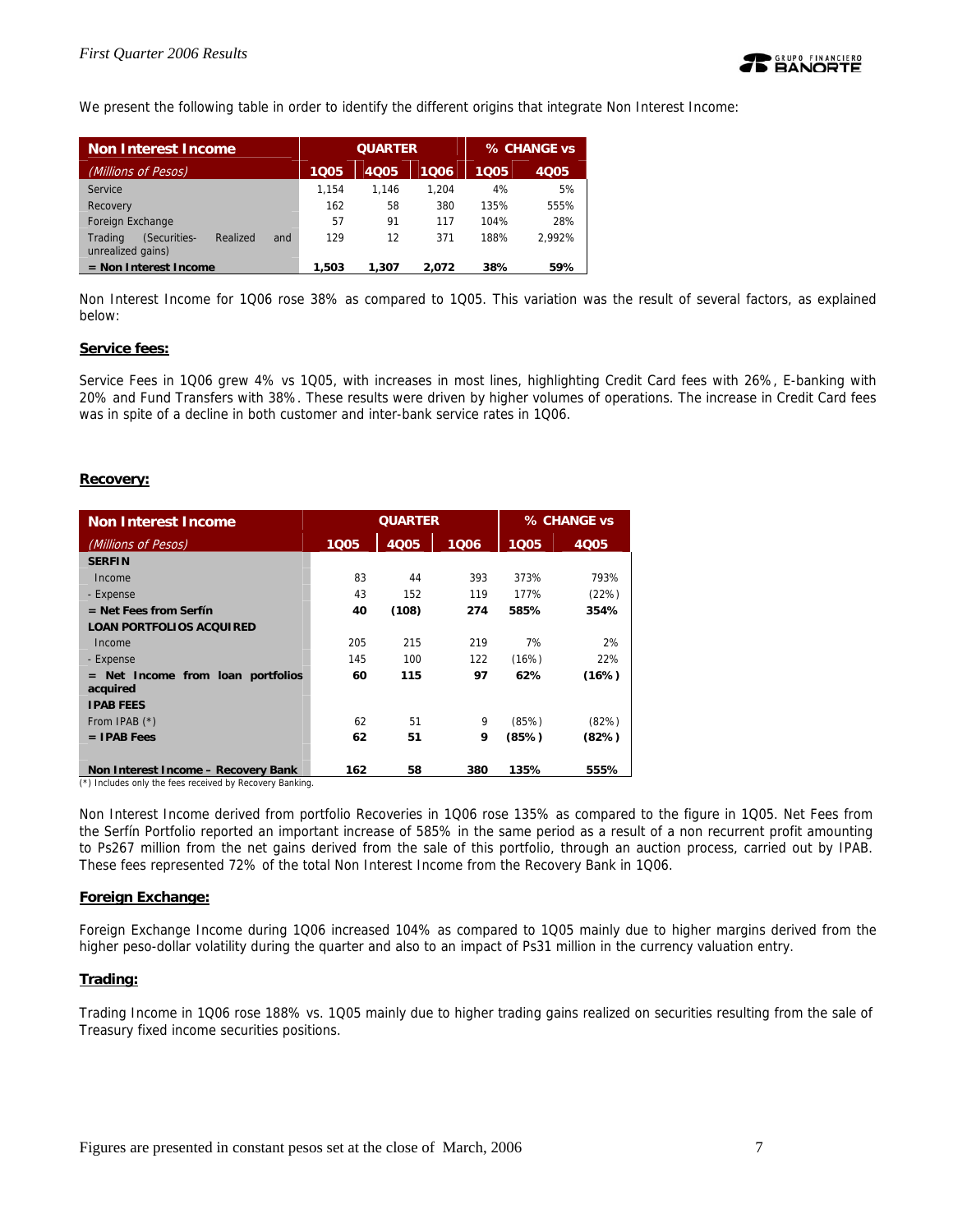

# **Non Interest Expense**

| <b>Non Interest Expense</b>            |       | <b>QUARTER</b> | % CHANGE vs |      |             |
|----------------------------------------|-------|----------------|-------------|------|-------------|
| (Millions of Pesos)                    | 1Q05  | 4005           | 1006        | 1005 | <b>4Q05</b> |
| <b>Personnel Expenses</b>              | 1.091 | 1.083          | 1.205       | 10%  | 11%         |
| +Professional Fees                     | 147   | 160            | 204         | 39%  | 28%         |
| +Administrative and Promotion Expenses | 781   | 930            | 797         | 4%   | (13%)       |
| +Leases, Depreciation& Amortization    | 432   | 388            | 432         | 0%   | 11%         |
| $+$ Tax other than income tax          | 123   | 111            | 154         | 25%  | 39%         |
| +Contributions to IPAB                 | 152   | 152            | 157         | 0%   | 3%          |
| $=$ Non Interest Expense               | 2.726 | 2.824          | 2,950       | 8%   | 4%          |

Non Interest Expense increased 8% in 1Q06 compared to 1Q05 mostly due to higher personnel expenses and to expenses related to higher volumes of operations. Personnel Expenses increased 10% mainly as a result of transfering employees from Solida Administradora de Portafolios to Banorte as of Jan/06 and to expenses related to performance incentives to the personnel. Professional fees rose 39% due to payments of legal consulting fees related to new lines of businesses, new product development projects and increased portfolio recovery expenses. Administrative and Promotion Expenses rose 4% primarily derived from higher expenses on advertising campaigns due to new product launches and to other expenses associated with a higher operating volume. Leases, Depreciations and Amortization. Taxes Other than Income Tax increased 25% due to higher investments and purchases done during the quarter. Contributions to the IPAB maintained a similar level to that of 1Q05.

### **Non Operating Income (Expense) Net**

| <b>Non Operating Income</b><br>(Expense) |                | <b>QUARTER</b> | % CHANGE vs |        |        |
|------------------------------------------|----------------|----------------|-------------|--------|--------|
| (Millions of Pesos)                      | 1005           | 4005           | 1006        | 1005   | 4Q05   |
| +Other Revenues                          | 109            | 152            | 68          | (38%)  | (55%)  |
| +Foreign Exchange                        |                |                |             |        |        |
| + Recoveries                             | 36             | 45             | 85          | 136%   | 89%    |
| +Repomo-other revenues                   | $\overline{2}$ | 4              | 4           | 83%    | (2%)   |
| +Warehousing                             | 280            | 238            | 100         | (64%)  | (58%)  |
| $=$ Non Operating Income                 | 427            | 439            | 257         | (40%)  | (42%)  |
| -Other Expenses                          | (76)           | (69)           | (101)       | 33%    | 46%    |
| -Foreign Exchange                        |                |                |             |        |        |
| -Warehousing                             | (33)           | (137)          | (101)       | 209%   | (26%)  |
| -Repomo-other expenses                   | (280)          | (237)          | (100)       | (64%)  | (58%)  |
| $=$ Non Operating Expense                | (389)          | (442)          | (302)       | (22%)  | (32%)  |
| = Non Operating Income (Expense) Net     | 38             | (3)            | (45)        | (218%) | 1.256% |

Non Operating Income in 1Q06 amounted to a loss of Ps45 million, which compares to the Ps38 million profit reported in 1Q05. This variation was primarily due to the following factors:

### **Other Products:**

- Decrease in Other Revenues due to lower income from FIRA for granting loans to agriculture, and lower dividends received from life insurance policies, for Ps 31 million and Ps 20 million, respectively.
- Increase in Recoveries due to the cancellation of provisions for previous year´s expenses for \$26 million, and to higher recoveries of contributions made to the POS project.
- Lower income from inventory commercialization operations of Banorte's Warehouse customers, which declined by 64%.

### **Other Expenses**

- A 209% increase in Repomo due to lower inflation vs 1Q05 (3.5% in 1Q06 vs. 3.2% in 1Q05).
- Provisioning of \$22 million and \$6 million for sundry debtors and legal contingencies, respectively.
- Lower expenses from inventory commercialization operations of Banorte's Warehouse customers, which declined by 64%.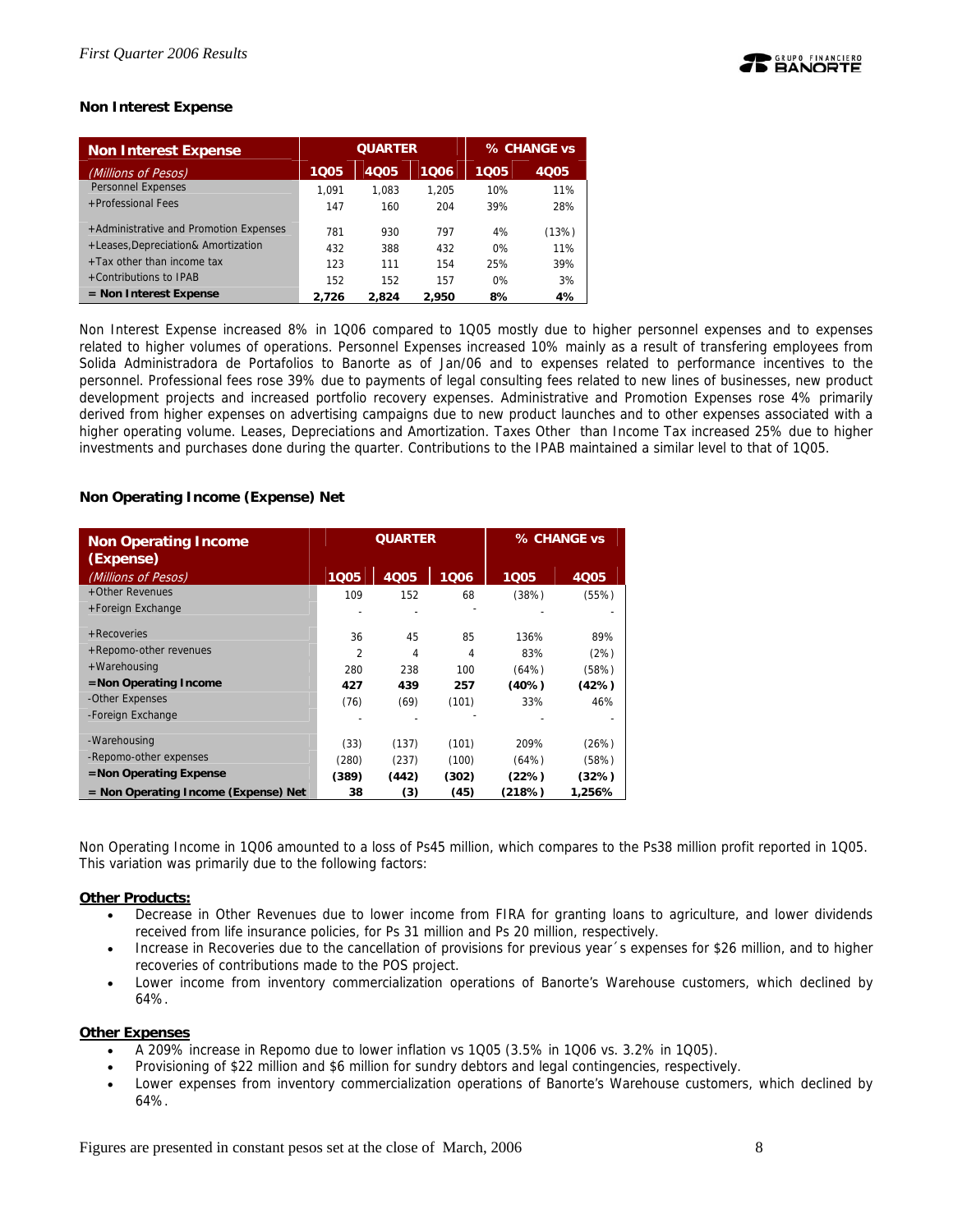

# **Taxes**

Taxes and profit-sharing in 1Q06 reported a 66% increase as compared to 1Q05, mainly as a result of the depletion during 2005 of Banorte´s remaining tax loss carry forwards. The effective tax and profit-sharing rate for 1Q06 was 35% vs. 28% in 1Q05.

# **Loan Portfolio**

| PERFORMING LOAN PORTFOLIO |        |             |         |                                         |                                      |
|---------------------------|--------|-------------|---------|-----------------------------------------|--------------------------------------|
| (Millions of Pesos)       | 1005   | <b>4Q05</b> | 1006    | $\%$<br><b>CHANGE</b><br><b>VS 1Q05</b> | %<br><b>CHANGE</b><br><b>VS 4Q05</b> |
| Commercial                | 34,822 | 39.894      | 39.843  | 14%                                     | (0%)                                 |
| Consumer                  | 30,720 | 38,315      | 40.704  | 33%                                     | 6%                                   |
| Corporate                 | 15.584 | 20.589      | 21.109  | 35%                                     | 3%                                   |
| Goverment                 | 13,141 | 15.396      | 14.465  | 10%                                     | (6%)                                 |
| <b>Sub Total</b>          | 94,266 | 114,195     | 116,121 | 23%                                     | 2%                                   |
| Recovery Banking          | 1,680  | 1.483       | 1.426   | (15%)                                   | (4%)                                 |
| <b>Total</b>              | 95,946 | 115,678     | 117,547 | 23%                                     | 2%                                   |

| <b>PERFORMING CONSUMER</b> |        |        |        |                                         |                                         |
|----------------------------|--------|--------|--------|-----------------------------------------|-----------------------------------------|
| (Millions of Pesos)        | 1005   | 4005   | 1006   | $\%$<br><b>CHANGE</b><br><b>VS 1005</b> | $\%$<br><b>CHANGE</b><br><b>VS 4Q05</b> |
| Mortgages                  | 18.344 | 22,627 | 24.193 | 32%                                     | 7%                                      |
| Automobile                 | 5.994  | 5.956  | 5.961  | (1%)                                    | 0%                                      |
| Credit Card                | 4,172  | 6.300  | 6,753  | 62%                                     | 7%                                      |
| <b>Electronic Payroll</b>  | 2.209  | 3,431  | 3.798  | 72%                                     | 11%                                     |
| <b>Total Consumer</b>      | 30,720 | 38,315 | 40.704 | 33%                                     | 6%                                      |

| (Millions of Pesos) | 1005   | <b>4Q05</b> | 1006  | $\%$<br><b>CHANGE</b><br><b>VS 1005</b> | ℅<br><b>CHANGE</b><br><b>VS 4005</b> |
|---------------------|--------|-------------|-------|-----------------------------------------|--------------------------------------|
| <b>IPAB Loans</b>   | 12.893 | 163         | 166   | (99%)                                   | 2%                                   |
| Past Due Loans      | 1.829  | 1.872       | 1.882 | 3%                                      | $1\%$                                |

The Total Performing Loan Portfolio rose 23% in annual terms, increasing from Ps 96 billion to Ps 118 billion. Excluding the proprietary portfolio managed by the Recovery Bank, the increase was 23% and is explained as follows:

- The Commercial Portfolio grew 14% primarily as a result of new lending to SMEs.
- Total Consumer loans increased 33%, with a 32% growth in Mortgage loans due to placement of 13,450 new loans over the past 12 months. The Credit Card Portfolio showed an increase of 62% due to both promotion programs to attract new customers (including the balance transfer program called ya bájale con Banorte), and greater credit card usage by our clientele. Payroll loans grew 72% with 231,418 new loans extended and Car Loans remained flat, with 33,182 new car loans, and it decreased vs 4Q05 due to higher competiton from credit suppliers to auto dealers. In 3Q05 Banorte started to place Personal loans, which are included in the balance of Payroll loans. Personal loans finished the quarter with a Ps 439 million balance and 14,557 loans were granted in the last 9 months.
- The Corporate Portfolio increased 35% as a result of implementing new loan placement strategies.
- The Government Portfolio was up 10%, as a consequence of the promotion efforts to place new loans particularly among state governments.
- The IPAB Portfolio declined 99% due to the pre-payments of approximately Ps13 billion received over the past 12 months. This portfolio represents less than 1% of the total loan portfolio and will be fully amortized on June 2006.
- The dollar-denominated loan portfolio was affected by the peso appreciation vs. the US dollar, which went from 11.18 pesos/dollar to 10.89 pesos/dollar from 1Q05 to 1Q06, equivalent to a 2.5% change.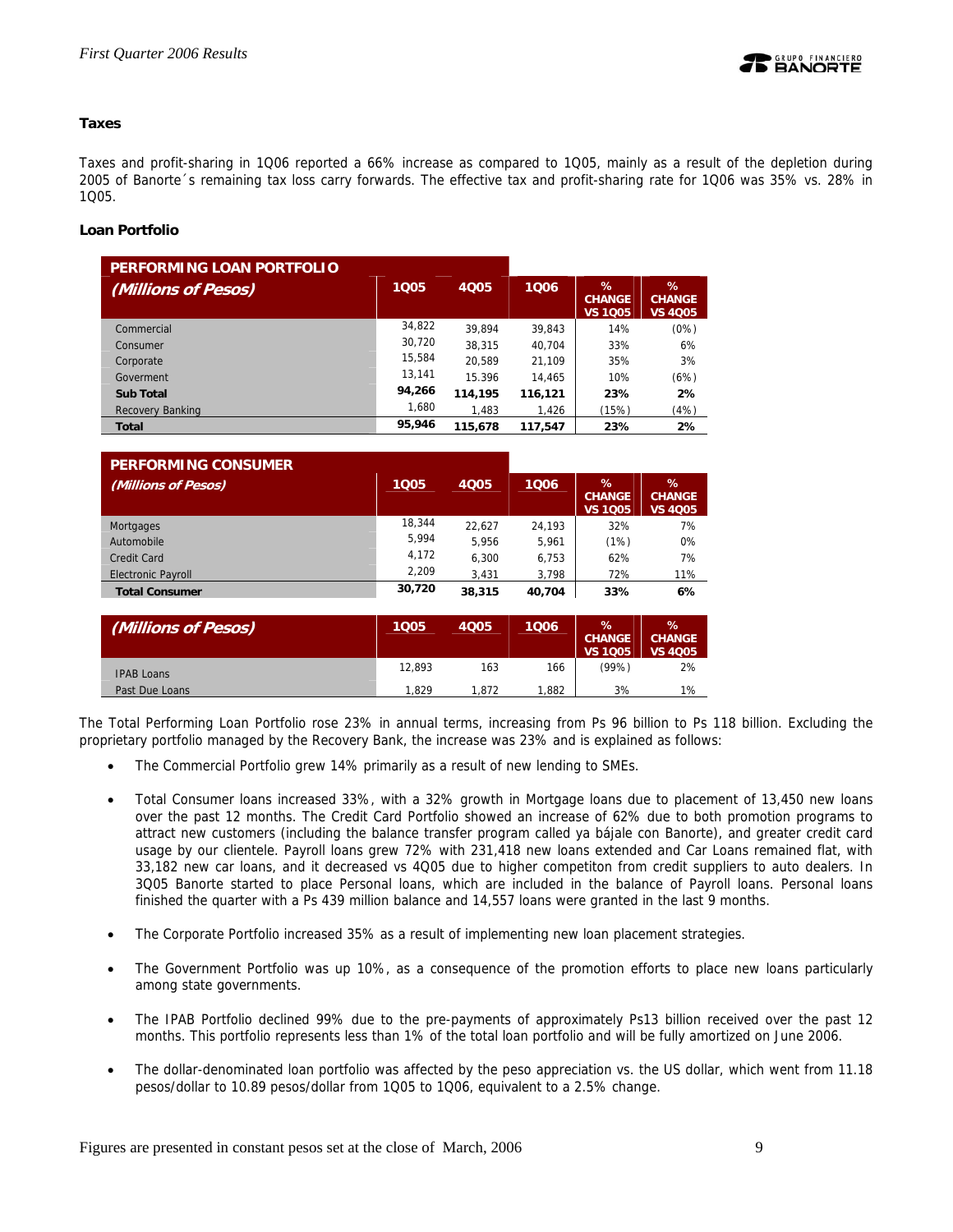

In spite of the important growth in the loan portfolio, the Past Due Loan Portfolio only increased 3% with respect to 1Q05. PDL´s finished the quarter with a balance of Ps 1.9 billion, equivalent to a 1.6% Past Due Loan Ratio, lower than the 1.9% reported in 1Q05.

# **Past Due Loans Variations as of 1Q06**

| Cartera Vencida         |                                                                        |            |
|-------------------------|------------------------------------------------------------------------|------------|
| Balance as of Dec. 2005 |                                                                        | 1,851      |
|                         | Performing loans to Past due loans<br>transfers<br>Renewals            | 850<br>(5) |
|                         | <b>Cash Collections</b>                                                | (185)      |
|                         | <b>Discounts</b>                                                       | (4)        |
|                         | Charge Offs                                                            | (282)      |
|                         | <b>Foreclosures</b>                                                    | (1)        |
|                         | Past due loans to Performing loans<br>transfers<br>Exchange Adjustment | (349)      |
| Balance as of Mar. 2006 |                                                                        | 7          |
|                         |                                                                        | 1,882      |

### **Classified Loans**

| <b>Millions of Pesos</b>       |                 | <b>LOAN LOSS RESERVES</b> |                 |                 |              |
|--------------------------------|-----------------|---------------------------|-----------------|-----------------|--------------|
| Category                       | <b>LOANS</b>    | <b>COMMERCIAL</b>         | <b>CONSUMER</b> | <b>MORTGAGE</b> | <b>TOTAL</b> |
| Α                              | 41,488          |                           | 73              | 79              | 152          |
| A1                             | 40,775          | 199                       |                 |                 | 199          |
| A <sub>2</sub>                 | 28,571          | 269                       |                 |                 | 269          |
| B                              | 4,695           |                           | 126             | 109             | 235          |
| B1                             | 6,346           | 150                       |                 |                 | 150          |
| <b>B2</b>                      | 376             | 23                        |                 |                 | 23           |
| B <sub>3</sub>                 | 154             | 20                        |                 |                 | 20           |
| C                              | 596             | $\overline{\phantom{a}}$  | 193             | 52              | 245          |
| C <sub>1</sub>                 | 198             | 49                        |                 |                 | 49           |
| C <sub>2</sub>                 | 125             | 49                        |                 |                 | 513          |
| D                              | 726             | 49                        | 275             | 189             | 507          |
| E                              | 509             | 256                       | 35              | 216             |              |
| <b>Total</b><br>Not Classified | 124,136<br>(91) |                           |                 |                 |              |
| Excempted                      | 1,051           | $\overline{\phantom{0}}$  |                 |                 |              |
|                                |                 |                           |                 |                 |              |
| <b>Total</b>                   | 125,096         | 1,064                     | 702             | 645             | 2,411        |
| <b>Reserves</b>                |                 |                           |                 |                 | 3,223        |
| Excess / (Deficit)             |                 |                           |                 |                 | 812          |

Notes :

1.- The classified loans and the reserves created are based on the March 31<sup>th</sup>, 2006 Balance Sheet.<br>2.-The loan portfolio is classified in accordance with the rules issued by Secretaria de Hacienda y Crédito Público (SHCP

3.- The surplus in reserves is the result of the Institution's own conservative policies.

4.-Classified Leasing and Factoring loans are as of December 2005 and reserves as of March, 2006.

The quarter closed with a Ps 3.2 billion balance of Loan Loss Reserves and a surplus reserve of Ps 812 million.

| <b>Loan Loss Reserves</b>                                 | 1006         |
|-----------------------------------------------------------|--------------|
| (Millions of Pesos)                                       | <b>Total</b> |
| PREVIOUS PERIOD END BALANCE                               | 3,104        |
| Provision taken in the period                             | 354          |
| Recovery of penalized debts<br>Charge offs and discounts: | 171          |
| Commercial Portfolio                                      | (46)         |
| Consumer Portfolio                                        | (176)        |
| Mortgage Portfolio                                        | (115)        |
| Foreclosed assets                                         | (11)         |
|                                                           | (349)        |
| Cost of debtors support programs                          | (37)         |
| Valuation and Others                                      | (20)         |
| <b>LOAN LOSS RESERVES AT PERIOD END</b>                   | 3,223        |

Figures are presented in constant pesos set at the close of March, 2006 10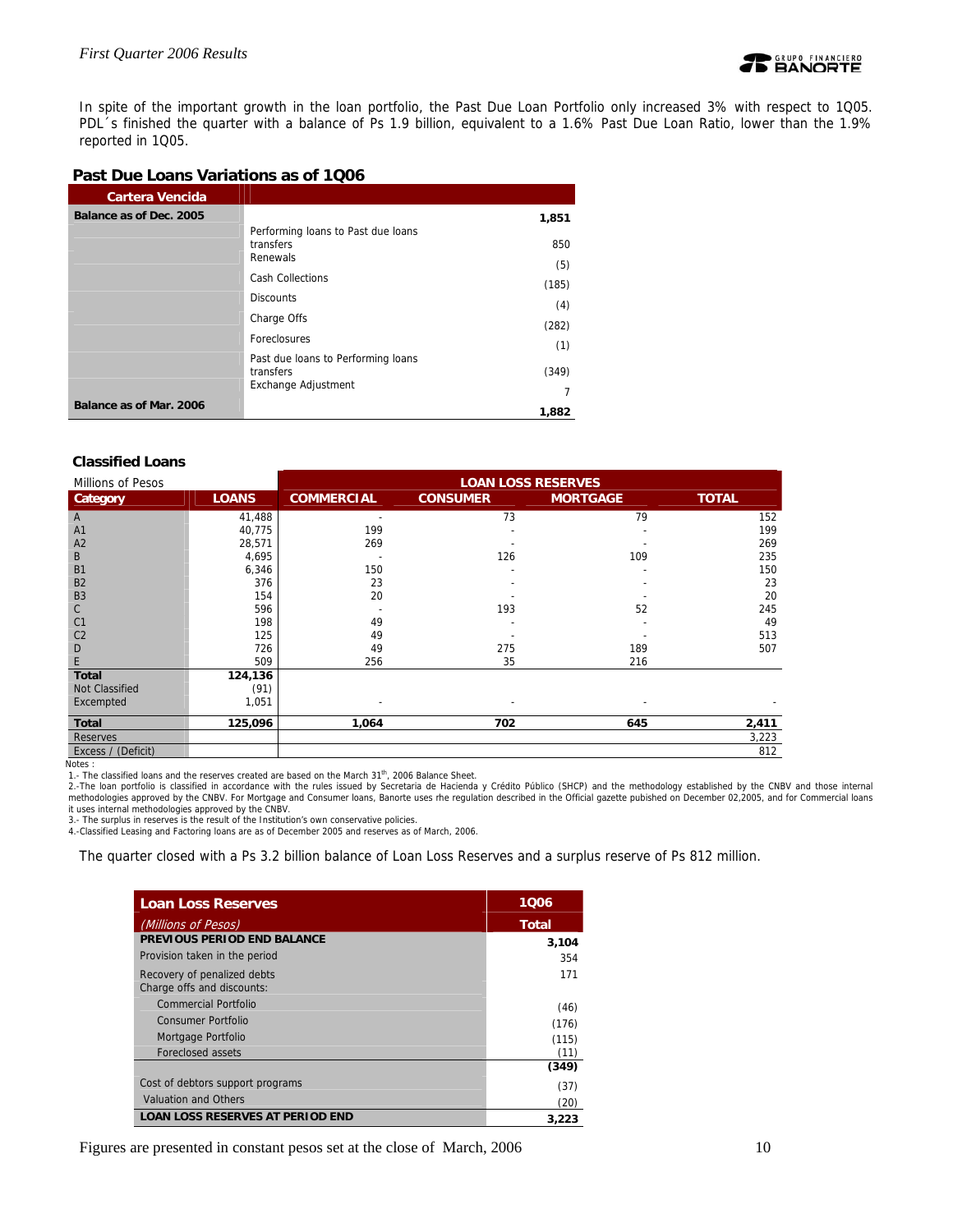

The balance of loan loss reserves increased by Ps 404 million from Ps 2.8 billion in 1Q05 to Ps 3.2 billion in 1Q06. This increase is equivalent to 1.9% of the growth in the balance of performing loan portfolio during the same period.

### **Deposits**

| <b>Deposits</b>                        |         |             |         |                                      |                                      |
|----------------------------------------|---------|-------------|---------|--------------------------------------|--------------------------------------|
| (Millions of Pesos)                    | 1005    | <b>4Q05</b> | 1006    | %<br><b>CHANGE</b><br><b>VS 1Q05</b> | %<br><b>CHANGE</b><br><b>VS 4005</b> |
| Demand Deposits-w/o Interests          | 23,377  | 28.954      | 28,973  | 24%                                  | 0%                                   |
| Demand Deposits - with Interests (2)   | 42.133  | 47.439      | 46.709  | 11%                                  | (2%)                                 |
| <b>Demand Deposits (1)</b>             | 65,510  | 76,393      | 76,682  | 16%                                  | (1%)                                 |
| Time Deposits - Retail                 | 37.667  | 40.424      | 42.218  | 12%                                  | 4%                                   |
| <b>Core Deposits</b>                   | 103,178 | 116,817     | 117,900 | 14%                                  | 1%                                   |
| Money Market (3)                       | 21.405  | 21.762      | 22.098  | 3%                                   | 2%                                   |
| <b>Banking Sector's Total Deposits</b> | 124,583 | 138,578     | 139,998 | 12%                                  | 1%                                   |
| <b>GFNorte's Total Deposits (4)</b>    | 124,393 | 138,469     | 139,842 | 12%                                  | $1\%$                                |
| Out- of Balance Trading                | 113,473 | 103.181     | 130.586 | 15%                                  | 27%                                  |
| <b>Assets Under Management</b>         | 238.056 | 241.759     | 270.584 | 14%                                  | 12%                                  |

 (1) IPAB checking accounts where cash collecting was deposited over the managed loans from Banpaís and Bancen were excluded.The balances of these accounts in 1Q05. 4Q05 and 1Q06 were Ps 405 million, Ps 591 million and Ps 648 million, respectively.

(2)Includes Debit Cards.

(3)Includes Bonds Comprises, Customers and Financial Intermediaries.

(4) Includes the eliminations between the subsidiaries (1Q05=190 million, 4Q05=109 million and 1Q06=648 million).

Total Deposits closed the quarter with a balance of Ps 140 billion, which was 12% higher than in 1Q05. Core Deposits increased by 14% and Money Market deposits by 3%. The latter was derived from lower funding requirements resulting from the more than Ps 12 billion IPAB pre-payments over the past 12 months. Demand Deposits grew 16% and Time Deposits increased 12% as a result of the promotion of new products and adding more attributes to existing products, such as: Banorte Fácil, Mujer Banorte and Paga Más. Off Balance Trading reported a 15% growth vs 1Q05. Assets under Management amounted to Ps 271 billion, which is 14% higher than the figure reported in 1Q05.

| <b>Capitalization</b>           |         |         |         |             |         |
|---------------------------------|---------|---------|---------|-------------|---------|
| (Millions of Pesos)             | 1005    | 2005    | 3Q05    | <b>4Q05</b> | 1006    |
| Tier 1 Capital                  | 14.987  | 16.641  | 18,000  | 18.349      | 19,760  |
| Tier 2 Capital                  | 4.358   | 3.915   | 3.879   | 3.884       | 3.915   |
| <b>Net Capital</b>              | 19,345  | 20.556  | 21,880  | 22,233      | 23,675  |
| Credit risk assets              | 92.318  | 97.962  | 98,658  | 104.883     | 107,562 |
| Net Capital/ Credit Risk Assets | 21.0%   | 21.0%   | 22.2%   | 21.2%       | 22.0%   |
| Total risk assets (1)           | 119.701 | 118,504 | 119,609 | 138.255     | 151,564 |
| Tier 1                          | 12.5%   | 14.0%   | 15.0%   | 13.3%       | 13.0%   |
| Tier 2                          | 3.6%    | 3.3%    | 3.2%    | 2.8%        | 2.6%    |
| <b>Capitalization Ratio</b>     | 16.2%   | 17.3%   | 18.3%   | 16.1%       | 15.6%   |

### **Banking Sector Capitalization**

(1) Includes Market Risks. Without inter-company eliminations.

Note.- The disclosure of capital and credit risk assets is included in the Notes to Banking Sector Financial Statements section.

At the close of 1Q06 the capitalization ratio of the Banking Sector stood at 15.6%, considering credit and market risks, and 22.0% considering credit risk alone. The tier 1 capital ratio was 13.0%, while the tier 2 capital ratio was 2.6%. The capitalization ratio was lower than in 1Q05 as a result of the impact of the new rules for bank's capital requirements issued by the Secretaria de Hacienda y Credito Publico (SHCP), that came into effect as of Jan/06. In spite of an important growth in lending, the capitalization level remains robust as a result of the profits generated in the last 12 months.

Stockholders' Equity for the group's holding company rose from Ps17.4 billion in 1Q05 to Ps22.3 billion in 1Q06, due mainly to the following factors:

- 1) The earnings generated over the past 12 months, amounting to Ps 6.0 billion.
- 2) The Ps 645 million cash dividend paid in 4Q05.
- 3) The increase in the Non Monetary Assets Result, which amounted to Ps 498 million.

Figures are presented in constant pesos set at the close of March, 2006 11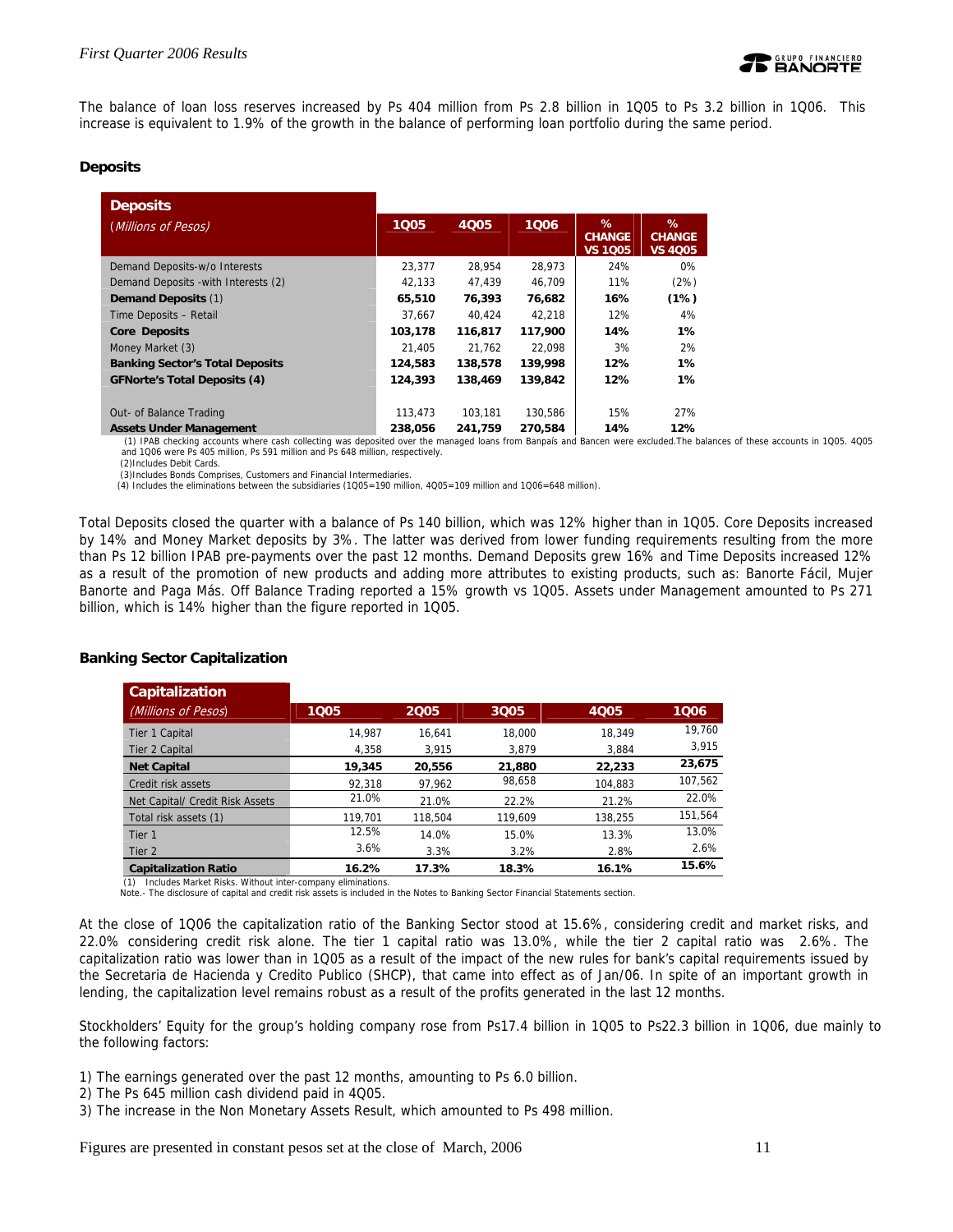### **Information by Sectors**

### **1.- Banking Sector**

| <b>Income Statement &amp; Balance Sheet</b> | <b>QUARTER</b> |         |         |        | % CHANGE vs |  |
|---------------------------------------------|----------------|---------|---------|--------|-------------|--|
| (Millones de Pesos)                         | 1005           | 4005    | 1006    | 1005   | 4005        |  |
| <b>INCOME STATEMENT</b>                     |                |         |         |        |             |  |
| Net Interest Income after Repomo            | 2.884          | 3.437   | 3.233   | 12%    | (6%)        |  |
| Loan Loss and Loss Sharing Provisions       | 251            | 317     | 369     | 47%    | 16%         |  |
| Non Interest Income                         | 1.082          | 981     | 1.596   | 48%    | 63%         |  |
| Non Interest Expense                        | 2.420          | 2.495   | 2.682   | 11%    | 7%          |  |
| Non Operating Income (Expense), Net         | 39             | 24      | (4)     | (109%) | (115%)      |  |
| Pre-Tax Income                              | 1.294          | 1.630   | 1.775   | 37%    | 9%          |  |
| Net Income                                  | 1.015          | 1.161   | 1.204   | 19%    | 4%          |  |
| <b>BALANCE SHEET</b>                        |                |         |         |        |             |  |
| Performing Loan Portfolio - w/o IPAB        | 92.139         | 111.142 | 113.878 | 24%    | 2%          |  |
| <b>Deposits</b>                             | 124.985        | 139.169 | 140.647 | 13%    | 1%          |  |

| <b>Banking Sector's Financial Ratios</b>                                                                            |           | <b>QUARTER</b> |        |
|---------------------------------------------------------------------------------------------------------------------|-----------|----------------|--------|
| (Millones de Pesos)                                                                                                 | 1005      | 4Q05           | 1006   |
| Profitability                                                                                                       |           |                |        |
| MIN(1)                                                                                                              | 7.2%      | 8.4%           | 7.5%   |
| ROA (2)                                                                                                             | 2.2%      | 2.6%           | 2.5%   |
| ROE(3)                                                                                                              | 26.0%     | 25.2%          | 24.2%  |
| ROE without extraordinaries                                                                                         | 26.0%     | 25.2%          | 24.2%  |
| Operation                                                                                                           |           |                |        |
| Eficiency Ratio (4)                                                                                                 | 55.9%     | 56.0%          | 54.9%  |
| Operative Efficiency Ratio (5)                                                                                      | 5.8%      | 5.5%           | 5.7%   |
| Liquidity Ratio (6)                                                                                                 | 56.8%     | 58.5%          | 72.4%  |
| <b>Asset Quality</b>                                                                                                |           |                |        |
| % Past Due Loans w/o IPAB                                                                                           | 1.9%      | 1.6%           | 1.6%   |
| Loan Loss Reserves to past Due Loans                                                                                | 154.2%    | 167.6          | 172.3% |
| Growths (7)                                                                                                         |           |                |        |
| Loans w/o IPAB (8)                                                                                                  | 5.8%      | 9.5%           | 2.5%   |
| <b>Traditional Deposits</b>                                                                                         | $(0.6\%)$ | 10.3%          | 1.0%   |
| <b>Total Deposits</b>                                                                                               | 2.4%      | 7.0%           | 1.0%   |
| Capitalization                                                                                                      |           |                |        |
| Net Capital/ Credit Risk Assets (9)                                                                                 | 21.0%     | 21.2%          | 22.0%  |
| Total Capitalization Ratio (9)<br>MIN- Annualized Net Interest Margin before REDOMO / Average Farnings Assets<br>1١ | 16.2%     | 16.1%          | 15.6%  |

1) MIN= Annualized Net Interest Margin before REPOMO / Average Earnings Assets.

2) Annualized earnings as a percentage of the average of quarterly assets over the period.

3) Annualized earnings as a percentage of the average of quarterly equity over the period 4) Non Interest Expense / (Total Operating Income – Repomo Margin + Loan Loss Provisions)

5) Annualized Administrative and Promotion Expenses / Average Total Assets.

6) Liquid Assets / Liquid Liabilities (Liquid Assets = Cash and due from Banks + Negotiable Instruments + Securities held for sale, Liquid Liabilities = Demand Deposits + Liquid Due to<br>banks liabilities + short term loans

7) Growth versus the previous period.

8) Does not include Fobaproa / IPAB and Loans managed by Recovery Banking.<br>9) The Banking Sector Ratio is included for information purposes. A ratio for eac

The Banking Sector Ratio is included for information purposes. A ratio for each bank is presented in the capitalization section.

Net Income in 1Q06 in the Banking Sector (including the pension fund Afore, by equity participation method) amounted to Ps 1.2 billion, which is 19% higher than in 1Q05. The Net Interest Income after Repomo, rose 12% vs. 1Q05 mostly due to the 24% growth of the performing loan portfolio and a better loan mix despite lower interest rates. Loan Loss and Loss Sharing Provisions were 47% higher than in 1Q05. Non interest Income grew 48% resulting from higher Trading and Recovery income. Non Interest Expense increased 11% vis-à-vis 1Q05 due mainly to higher Personnel expenses as a result of the transfer of the private banking executives of the Brokerage House to Banorte and also of all employees of Solida Administradora de Portafolios to Banorte as of Jan/06. Non Operating Income decreased 109% vs.1Q05 primarily due to a higher expense on Repomo.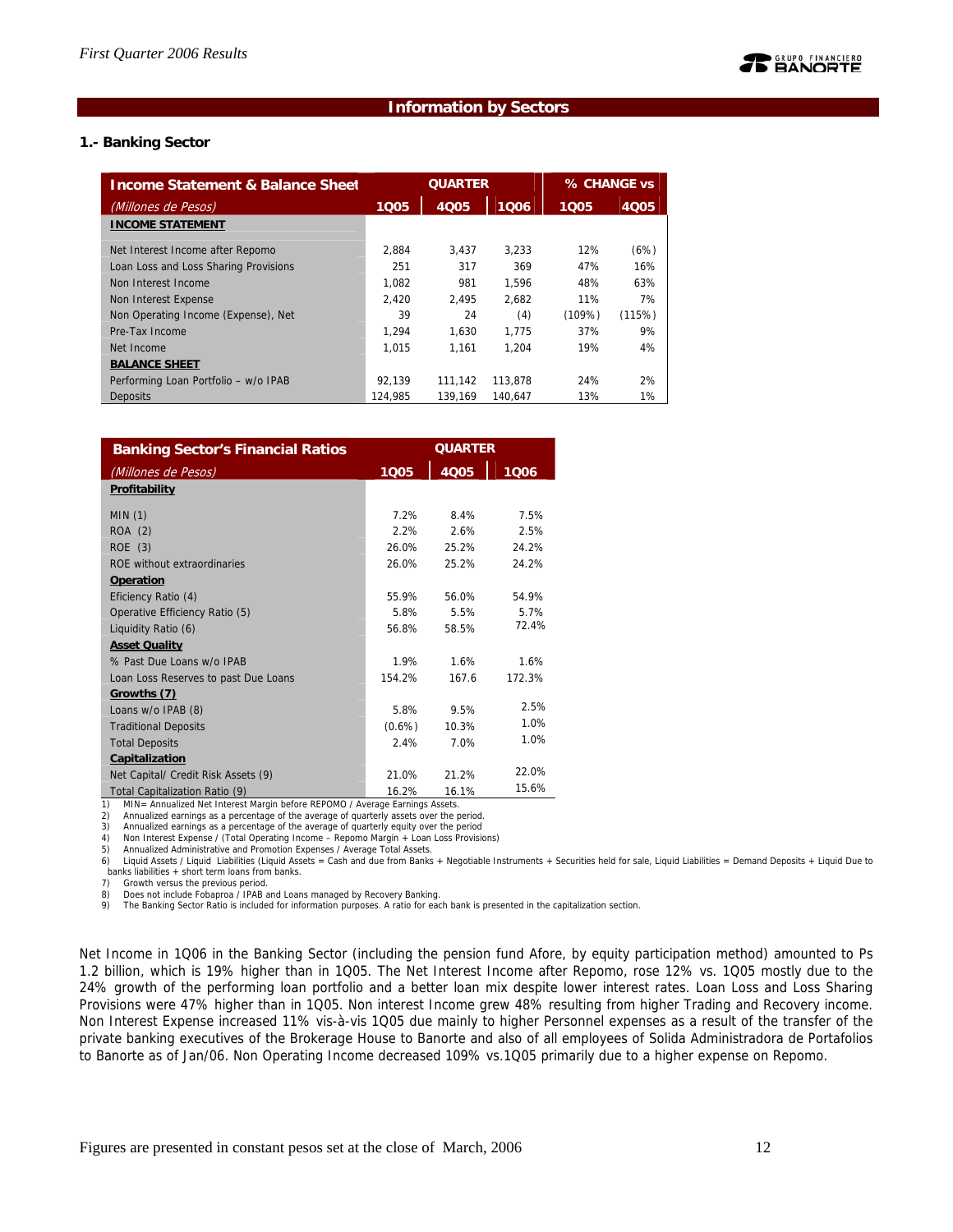

### **Recovery Banking**

### **Achievements**

The Banorte Recovery Banking continues being the most successful loan recovery and asset administration unit in the Mexican market, since its establishment in 1997. Over the last 4 years, it has contributed greatly albeit decreasingly to the Group's Banking Sector profits as the Traditional Banking profits have shown a greater growth. Its most outstanding achievements include: the purchase of nearly 1 out of 2 of the portfolios auctioned by the IPAB and by other banks as of today, a collection rate of 40% on average, the first securitization of mortgage loans in Mexico which received a "AAA" rating by Fitch, which means "the highest loan quality"; and being certified by the ISO 9001:2000 standard.

### **Loan acquisitions in 1Q06**

During 1Q06, a new loan portfolio was acquired through Banorte, amounting Ps 9.6 billion, which included commercial and mortgage loans. This portfolio comes from those Serfin loans that used to be managed by Bancen and that were auctioned on February by IPAB.

### **Rating for Sólida Administradora de Portafolios**

Fitch Ratings increased the rating for Sólida Administradora de Portafolios to AAFC1-(mex) in December 2004, acknowledging the highest performance and standards of the industry.

### **Future Plans**

Banorte intends to continue purchasing new loan portfolios from IPAB and from other banks, as well as to manage and market assets. The vision of management of the recovery and asset management business is that it shall continue to contribute substantially to the Group's Banking Sector, even in the long run, by creating formulas to market assets that go beyond a mere loan portfolio recovery.

| <b>Recovery Banking Income Statement</b><br><b>ACCUMULATED</b>             |      |                          |
|----------------------------------------------------------------------------|------|--------------------------|
| (Millones de Pesos)                                                        | 1005 | 1006                     |
| Net Interest Income                                                        | 12   | (20)                     |
| +REPOMO-margin                                                             |      | $\overline{\phantom{a}}$ |
| $=$ Net Interest Income After RFPOMO                                       | 12   | (20)                     |
| - Loan Loss Provisions                                                     |      | 18                       |
| $=$ Net Interest Income After Provisions                                   | 12   | (38)                     |
| + Fiduciary                                                                | 40   | 275                      |
| + Fobaproa Fees (1)                                                        | 70   | 9                        |
| $+$ Other Fees                                                             | 143  | 193                      |
| Non Interest Income                                                        | 254  | 477                      |
| = Total Operating Income                                                   | 266  | 440                      |
| Non Interest Expense                                                       | 45   | 129                      |
| $=$ Net Operating Income                                                   | 221  | 310                      |
| - Other Revenues and Expenses                                              |      |                          |
| $=$ Pre-tax Income                                                         | 221  | 310                      |
| - Income Tax & Profit Sharing, Tax on Asset, Def. Inc. Tax & Prof. Sharing | 51   | 75                       |
| $=$ Net Income before Subsidiaries                                         | 170  | 235                      |
| + Undistributed Earnings of Subsidiaries                                   | 43   | 35                       |
| $=$ Net Income-continuos Operation                                         | 213  | 270                      |
| + Extraordinary Items, net                                                 |      |                          |
| - Minoritary Income                                                        |      |                          |
| $=$ Total Net Income                                                       | 213  | 270                      |

### **Recovery Banking**

(1) Net Figures. (2) Includes Net Income From Loan Portfolios.

The following table shows the amounts of assets managed by the Recovery Bank and the concepts where these assets are found, as well as the items where the income from each portfolio are registered: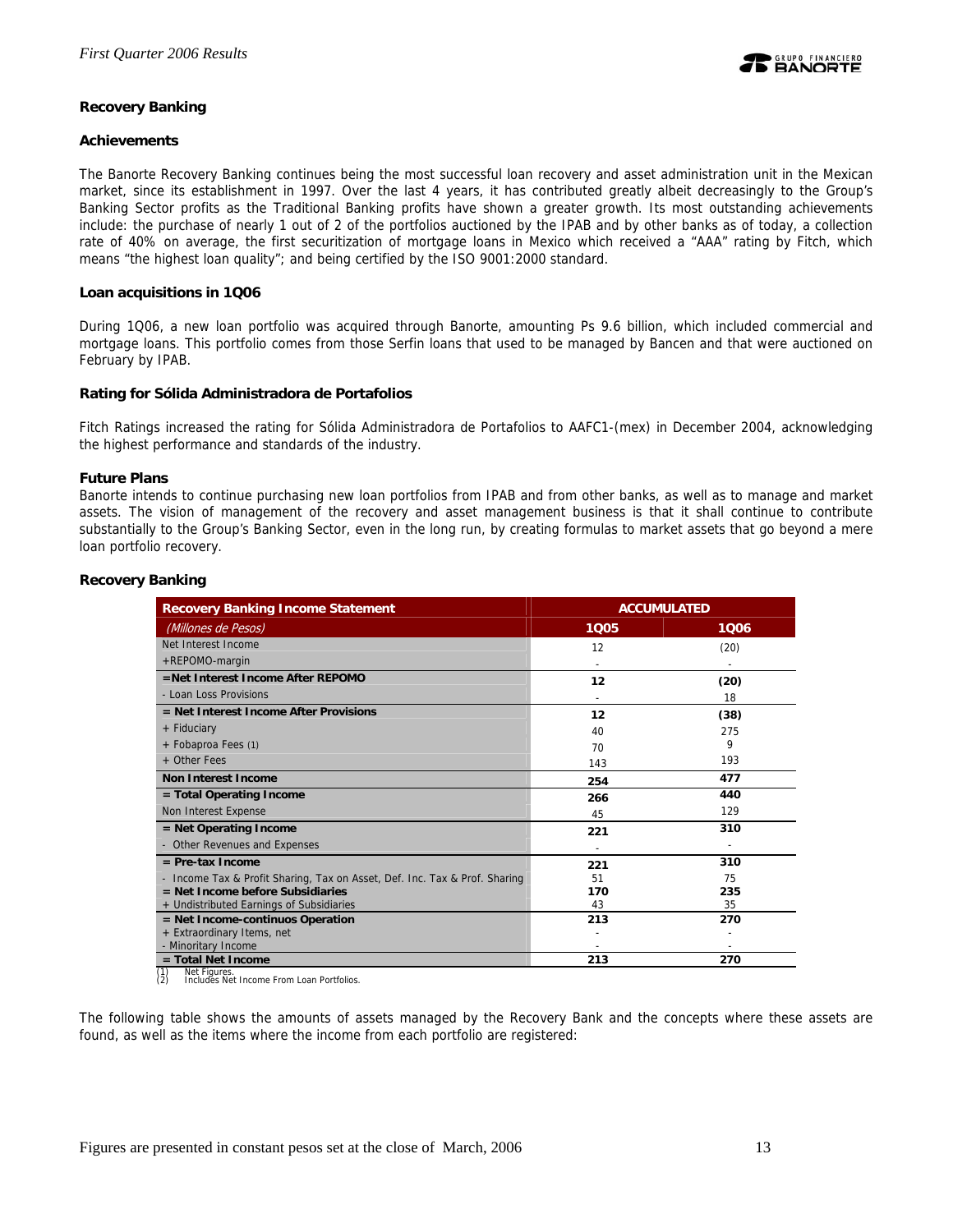

| <b>Assets Under</b><br><b>Management</b><br>(Millions of Pesos) | 1006   | <b>ACCOUNTING IN THE BALANCE</b><br><b>SHEET</b> | <b>ACCOUNTING IN THE INCOME</b><br><b>STATEMENT</b>                                   |
|-----------------------------------------------------------------|--------|--------------------------------------------------|---------------------------------------------------------------------------------------|
| Fobaproa-IPAB: Portfolios                                       |        |                                                  |                                                                                       |
| Banking Sector (1)                                              | 2.735  | Out of balance trusts                            | Fees from FOBAPROA                                                                    |
| Serfin                                                          | 259    | Serfin Trust                                     | Fiduciary                                                                             |
| Repossesed assets                                               | 5.160  | Out of balance trusts                            | Fobaproa fees and Fiduciary                                                           |
|                                                                 | 8,154  |                                                  |                                                                                       |
| Loans purchased to IPAB and<br>to Other Banks:                  | 43.097 | Sólida Administradora de Portafolios<br>Bancen   | Undistributed Earnings from Subsidiaries (Sólida)<br>and Non Interest Income (Bancen) |
| <b>Banking Sector Portfolio: (2)</b>                            |        |                                                  |                                                                                       |
| <b>Banking Sector</b>                                           | 5.521  | Banorte's Portfolio                              | Net Interest Income                                                                   |
| Repossesed assets                                               | 4.096  | Banorte's Repossesed assets                      | Other Revenues and Expenses                                                           |
|                                                                 | 9,617  |                                                  |                                                                                       |
| Total                                                           | 60,869 |                                                  |                                                                                       |

(1) Includes the loan portfolios sold to Fobaproa by Bancen and Banpaís.

(2) Includes Ps 1,899 millions of Portfolio managed by the Recovery Bank since 1997, originated from the economic crisis of 1995.

This section is intended to dimension the Recovery Banking business contribution to the Banking Sector. The basis to calculate these figures were the assets managed by Recovery Banking which consist of: the loan portfolios ceded to Fobaproa by Bancen and Banpaís before being sold, the purchase of collecting rights of the Serfin Portfolio, and the portfolios bought to the IPAB and to other banks. Additionally, it manages a proprietary portfolio which, given its characteristics, have been transferred to be collected through the Recovery Banking.

| <b>Recovery Bank Contribution</b>     | <b>ACCUMULATED</b> |       |
|---------------------------------------|--------------------|-------|
| (Millions of Pesos)                   | 1005               | 1006  |
| <b>Traditional Banking Net Income</b> | 917                | 1.100 |
| Recovery Bank Net Income              | 213                | 270   |
| <b>GFNorte's Net Income</b>           | 1,130              | 1,370 |
| $=$ % of Contribution                 | 19%                | 20%   |

The Recovery Bank contributed with Ps372 million to the Group's 1Q06 profit; equivalent to a contribution of 20%. During 1Q06, IPAB sold Serfin´s portfolio managed by Bancen, generating a non-recurrent net income of Ps 267 million to Bancen derived from the gains for the sale of these loans.

As of 1Q06, the IPAB notes balance outstanding was Ps 166 million.

| <b>ORIGINATION</b><br>(Millons of pesos)              | <b>BALANCE AS OF</b><br>1006 | <b>YIELD</b>       |           | <b>MATURITY LOSS SHARING</b> |
|-------------------------------------------------------|------------------------------|--------------------|-----------|------------------------------|
| BANORTE - Sale of Loans to Fobaproa<br>• Loss Sharing | 166                          | CETES 91 d- 135 pb | June 2006 | <b>YES</b>                   |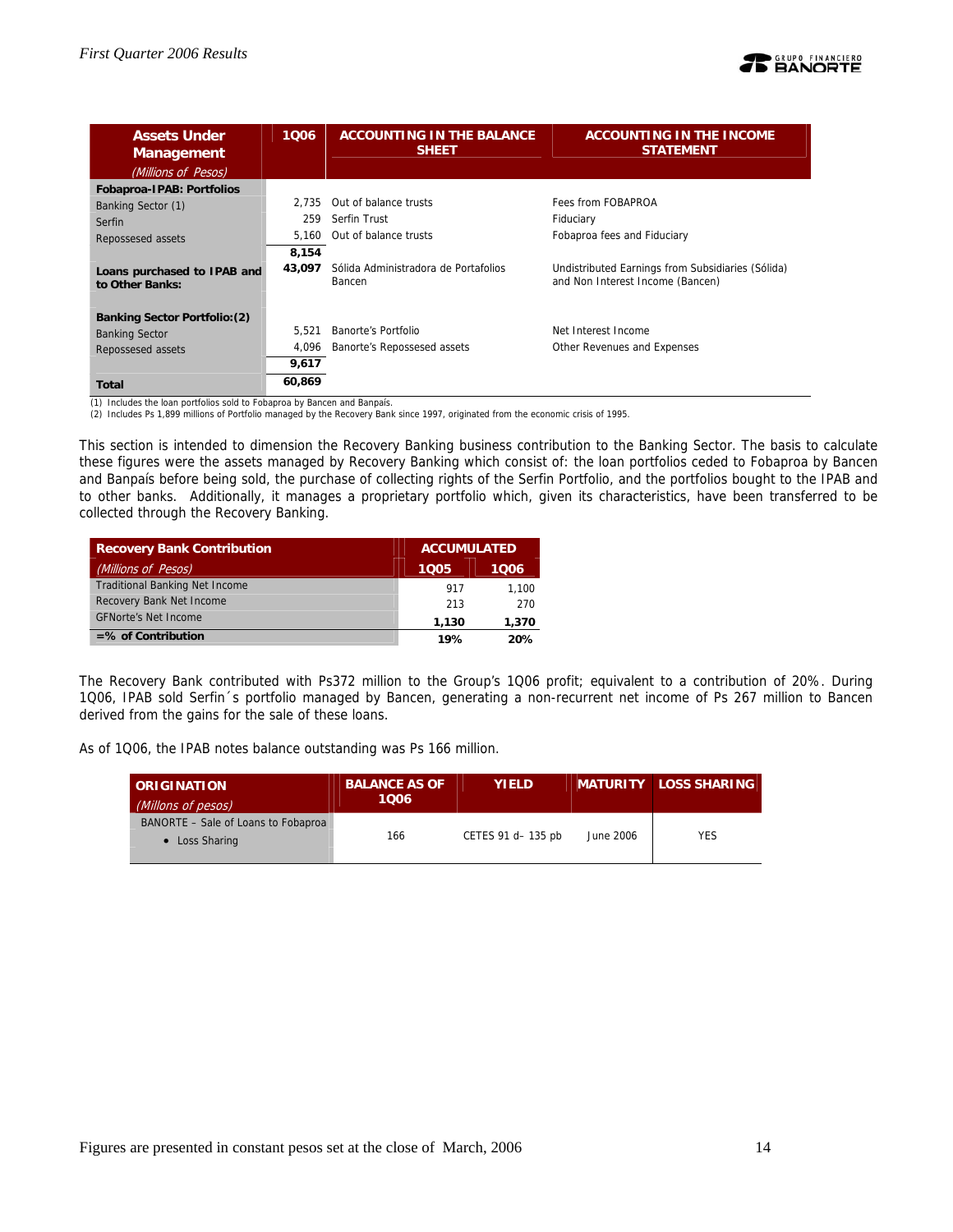# **2.- Brokerage Sector**

| <b>Brokerage Sector</b> |         | <b>QUARTER</b> | % CHANGE vs              |      |             |
|-------------------------|---------|----------------|--------------------------|------|-------------|
| (Millions of Pesos)     | 1005    | 4005           | 1006                     | 1005 | <b>4Q05</b> |
| <b>Brokerage House</b>  |         |                |                          |      |             |
| Net Income              | 26      | 19             | 39                       | 47%  | 102%        |
| Equity                  | 570     | 556            | 570                      | 0%   | 3%          |
| Assets under Management | 116.462 | 120.820        | 125.646                  | 8%   | 4%          |
| <b>Total Assets</b>     | 683     | 909            | 921                      | 35%  | 1%          |
| ROE %                   | 18.8%   | 14.0%          | 27.4%                    |      |             |
| Net Capital             |         |                |                          |      |             |
| Tier <sub>1</sub>       | 475     | 470            | 480                      | 1%   | 2%          |
| Tier <sub>2</sub>       |         |                | $\overline{\phantom{0}}$ |      |             |
| <b>Net Capital</b>      | 475     | 470            | 480                      | 1%   | 2%          |

The **Brokerage Sector** (Brokerage House) registered a Net Income of Ps 39 million in 1Q06, 47% higher than 1Q05, due mainly to greater income from brokerage activities due to an increase in volumes in stock market transactions and also to gains in the mark to market valuation. The fixed income mutual funds increased their assets by Ps 6 billion vs 1Q05 and Assets under Management grew by 8% in the same period. In 1Q06. The brokerage house continued to follow a strict expense control policy and to take advantage of synergies with other companies of the group.

### **3.-Long Term Savings Sector**

| <b>Long Term Savings Sector</b>   | <b>QUARTER</b> |                |        | % CHANGE vs |             |  |
|-----------------------------------|----------------|----------------|--------|-------------|-------------|--|
| (Millions of pesos)               | 1005           | 4Q05           | 1006   | 1005        | 4Q05        |  |
| <b>Afore</b>                      |                |                |        |             |             |  |
| Net Income                        | 113            | $\overline{7}$ | 85     | (25%)       | 1.178%      |  |
| Equity                            | 1,104          | 853            | 939    | (15%)       | 10%         |  |
| <b>Total Assets</b>               | 1.292          | 944            | 1.084  | (16%)       | 15%         |  |
| Assets under Management (SIEFORE) | 33,908         | 39,478         | 38.522 | 14%         | (2%)        |  |
| ROE %                             | 43.2%          | 2.5%           | 38.1%  |             |             |  |
| <b>Insurance</b>                  |                |                |        |             |             |  |
| Net Income                        | 132            | 19             | 107    | (19%)       | 463%        |  |
| Equity                            | 904            | 1.193          | 1,300  | 44%         | 9%          |  |
| <b>Total Assets</b>               | 4.838          | 5.381          | 6.536  | 35%         | 21%         |  |
| <b>Technical Reserves</b>         | 3.091          | 3.672          | 4,144  | 34%         | 13%         |  |
| Premiums sold                     | 1,357          | 828            | 1.800  | 33%         | 117%        |  |
| ROE %                             | 62.9%          | 6.4%           | 34.3%  |             |             |  |
| <b>Annuities</b>                  |                |                |        |             |             |  |
| Net Income                        | 21             | (2)            | 81     | 293%        | $(3,701\%)$ |  |
| Equity                            | 254            | 324            | 404    | 59%         | 25%         |  |
| <b>Total Assets</b>               | 6,294          | 6.865          | 7.075  | 12%         | 3%          |  |
| <b>Technical Reserves</b>         | 6.021          | 6,524          | 6.652  | 10%         | 2%          |  |
| Premiums sold                     | 213            | 230            | 168    | (21%)       | (27%)       |  |
| ROE %                             | 34.0%          | $(2.8\%)$      | 89.2%  |             |             |  |

The **Pension Fund Afore** registered a Net Income in 1Q06 of Ps 85 million (51% Bancen), 25% lower than in 1Q05, primarily due to an increase in sales expenses derived from a higher cost per new affiliate due to tougher competition. As of 1Q06, the Pension Fund Afore had a total of 3,060,344 affiliates, reaching a share of 10.5% in certified accounts. Assets under Management by the SIEFORE (Specialized Retirement Mutual Fund) rose 14% vis-à-vis 1Q05 as a result of a higher number of affiliates and the strategy to attract new higher-income customers.

The **Insurance Company** showed a profit of Ps 107 million in 1Q06 (51% GFNorte), 19% lower than in 1Q05, mostly arising from the increase in income tax as the company used its remaining tax loss carry forwards in 2005 . Premiums sold in 1Q06 amounted to Ps 1.8 billion, 33% higher than those issued in 1Q05, due to the growth in sales of policies through the branch network.

The **Annuities Company** registered a Net Income of Ps 81 million in 1Q06 (51% GFNorte), 293% higher than in 1Q05 as a result of a Ps 85 million profit obtained from fixed income securities intermediation. Premiums sold decreased 21% vs 1Q05 due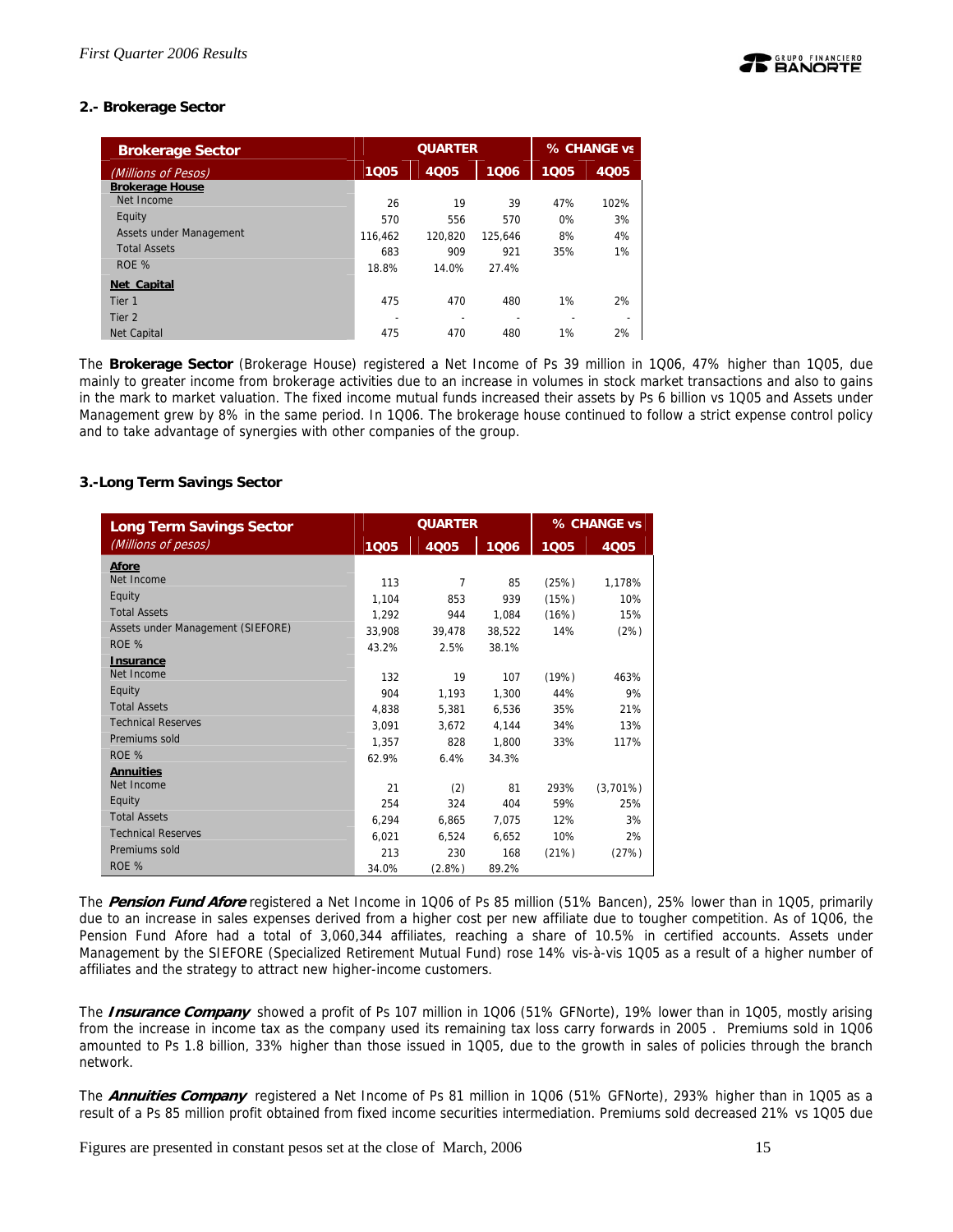to a reduction in pensions offered by the Instituto Mexicano del Seguro Social (IMSS) to the market. The company presently ranks 2nd in the industry in terms of premiums sold.

# **3.- Auxiliary Organizations Sector**

| <b>Auxiliary Organizations Sector</b> |                | <b>QUARTER</b> |       | % CHANGE vs |       |  |
|---------------------------------------|----------------|----------------|-------|-------------|-------|--|
| (Millions of Pesos)                   | 1Q05           | 4005           | 1006  | 1005        | 4Q05  |  |
| Leasing                               |                |                |       |             |       |  |
| Net Income                            | 19             | 20             | 28    | 46%         | 39%   |  |
| Equity                                | 218            | 280            | 307   | 41%         | 10%   |  |
| Loan Portfolio                        | 2.347          | 2.799          | 2.839 | 21%         | 1%    |  |
| Past Due Loans                        | 16             | 32             | 20    | 20%         | (38%) |  |
| <b>Loan Loss Reserves</b>             | 24             | 42             | 40    | 69%         | (6%)  |  |
| <b>Total Assets</b>                   | 2.377          | 2.791          | 2.840 | 20%         | 2%    |  |
| ROE %                                 | 36.4%          | 29.4%          | 37.6% |             |       |  |
| <b>Factoring</b>                      |                |                |       |             |       |  |
| Net Income                            | 17             | 13             | 22    | 30%         | 73%   |  |
| Equity                                | 280            | 331            | 353   | 26%         | 7%    |  |
| Loan Portfolio                        | 3,380          | 3,884          | 3,211 | (5%)        | (17%) |  |
| Past Due Loans                        | 26             | 34             | 31    | 20%         | (10%) |  |
| <b>Loan Loss Reserves</b>             | 40             | 53             | 46    | 15%         | (12%) |  |
| <b>Total Assets</b>                   | 3,363          | 3,863          | 3,194 | (5%)        | (17%) |  |
| ROE %                                 | 25.2%          | 15.9%          | 26.1% |             |       |  |
| Warehousing                           |                |                |       |             |       |  |
| Net Income                            | 5              | 4              | 3     | (48%)       | (38%) |  |
| Equity                                | 99             | 106            | 108   | 8%          | 1%    |  |
| Inventories (*)                       | 212            | 176            | 78    | (63%)       | (55%) |  |
| <b>Total Assets</b>                   | 356            | 389            | 220   | (38%)       | (43%) |  |
| ROE %                                 | 20.0%          | 15.5%          | 9.3%  |             |       |  |
| <b>Bonding</b>                        |                |                |       |             |       |  |
| Net Income                            | $\overline{4}$ | $\overline{7}$ | 4     | 2%          | (36%) |  |
| Equity                                | 87             | 107            | 111   | 27%         | 4%    |  |
| <b>Total Assets</b>                   | 357            | 411            | 450   | 26%         | 10%   |  |
| <b>Technical Reserves</b>             | 177            | 194            | 234   | 32%         | 20%   |  |
| Premiums sold                         | 93             | 64             | 93    | 1%          | 46%   |  |
| ROE%                                  | 20.0%          | 26.5%          | 16.0% |             |       |  |

New Accounting Principles : Warehousing, Leasing & Factoring= Circular 1490

(\*) Accounted in Other Assets, Deferred charges and Intangibles account.

The **Leasing Company** accumulated a Net Income of Ps 28 million during 1Q06, equivalent to a 46% increase over 1Q05, mostly due to a 21% growth in its loan portfolio vs 1Q05, lower loan loss provisioning and an income of Ps 2.3 million from recoveries. The past due loan ratio closed 1Q06 at 0.7%, and the reserve coverage at 200%. The company currently stands in 2nd place among the 27 Leasing companies in loans.

The **Factoring Company** obtained a Net Income of Ps 22 million in the year, 30% more than in 1Q05 derived from a Ps 4 million loan loss reserves release due to overprovisioning. The loan portfolio showed a 5% decrease as a result of important clients that stopped operating with the company, ending the quarter with a Ps 3.2 billion balance. The past due loan portfolio closed at Ps 31 million, equivalent to a past due loan portfolio of 1.0%, and with reserve coverage of 148%. The company presently leads the industry's 10 factoring companies in terms of volume of operations.

The **Warehousing Company** registered a Net Income of Ps 3 million in 1Q06, 48% lower than in 1Q05 primarily due to decreased customer inventory commercialization and fewer warehousing services as a result of less operations with important clients. The Warehousing Company currently ranks 9th among the country's 20 market participants in terms of certification volume.

The **Bonding Company** registered a Net Income of Ps 4 million in 1Q06, 2% more than in 1Q05, due to the delay in contract renewals from important clients. This was reflected in a mere 1% increase in premiums sold when compared to the pervious year.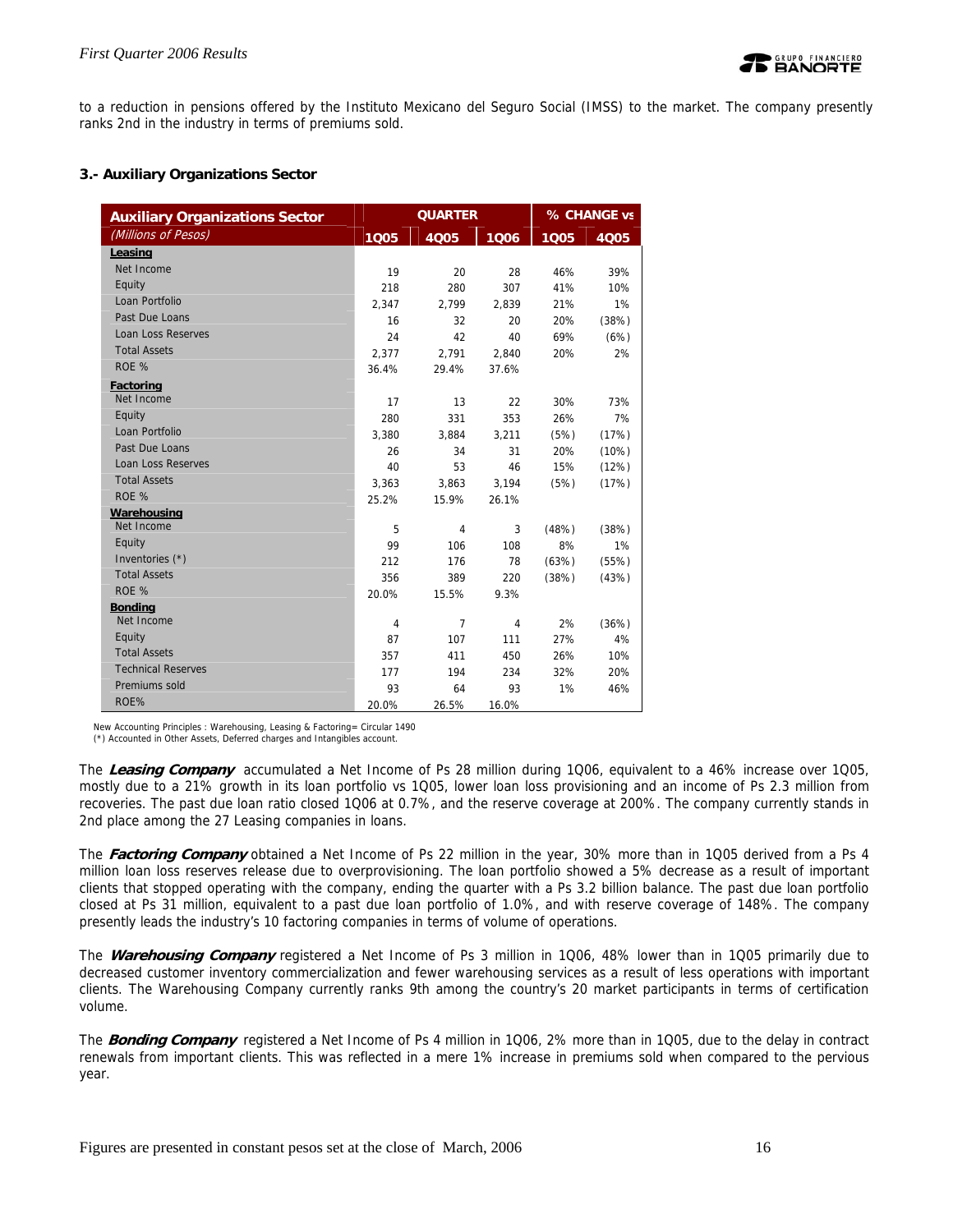# **5.- Microcredit Sofol**

| Pronegocio          |         | <b>QUARTER</b> | % CHANGE vs    |        |        |
|---------------------|---------|----------------|----------------|--------|--------|
| (Millones de Pesos) | 1005    | 4005           | 1005           | 4005   |        |
| Pronegocio          |         |                |                |        |        |
| Ner Income          | (4)     | (8)            | $\overline{4}$ | (211%) | (156%) |
| Equity              | 48      | 54             | 59             | 23%    | 8%     |
| Loan Portfolio      | 9       | 343            | 403            | 4.392% | 18%    |
| Past Due Loans      | ۰       | 15             | 15             |        | (1%)   |
| Loan Loss Reserves  | ۰       | 6              | 8              | N.A.   | 31%    |
| <b>Total Assets</b> | 50      | 356            | 411            | 724%   | 16%    |
| ROE%                | (34.9%) | (53.0%)        | 30.6%          |        |        |

**Pronegocio** reported a Ps 4 million profit in 1Q06 vs Ps 4 million loss in 1Q05 (when it started operations), due to the important loan growth that went from Ps 9 million in 1Q05 to Ps 403 million in 1Q06. Thea past due loans ended the quarter with a Ps 15 million balance, equivalent to a 3.7% ratio and a reserve coverage of 53%. As of 1Q06 it had 39 fully operative branches and presence in 21 cities.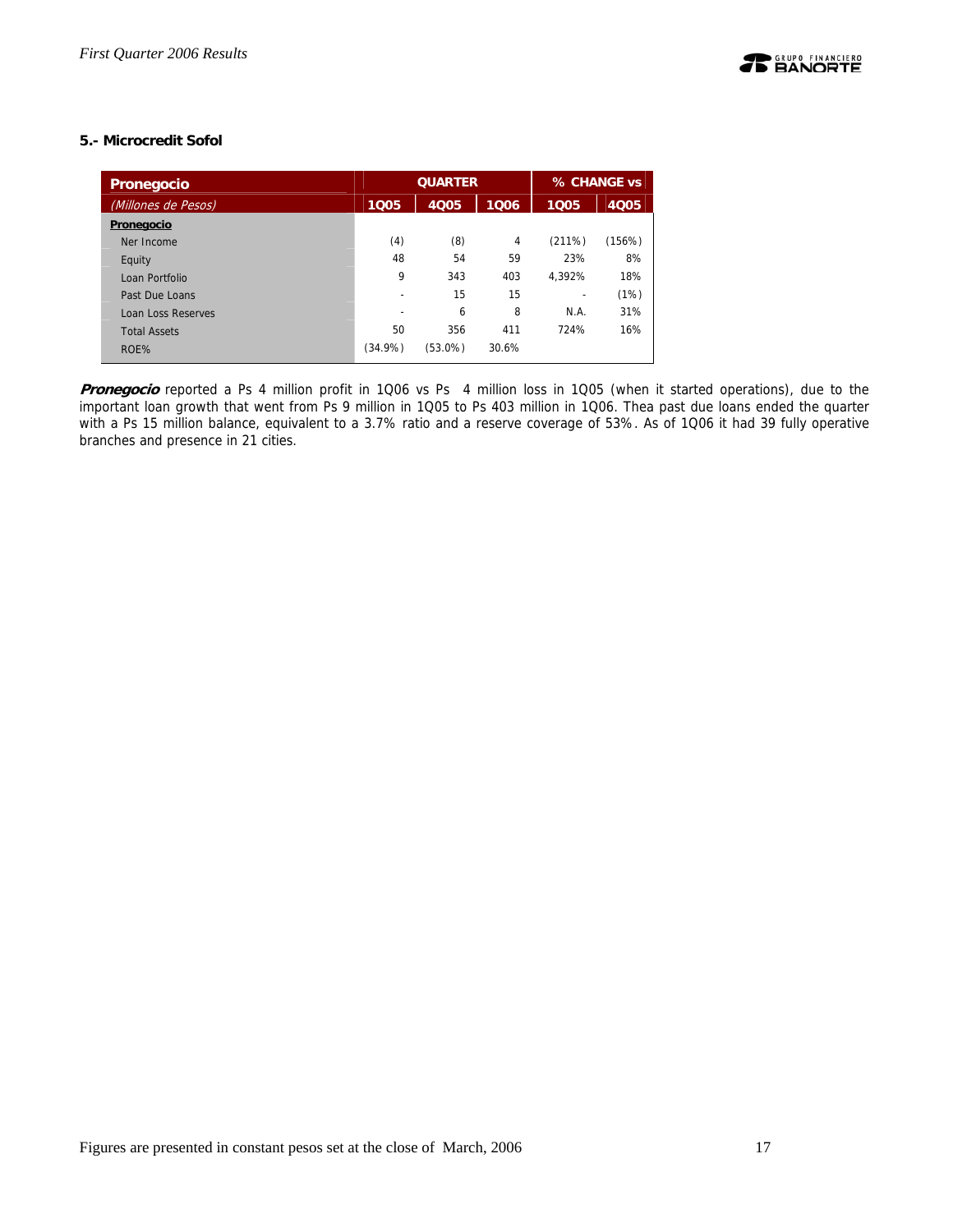

- 1.MACROECONOMIC ENVIRONMENT
- 2.GRUPO FINANCIERO GENERAL INFORMATION
- 3.ACCOUNTING CHANGES AND REGULATIONS
- 4.LOAN PORTFOLIO SALES TO SOLIDA ADMINISTRADORA DE PORTAFOLIOS
- 5.FINANCIAL STATEMENTS
- 6.NOTES TO GRUPO FINANCIERO FINANCIAL **STATEMENTS**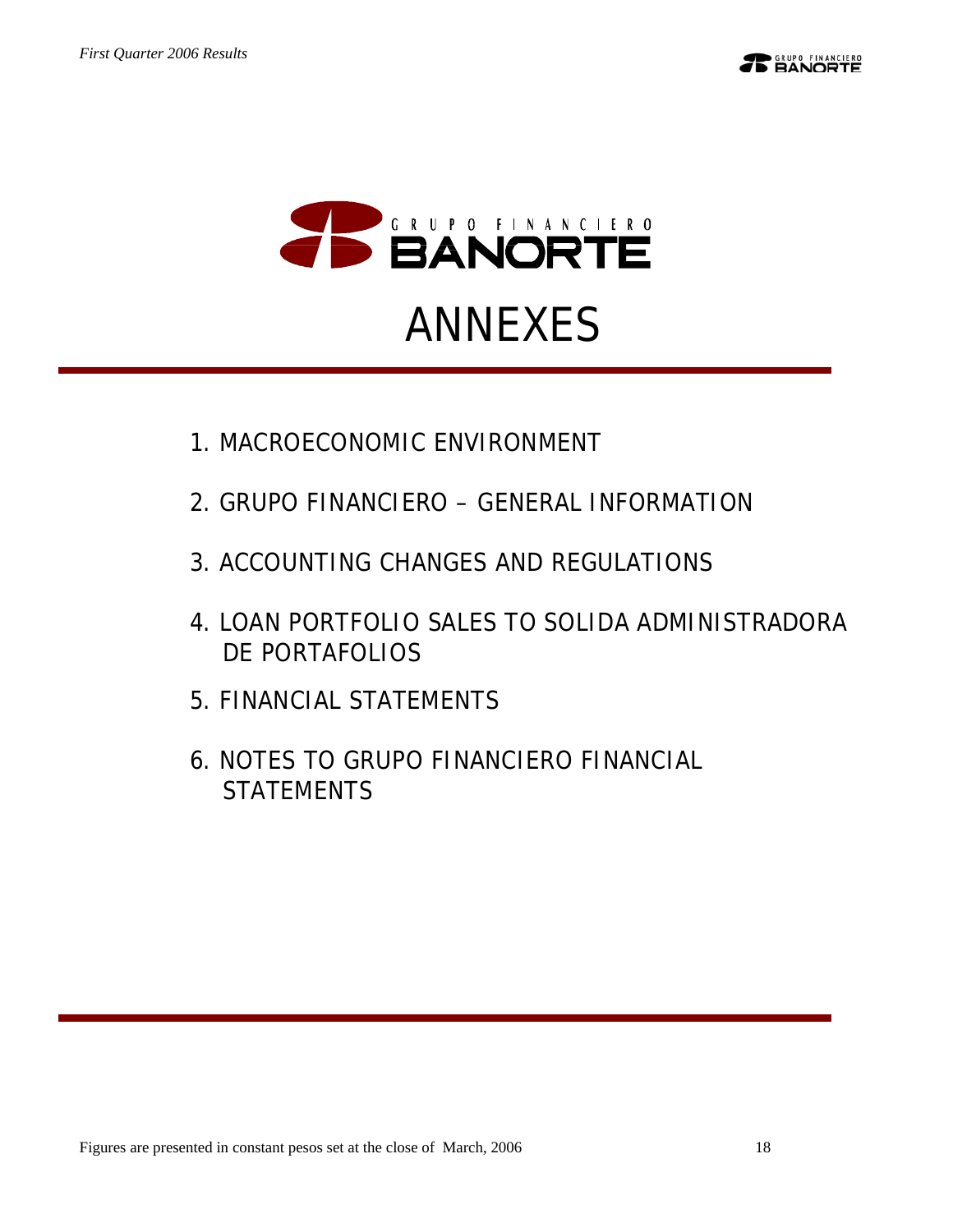### **ANNEX 1. Macroeconomic Environment**

The international situation during the first quarter was one of greater volatility. Not only the United States is raising the reference rate but now Europe is starting a cycle of higher rates and Japan will likely follow suit toward the end of this year. This fact has brought about changes in the expectations for the maximum levels the reference rates and the long-term rate increases.

The markets are still affected by the same factors that impacted their performance during 2005: global unrest, high oil prices, high liquidity levels and growing concerns regarding the course that growth and inflation are taking. Despite this volatility, the stock markets' balance in the quarter was positive: Dow Jones went up 3.66%, Nasdaq up 6.10% and the Mexican Stock Exchange rose 8.26%.

Interest rate expectations in developing countries that point to a higher-than-expected increase while the Bank of Mexico has entered a stage of relaxed monetary policy, anticipate lower interest rate differentials, which was reflected in the peso's drop vs. the US dollar closing the quarter at 10.90 after reaching levels as low as 10.50. The shifts in the exchange rate, however, were limited by positive incoming flows: high oil prices, commercial balance surplus, good debt handling, high levels of international reserves and the inflow of remittances.

On the other hand, interest rates continued to drop most because of the favorable inflation results and the monetary policy implemented by the Bank of Mexico. Inflation closed the quarter at 3.41%. The Bank of Mexico continued its relaxed policy cycle taking the funding rate from levels as high as 9.75% last year to 7.25% at the close of this year's first quarter.

As to economic activity, there have been some pleasant surprises. A more dynamic US economy has led to greater growth of our no-oil exports. This is reflected in a more vigorous industrial production that, in the first month alone, grew at a 6.0% actual annual rate after having increased a mere 1.6% last year. The services sector in January also showed a growth rate higher than that seen last year. The result has been a higher estimated growth for the GDP to levels nearing 3.80% this year.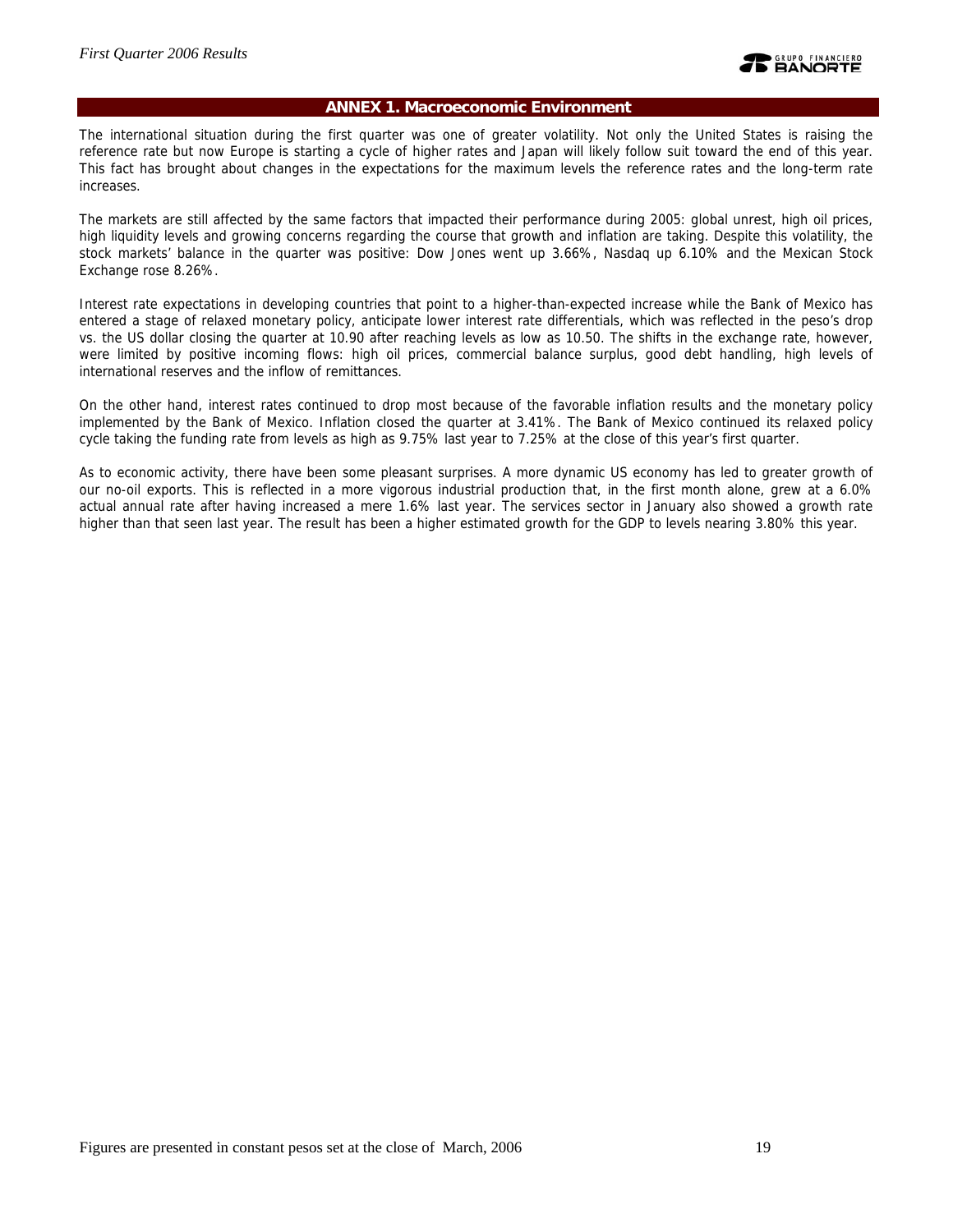

# **ANNEX 2 .-Grupo Financiero- General Information**

# **GFNorte Ownership in Subsidiaries**

| 1006   |
|--------|
| 96.11% |
| 99.99% |
| 99 99% |
| 51.00% |
| 51.00% |
| 51.00% |
| 99 99% |
| 99 99% |
| 99.99% |
| 99.99% |
| 99.99% |
|        |

(1) As a result of merging Banpaís in February, 2000. (2) Subsidiary of Banco del Centro.

# **Holding Company Capital Structure**

| <b>Number of Shares</b>          | <b>SERIE O</b><br>As of March 2006 |
|----------------------------------|------------------------------------|
| Number of shares issued          | 2,018,347,548                      |
| - Shares held on Treasury        | 1.091.900                          |
| $=$ Number of shares outstanding | 2,017,255,648                      |

# **Banorte Ratings**

| <b>International Ratings</b> |                             |                |                                   |              |  |  |  |  |
|------------------------------|-----------------------------|----------------|-----------------------------------|--------------|--|--|--|--|
| <b>Rating Agency</b>         | Rated<br><b>Institution</b> | Rating         | Category                          | Date         |  |  |  |  |
| Moody's                      | Banorte                     | Stable         | Outlook                           |              |  |  |  |  |
|                              |                             | $D+$           | Modest Financial Strength         |              |  |  |  |  |
|                              |                             | Baa1           | Foreign long - term bank deposits | January 2005 |  |  |  |  |
|                              |                             | $P-2$          | Foreign short- term bank deposits |              |  |  |  |  |
|                              |                             | $A-3$          | Local long - term bank deposits   |              |  |  |  |  |
|                              |                             | $P-2$          | Local short- term bank deposits   |              |  |  |  |  |
| Standard & Poors             | Banorte                     | Stable         | Outlook                           |              |  |  |  |  |
|                              |                             | BBB-           | Long Term foreign issuer credit   |              |  |  |  |  |
|                              |                             | BBB-           | Long Term local currency deposits | March 2006   |  |  |  |  |
|                              |                             | $A-3$          | Short term foreign issuer credit  |              |  |  |  |  |
|                              |                             | $A-3$          | Short tem local issuer credit     |              |  |  |  |  |
| Fitch                        | Banorte                     | Positive       | Outlook                           |              |  |  |  |  |
|                              |                             | BBB-           | Long Term Foreign currency        | December     |  |  |  |  |
|                              | Grupo Financiero            | BBB-           | Long Term Local currency          | 2005         |  |  |  |  |
|                              | Banorte                     | F <sub>3</sub> | Short Term Local Currency         |              |  |  |  |  |
|                              |                             | F <sub>3</sub> | Short Term Foreign Currency       |              |  |  |  |  |
|                              |                             | C/D            | Individual - Foreign Currency     |              |  |  |  |  |
|                              |                             | 3              | <b>Support Rating</b>             |              |  |  |  |  |
|                              |                             | 4              | <b>Support Rating</b>             |              |  |  |  |  |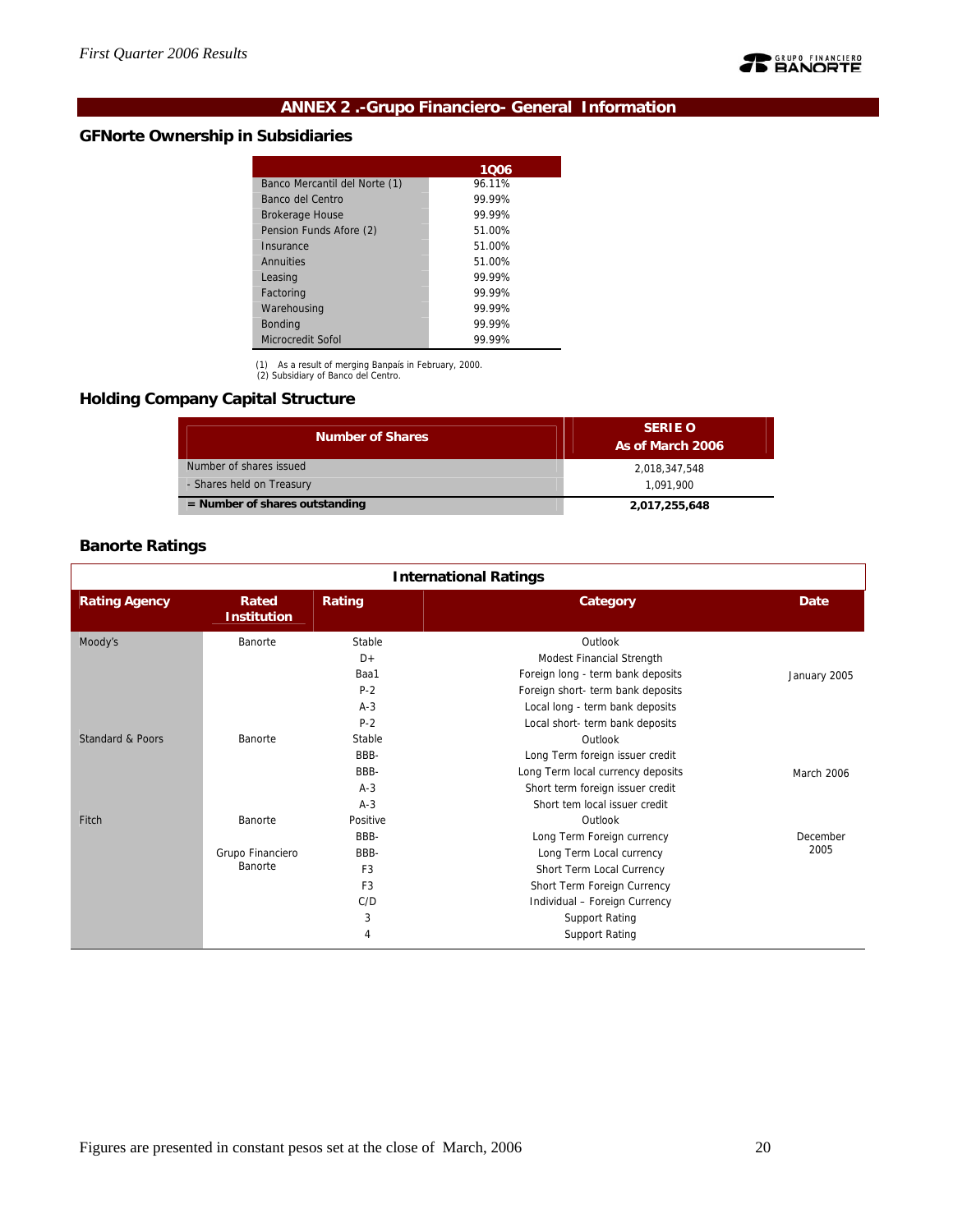

# **Banorte Ratings**

| <b>Domestics Ratings</b>  |                             |                                                      |                                                                                                                                      |                  |  |  |  |
|---------------------------|-----------------------------|------------------------------------------------------|--------------------------------------------------------------------------------------------------------------------------------------|------------------|--|--|--|
| <b>Rating Agency</b>      | Rated<br><b>Institution</b> | Rating                                               | Category                                                                                                                             | Date             |  |  |  |
| Fitch                     | Banorte                     | $F1 + (mex)$<br>AA (mex)<br>$F1 + (mex)$<br>AA (mex) | Short term counterparty risk<br>Long term counterparty risk<br>Short term CD's and Term Deposits<br>Long term CD's and Term Deposits | June 2005        |  |  |  |
| Moody's National Scale    | Banorte                     | Aaa.mx<br>$MX-1$                                     | Long Term Deposits<br>ShortTerm Deposits                                                                                             | <b>July 2004</b> |  |  |  |
|                           | Arrendadora<br>Banorte      | Aa1.mx                                               | <b>Issue Rating in National Scale</b>                                                                                                | <b>July 2004</b> |  |  |  |
|                           | Arrendadora<br>Banorte      | Aa1.mx                                               | Issue Rating in National Scale                                                                                                       | <b>July 2004</b> |  |  |  |
| <b>Other Subsidiaries</b> |                             |                                                      |                                                                                                                                      |                  |  |  |  |
| Fitch                     | Sólida                      | AAFC1-(mex)                                          | <b>Financial Asset Administrator</b>                                                                                                 | December<br>2004 |  |  |  |
|                           | Operadora de<br>Fondos      | $AA+$ (mex)                                          | <b>Investment Financial Assets Administrator</b>                                                                                     | January 2005     |  |  |  |
|                           | Seguros Banorte<br>Generali | AA- (mex)                                            | Insurance Financial Strength                                                                                                         | August 2002      |  |  |  |

**No. of Employees & Distribution Network** 

| <b>EMPLOYEES</b>            | 1005   | 4005   | 1006   |
|-----------------------------|--------|--------|--------|
| Banking Sector (1)          | 12.235 | 12,683 | 12,740 |
| Other Sectors (2)           | 2,292  | 2,329  | 2,410  |
| <b>Total Group</b>          | 14,527 | 15,012 | 15,150 |
| <b>DISTRIBUTION NETWORK</b> |        |        |        |
| <b>Banking Branches</b>     | 959    | 968    | 971    |
| <b>ATM</b>                  | 2.678  | 2.800  | 2.881  |

(1) Includes Sólida Administradora de Portafolios. (2) Includes banking modules and Remote Teller Windows. Excludes 1 branch located in Cayman Island.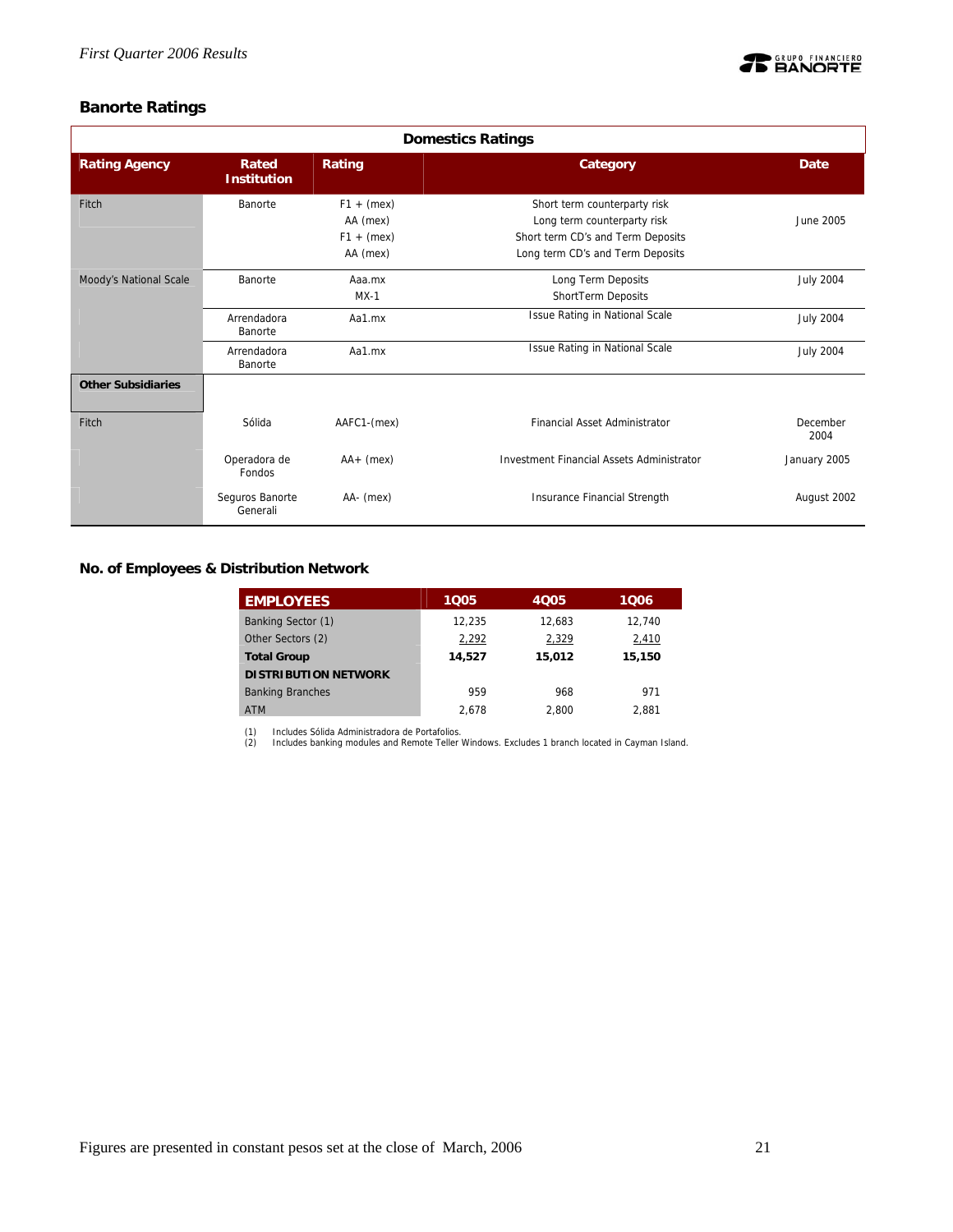# **Group Officers**



| <b>JULIAN OUTLIC MODICS OIL</b>     | $m$ anaying Director $-$ Cr O                 |
|-------------------------------------|-----------------------------------------------|
| Joaquín López Doriga López Ostolaza | Managing Director - Corporate Affairs         |
| Alma Rosa Moreno                    | Managing Director - Administration            |
| Prudencio Frigolet Gómez            | Managing Director - Operations and Technology |
| Aurora Cervantes Martínez           | Managing Director - Legal                     |
| Cecilia Miller Suárez               | Managing Director - Marketing                 |
| Eduardo Sastre de la Riva           | Managing Director - Institutional Relations   |
| Román Martínez Méndez               | Managing Director - Audit                     |
| Gerardo Coindreau Farías            | Managing Director - Risk Management           |
|                                     |                                               |

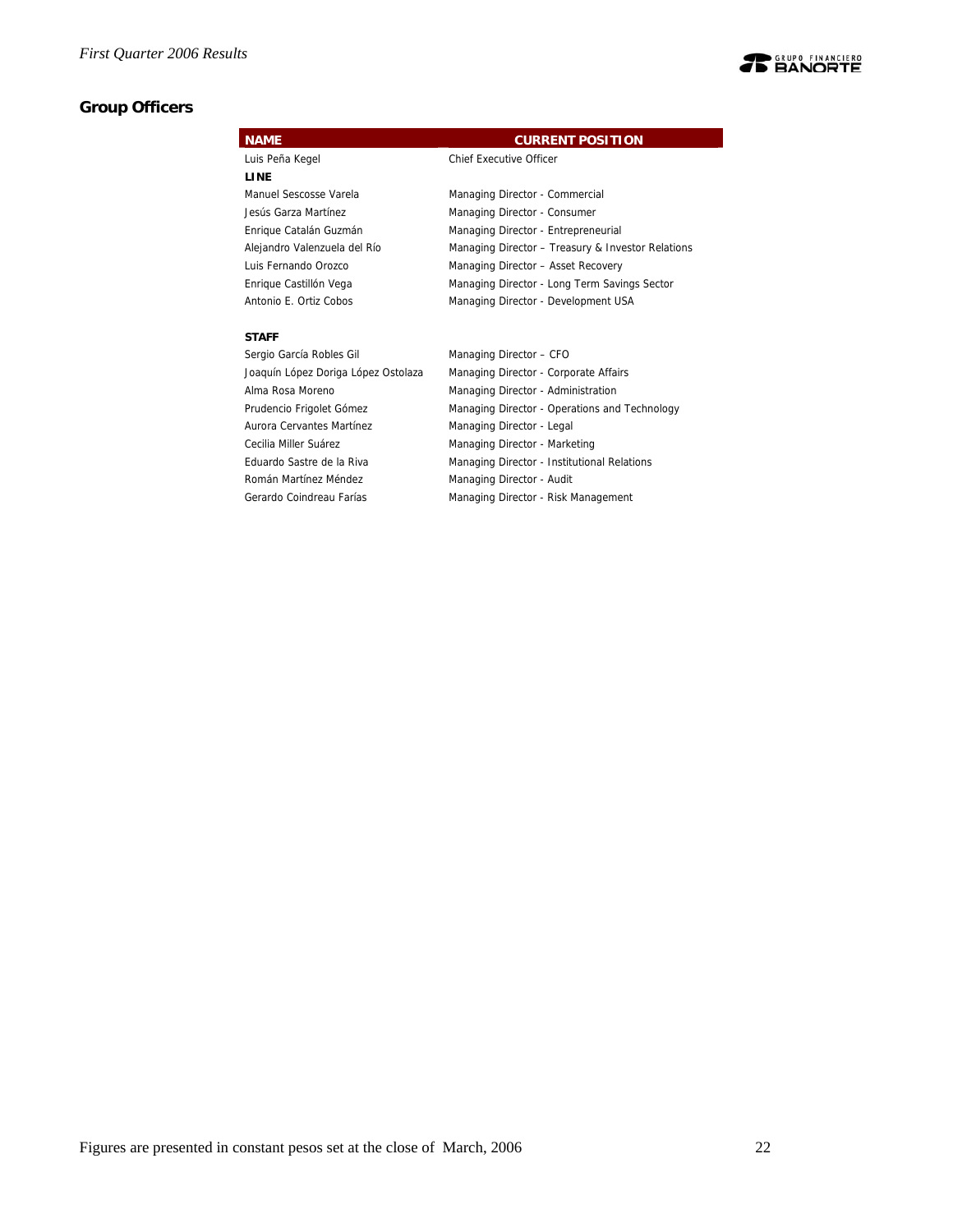

#### **ANNEX 3 .-Accounting Changes and Regulations**

**General provisions applicable to the financial information of the regulating agencies of financial institutions subject to CNByV supervision.-** On April 27, 2005, the CNByV issued general provisions applicable to the financial information of the regulating agencies of financial groups. The purpose is to uniform the type of financial information of the financial groups that the regulating agencies make public in order to make the analysis of their solvency and economic stability easier and serve as a basis for informed saving and investment decision-making. GFNorte´s Financial Statements can be find in our website at www.banorte.com/informacion\_financiera

**General provisions that establish the requirements that external auditors and loan institutions must meet regarding External Auditing services.-** Last April 27, 2005, the CNByV issued general provisions applicable to the requirements that external auditors should meet in the work and reports submitted to the CNByV.

**Provisions for implementation of the new Basil Capital Agreement.-** Last October 3, the CNBV (Mexico's National Banking and Securities Commission) published the agreement entered into by the financial authorities and the Mexican Association of Banks for implementation of the new Capital Agreement, which contains the standards and principles known as Basil II . The agreement establishes the principles and guidelines that enable bank capital to more precisely and sensitively reflect credit, market and operational risk.

**General provisions applicable to credit institutions.**- On December 2, 2005, the CNBV issued the Sole Banking System Circular, which includes all circulars, official communiqué-circulars, rules, general provisions and other previously issued administrative standards. The only circulars excluded from the foregoing are those that refer to support for Bank System Debtors and others mentioned specifically to that effect.

**New rules for banking institutions´ capital requirements.-** On December 28, 2005, Secretaria de Hacienda y Credito Publico (SHCP), issued new regulations for capital requirements in which new ranges and higher capital requirements are established. These new regulations came into effect as of January, 2006.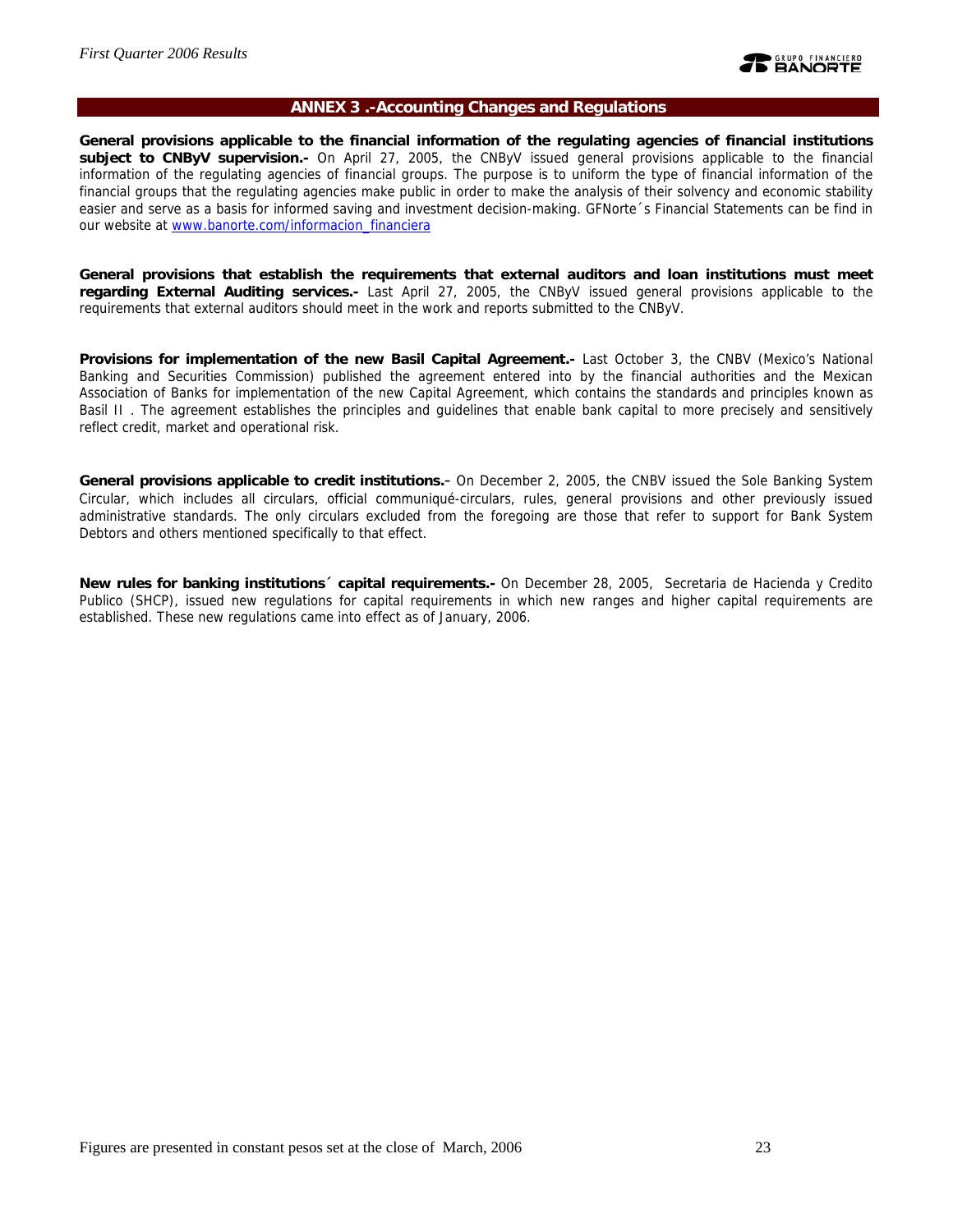### **ANNEX 4 .-Loan Portfolio sales to Sólida Administradora de Portafolios**

Last February, Banorte sold Ps 1.9 billion (Ps 1.861 billion in Past-due loans & Ps 64 million in Performing loans) of its own portfolio (including interests) to its subsidiary Sólida Administradora de Portafolios, S.A. de C.V. for Ps 378 million. As the transaction was based on the August 2002 figures, the final figure that affected the February balance was Ps 1.856 billion, considering collecting since August 2002. Along with the past-due portfolio, Ps 1.577 billion in associated loan reserves were cancelled.

As instructed by the CNBV, we show the integration of the loan portfolio sold in 1Q03 by Banorte to its subsidiary Sólida Administradora de Portafolios, S.A. de C.V. The Purpose of this sale was to concentrate the portfolio in this specialized recovery unit as it had been managing the collections of this loans since before. This was a one time operation and is not a recurrent procedure to transfer loans to Sólida.

|                             |                          | <b>Local Currency (2)</b> |                          |                          | Foreign Currency (USD)(3) |                          | <b>Total</b> |                |        |
|-----------------------------|--------------------------|---------------------------|--------------------------|--------------------------|---------------------------|--------------------------|--------------|----------------|--------|
| (Millions of Nominal Pesos) | ug'02                    | ec $'$ 05                 | Vlar'06                  | Aug'02                   | Dec'05                    | Mar'06                   | lug'02       | Dec'05         | Mar'06 |
| <b>Performing Loans</b>     |                          |                           |                          |                          |                           |                          |              |                |        |
| Commercial                  | 5                        | $\overline{2}$            | $\overline{2}$           | 5                        |                           |                          |              | 2              | 2      |
| Consumer                    | $\overline{\phantom{0}}$ |                           | $\overline{\phantom{0}}$ | $\overline{a}$           |                           |                          |              | $\overline{a}$ |        |
| Mortgage                    | 54                       | 89                        | 91                       | $\overline{\phantom{a}}$ |                           |                          | 54           | 89             | 91     |
| <b>Total</b>                | 59                       | 91                        | 93                       | 5                        | ۰                         | ٠                        | 64           | 91             | 93     |
| <b>Non Performing Loans</b> |                          |                           |                          |                          |                           |                          |              |                |        |
| Commercial                  | 405                      | 418                       | 415                      | 293                      | 148                       | 151                      | 698          | 566            | 566    |
| Consumer                    | 81                       | 75                        | 74                       | ÷                        | $\overline{\phantom{a}}$  | $\overline{\phantom{a}}$ | 81           | 75             | 74     |
| Mortgage                    | 1,112                    | 588                       | 557                      | $\overline{\phantom{a}}$ | ۰                         | $\overline{\phantom{a}}$ | 1,112        | 588            | 557    |
| <b>Total</b>                | 1,598                    | 1,081                     | 1,046                    | 293                      | 148                       | 151                      | 1.891        | 1,229          | 1,197  |
| <b>TOTAL LOANS</b>          | 1,657                    | 1,172                     | 1,139                    | 298                      | 148                       | 151                      | 1,955        | 1,320          | 1,290  |
| Loan Loss Reserves (1)      |                          |                           |                          |                          |                           |                          |              |                |        |
| Commercial                  | 326                      | 402                       | 398                      | 246                      | 140                       | 143                      | 572          | 542            | 541    |
| Consumer                    | 77                       | 74                        | 74                       | ۰                        | $\overline{\phantom{a}}$  | $\overline{\phantom{a}}$ | 77           | 74             | 74     |
| Mortgage                    | 669                      | 536                       | 511                      | ۰                        | $\overline{\phantom{0}}$  |                          | 669          | 536            | 511    |
| <b>Total</b>                | 1,072                    | 1,045                     | 983                      | 246                      | 140                       | 143                      | 1,318        | 1,152          | 1,126  |

(1) Reserve requirements using the same classification method used for the bank.

(2) Includes UDIS.

(3) The dollar portfolio and reserves are re-expressed in pesos.

Note 1.- There was a Reserve deficit of Ps 109 million as of March/06.

Note 2.- Banorte has a 99.99% stake in Sólida.

In 1Q06 the Loan portfolio showed changes due to: collections for Ps 20 million, re-structures for Ps 5 million, repossessed assets for Ps 5 millons and Ps 15 million in charge-offs and discounts. In the Loan loss provisions there were charge-offs and discounts for Ps 12 million and repossessed assets for Ps 3 millions. There were transfers from performing loans to past due loans for Ps 5 million and transfers from past due loans to performing loans for Ps 12 million.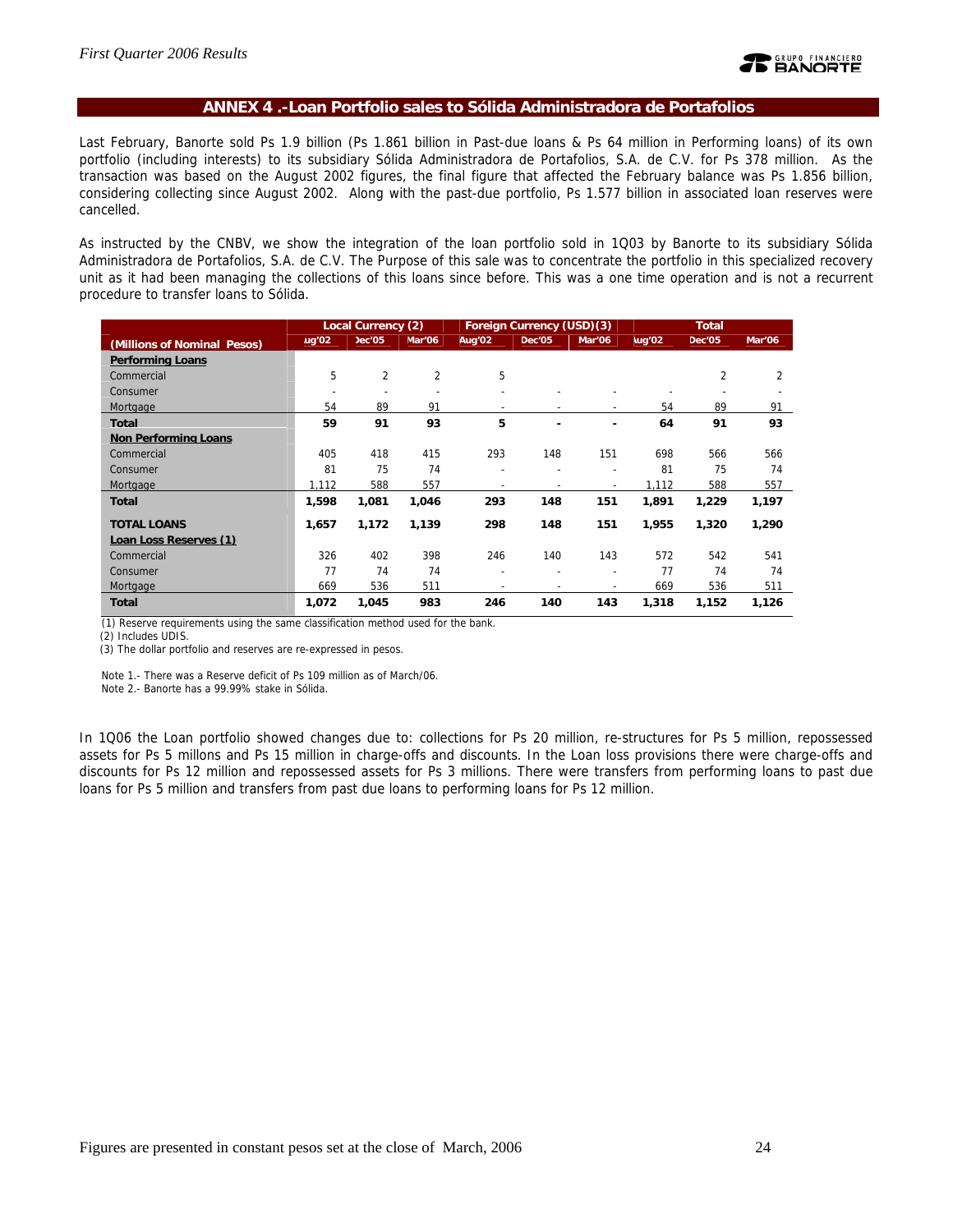

# **BANORTE'S LOAN PORTFOLIO INCLUDING LOANS SOLD TO SÓLIDA**

|                                 |               | Local Currency (1) | Foreign Currency (USD)(2) |        | <b>Total</b>  |         |  |  |
|---------------------------------|---------------|--------------------|---------------------------|--------|---------------|---------|--|--|
| (Millions of Nominal Pesos)     | <b>Dec'05</b> | Mar'06             | <b>Dec'05</b>             | Mar'06 | <b>Dec'05</b> | Mar'06  |  |  |
| <b>Performing Loans</b>         |               |                    |                           |        |               |         |  |  |
| Commercial                      | 43.505        | 44.484             | 7.387                     | 7.860  | 50.892        | 52.344  |  |  |
| <b>Financial Intermediaries</b> | 2.849         | 3.407              | 803                       | 781    | 3.652         | 4,188   |  |  |
| Consumer                        | 12,891        | 13.838             | 1                         |        | 12,892        | 13,838  |  |  |
| Mortgage                        | 23,664        | 25,473             |                           |        | 23,664        | 25,473  |  |  |
| <b>Goverment Entities</b>       | 14,645        | 13.928             | 522                       | 490    | 15,167        | 14,418  |  |  |
| Fobaproa / IPAB                 | 161           | 166                |                           |        | 161           | 166     |  |  |
| <b>Performing Loans</b>         | 97.715        | 101.296            | 8.713                     | 9.131  | 106.428       | 110.427 |  |  |
|                                 |               |                    |                           |        |               |         |  |  |
| <b>Non Performing Loans</b>     |               |                    |                           |        |               |         |  |  |
| Commercial                      | 865           | 907                | 223                       | 223    | 1,088         | 1,130   |  |  |
| Consumer                        | 472           | 465                |                           |        | 472           | 465     |  |  |
| Mortgage                        | 1,342         | 1.290              |                           |        | 1,342         | 1,290   |  |  |
| <b>Goverment Entities</b>       |               |                    |                           |        |               |         |  |  |
| <b>Non Performing Loans</b>     | 2,679         | 2,662              | 223                       | 223    | 2,902         | 2,885   |  |  |
|                                 |               |                    |                           |        |               |         |  |  |
| <b>TOTAL LOANS</b>              | 100,394       | 103,958            | 8,936                     | 9,354  | 109,330       | 113,312 |  |  |
| <b>Loan Loss Reserves</b>       | 3.631         | 3,679              | 330                       | 398    | 3.961         | 4,077   |  |  |
| <b>Net Loan Portfolio</b>       | 96,763        | 100,279            | 8,606                     | 8,956  | 105,369       | 109,235 |  |  |
| <b>Loan Loss Reserves</b>       |               |                    |                           |        | 136.5%        | 141.3%  |  |  |
| % Past Due Loans                |               |                    |                           |        | 2.7%          | 2.6%    |  |  |

(1) Includes UDIS.

(2) The dollar portfolio and reserves are re-expressed in pesos.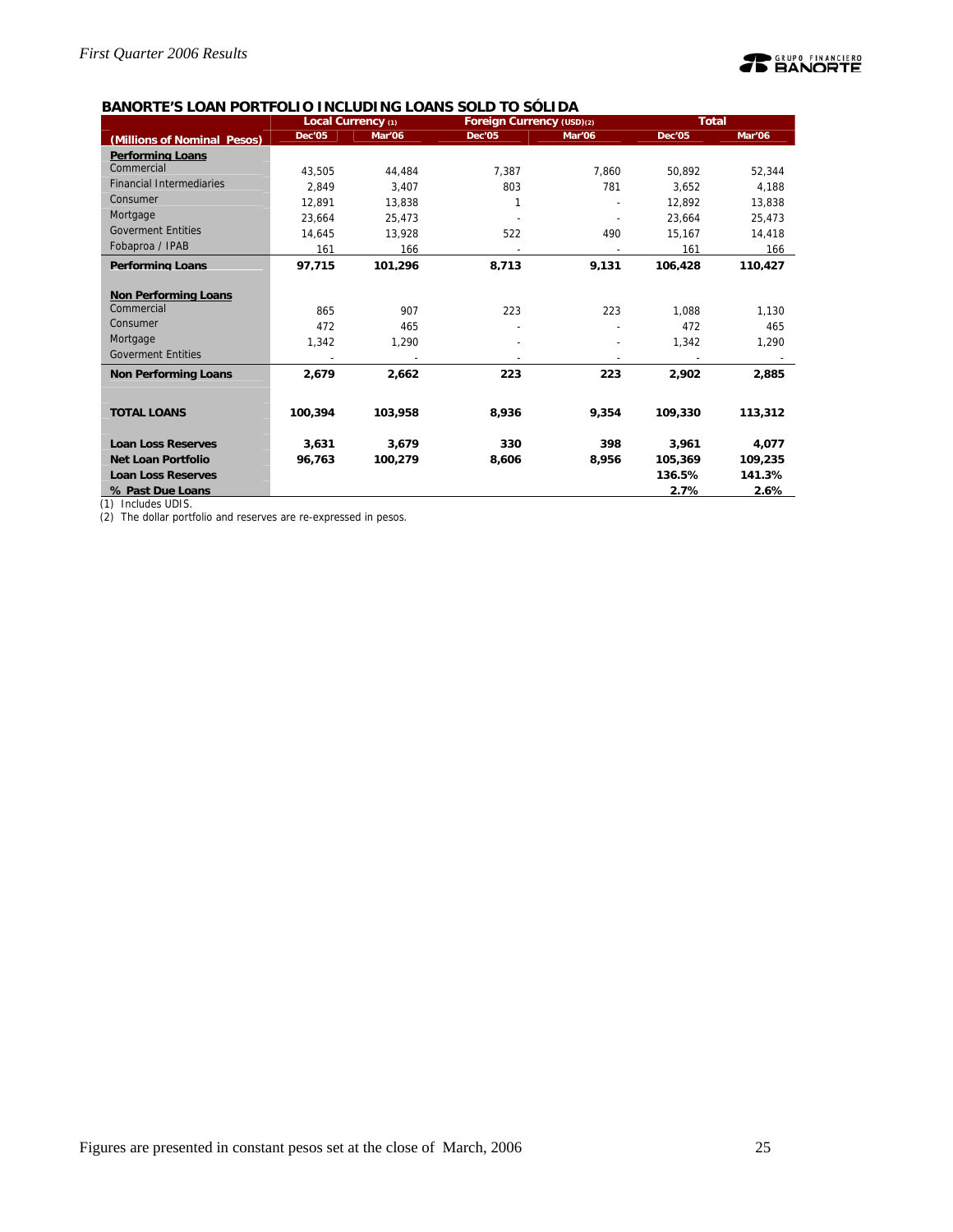# **PEANORTE**

# **ANNEX 5 .- Financial Statements**

|                                           |                |                |                          |                                |                | HOLDING -Income Statement (Millions of Pesos) |                |      |      |              |
|-------------------------------------------|----------------|----------------|--------------------------|--------------------------------|----------------|-----------------------------------------------|----------------|------|------|--------------|
|                                           | 1Q05           | 2005           | 3Q05                     | <b>4Q05</b>                    | <b>ACUM</b>    | 1006                                          | 2006           | 3Q06 | 4Q06 | <b>ACUM</b>  |
| Income from Subsidiaries and              | 1,133          | 2,119          | 1,362                    | 1,178                          | 5,792          | 1,374                                         |                |      |      | 1,374        |
| <b>Interest Expense</b>                   |                |                |                          |                                |                |                                               |                |      |      |              |
| <b>Trading Income</b>                     |                |                |                          |                                |                |                                               |                |      |      |              |
| Fees & Tarifs                             |                |                |                          |                                |                |                                               |                |      |      |              |
| <b>REPOMO</b>                             |                |                |                          |                                |                | (1)                                           |                |      |      |              |
|                                           | (1)            |                | (1)                      | (1)                            | (2)            |                                               |                |      |      | (1)          |
| <b>Total Operating Income</b>             | 1,132          | 2,119          | 1,362                    | 1,177                          | 5,790          | 1,373                                         |                |      |      | 1,373        |
| Operation & Administrative expenses       | $\mathbf{1}$   |                | $\overline{\phantom{a}}$ | ÷                              | 1              | 1                                             |                |      |      | $\mathbf{1}$ |
| <b>Operating Income</b>                   | 1.132          | 2.118          | 1.362                    | 1.177                          | 5.788          | 1.372                                         |                |      |      | 1.372        |
| Non Operating Income                      | $\overline{a}$ |                | L,                       | 7                              | $\overline{7}$ |                                               |                |      |      |              |
| Non Operating Expense                     |                |                | $\overline{a}$           | (1)                            | (1)            | (1)                                           |                |      |      | (1)          |
| Non Operating Income                      |                |                |                          | 6                              | 6              | (1)                                           |                |      |      | (1)          |
| <b>Pre-tax Income</b>                     | 1,131          | 2.118          | 1,362                    | 1,183                          | 5,794          | 1.371                                         |                |      |      | 1,371        |
| Income Tax & Profit Sharing               | $\overline{2}$ | $\overline{2}$ | 3                        | $\overline{2}$                 | 8              | $\mathbf{1}$                                  |                |      |      | 1            |
| Tax on Assets                             |                |                |                          |                                |                |                                               |                |      |      |              |
| Deferred Inc. Tax and Profit sharing      |                |                |                          |                                |                |                                               |                |      |      |              |
|                                           |                |                |                          |                                |                |                                               |                |      |      |              |
|                                           | $\mathbf{2}$   | $\mathbf{2}$   | 3                        | $\overline{\mathbf{2}}$        | 8              | 1                                             |                |      |      | 1            |
| <b>Net income from Continuos</b>          | 1,130          | 2,117          | 1,359                    | 1,181                          | 5,786          | 1,370                                         |                |      |      | 1,370        |
| <b>Extraordinary Items, net</b>           |                |                |                          |                                |                |                                               |                |      |      |              |
| <b>Total Net Income</b>                   | 1,130          | 2,117          | 1,359                    | 1,181                          | 5,786          | 1,370                                         |                |      |      | 1,370        |
|                                           |                |                |                          | <b>HOLDING - BALANCE SHEET</b> |                | (Millions of Pesos)                           |                |      |      |              |
|                                           |                | 1Q05           | 2005                     | 3Q05                           | <b>4Q05</b>    | 1006                                          |                | 2006 | 3006 | 4006         |
| Cash and due from Banks                   |                | 50             | 61                       | 94                             | 64             | 79                                            |                |      |      |              |
| <b>Financial Instruments:</b>             |                |                | 10                       |                                |                |                                               |                |      |      |              |
| Sundry debtors and other assets, net      |                | 4              | 4                        |                                | 8              | 11                                            |                |      |      |              |
| Real Estate, Furniture & Equipment, net   |                |                |                          |                                |                |                                               |                |      |      |              |
| Investments in subsidiaries               |                | 17,275         | 19,016                   | 20.361                         | 20.627         | 22,133                                        |                |      |      |              |
| Deferred taxes                            |                |                |                          |                                |                |                                               |                |      |      |              |
| Goodwill                                  |                | 41             | 40                       | 40                             | 39             | 38                                            |                |      |      |              |
| Other Assets, Deferred charges, intang    |                | $\mathbf{1}$   | 1                        | 1                              | 1              |                                               | $\overline{2}$ |      |      |              |
| <b>TOTAL ASSETS</b><br><b>LIABILITIES</b> |                | 17,372         | 19,133                   | 20,495                         | 20,738         | 22,262                                        |                |      |      |              |
| Due to banks and correspondents           |                |                | ÷                        |                                |                |                                               |                |      |      |              |
| Income Tax & Profit Sharing               |                | $\mathbf{1}$   | 3                        | $\mathbf{1}$                   |                |                                               |                |      |      |              |
| Other Payable accounts                    |                |                |                          |                                | 1              | 1                                             |                |      |      |              |
| Other payable accounts                    |                | $\overline{2}$ | 3                        | 1                              | 1              | 1                                             |                |      |      |              |
| <b>Deferred taxes</b>                     |                |                |                          |                                |                | 1                                             |                |      |      |              |
| <b>TOTAL LIABILITIES</b>                  |                | $\overline{2}$ | 3                        | 1                              | 1              | 1                                             |                |      |      |              |
| STOCKHOLDER 'S EQUITY                     |                |                |                          |                                |                |                                               |                |      |      |              |
| Paid-in Capital                           |                | 5.853          | 5,852                    | 5,853                          | 11,249         | 11,252                                        |                |      |      |              |
| Share subscription premiums               |                | 1,739          | 1,739                    | 1,739                          | 1,739          | 1,739                                         |                |      |      |              |
| Subordinated Convertible Debentures       |                |                |                          |                                |                |                                               |                |      |      |              |
| <b>Subscribed Capital</b>                 |                | 7,592          | 7,591                    | 7,592                          | 12,988         | 12,992                                        |                |      |      |              |
| <b>Capital Reserves</b>                   |                | 1,573          | 1,695                    | 1,716                          | 1,691          | 1,709                                         |                |      |      |              |
| <b>Retained Earnings</b>                  |                | 16,799         | 16,644                   | 16,644                         | 10,603         | 16,390                                        |                |      |      |              |
| Surplus (Deficit) from securities         |                |                |                          |                                |                |                                               |                |      |      |              |
| Results of foreign operations exchange    |                |                |                          |                                |                |                                               |                |      |      |              |
| Excess (Insuf.) in capital restatement    |                | (5, 973)       | (5, 973)                 | (5, 971)                       | (5, 971)       | (5, 971)                                      |                |      |      |              |
| Non Mon assets results Fixed Assets       |                |                |                          |                                |                |                                               |                |      |      |              |
| Non Mon assets results Investm            |                | (3,730)        | (4,074)                  | (4,091)                        | (4,360)        | (4,228)                                       |                |      |      |              |
| Adjustment in the employees pension       |                |                |                          |                                |                |                                               |                |      |      |              |
| Accumulated Deferred tax effect           |                |                |                          |                                |                |                                               |                |      |      |              |
| Net Income                                |                | 1,130          | 3,246                    | 4,605                          | 5,786          | 1,370                                         |                |      |      |              |
| <b>Earned Capital</b>                     |                | 9,779          | 11,539                   | 12,903                         | 7,750          | 9,270                                         |                |      |      |              |
| <b>Total Stockholder</b> 's Equity        |                | 17,371         | 19,130                   | 20,494                         | 20,737         | 22,261                                        |                |      |      |              |
| <b>TOTAL LIABILITIES &amp;</b>            |                | 17,372         | 19,133                   | 20,495                         | 20,738         | 22,262                                        |                |      |      |              |

### **MEMORANDUM ACCOUNTS OF HOLDING** (Millions of Pesos)

|                                   | 1Q05  | <b>2005</b> | 3005  | 4Q05  | 1006  | 2006 | 3006 | 4006 |
|-----------------------------------|-------|-------------|-------|-------|-------|------|------|------|
| Client securities held in custody | 3.846 | 3.838       | 3.814 | 3.760 | 3.716 |      |      |      |
| Other trust account items         | 115   | 115         |       |       |       |      |      |      |
|                                   | 3,961 | 3.952       | 3.928 | 3.873 | 3.717 |      |      |      |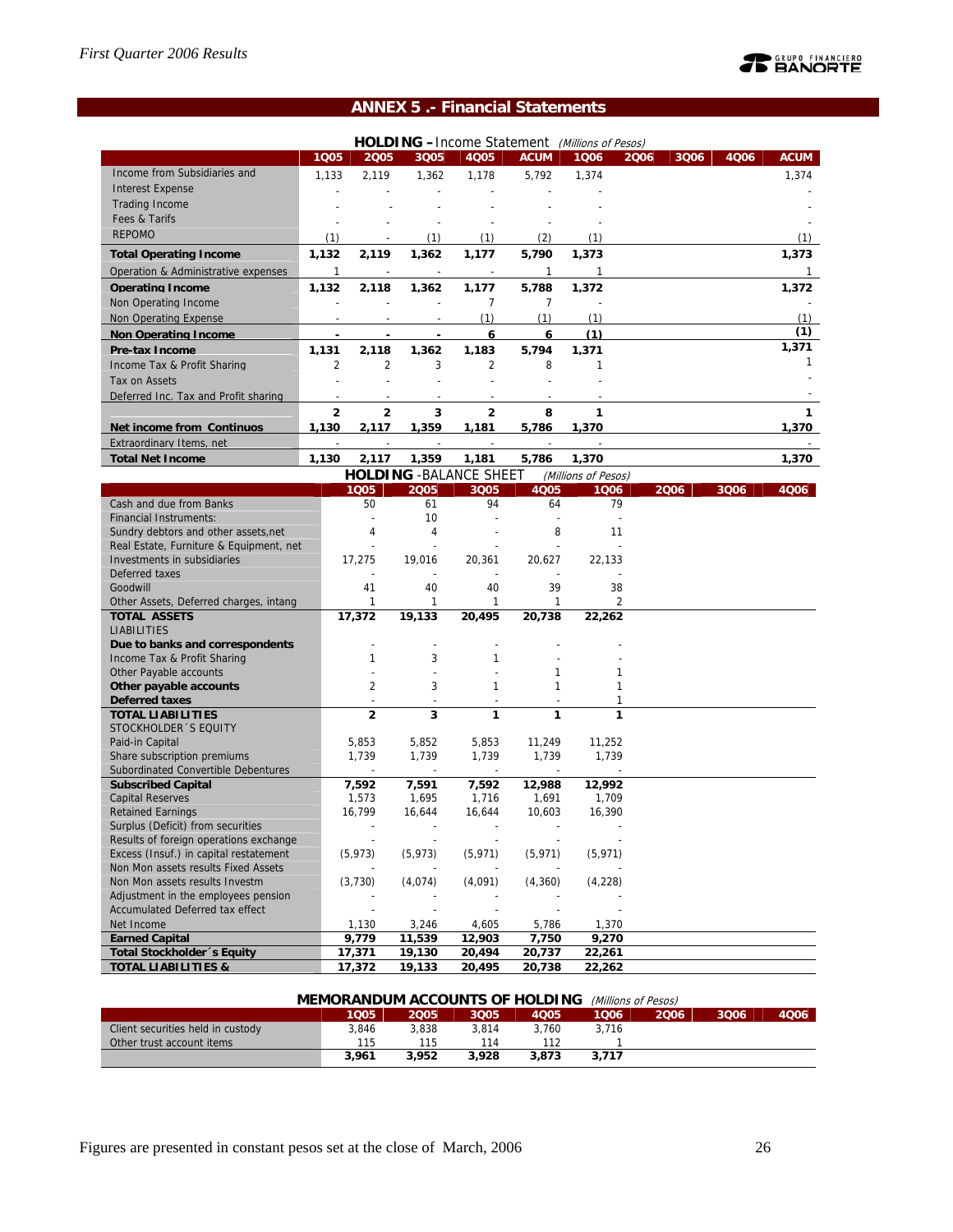

# **GRUPO FINANCIERO BANORTE–CONSOLIDATED INCOME STATEMENT (Millions of Pesos)**

|                                        | 1Q05           | 2005           | 3Q05           | 4Q05  | <b>ACUM</b> | 1006           | 2006 | 3Q06 | 4Q06 | <b>ACUM</b> |
|----------------------------------------|----------------|----------------|----------------|-------|-------------|----------------|------|------|------|-------------|
| Interest Income                        | 7,356          | 9,079          | 9,403          | 9,309 | 35,147      | 8,610          |      |      |      | 8,610       |
| <b>Interest Expense</b>                | 4,432          | 5,687          | 6,092          | 5,855 | 22,065      | 5,354          |      |      |      | 5,354       |
| Loan Fees                              | 96             | 135            | 152            | 209   | 592         | 148            |      |      |      | 148         |
| <b>Fees Paid</b>                       | 25             | 27             | 35             | 34    | 122         | 39             |      |      |      | 39          |
| Net Interest Income (NII)              | 2,995          | 3,500          | 3,428          | 3,629 | 13,552      | 3,365          |      |      |      | 3,365       |
| Repomo-Margin                          | (34)           | (13)           | (39)           | (63)  | (148)       | (73)           |      |      |      | (73)        |
| <b>NII after Repomo</b>                | 2,961          | 3,487          | 3,389          | 3,566 | 13,404      | 3,293          |      |      |      | 3,293       |
| Loan Loss Provisions                   | 221            | 364            | 481            | 316   | 1,383       | 354            |      |      |      | 354         |
| Loss Sharing Provisions                | 34             | 36             | (10)           | 20    | 80          | 17             |      |      |      | 17          |
| <b>NII after Provisions</b>            | 2,707          | 3,087          | 2,918          | 3,230 | 11,941      | 2,922          |      |      |      | 2.922       |
| <b>Fund transfers</b>                  | 37             | 48             | 50             | 55    | 191         | 52             |      |      |      | 52          |
| Account management                     | 248            | 256            | 246            | 244   | 993         | 225            |      |      |      | 225         |
| Fiduciary                              | 46             | 56             | 55             | 65    | 222         | 55             |      |      |      | 55          |
| Income from Loan Portfolios Acquired   | 289            | 155            | 723            | 259   | 1,425       | 612            |      |      |      | 612         |
| <b>Electronic Banking Services</b>     | 147            | 161            | 162            | 180   | 650         | 176            |      |      |      | 176         |
| Credit Card                            | 252            | 264            | 281            | 315   | 1,112       | 319            |      |      |      | 319         |
| Fees from IPAB                         | 81             | 62             | (6)            | 55    | 193         | 9              |      |      |      | 9           |
| Other fees                             | 532            | 410            | 532            | 447   | 1,922       | 543            |      |      |      | 543         |
| Fees on services,                      | 1,632          | 1,412          | 2,042          | 1,621 | 6,708       | 1,991          |      |      |      | 1,991       |
| <b>Fund transfers</b>                  | 3              | $\overline{2}$ | $\overline{2}$ | 3     | 10          | $\overline{4}$ |      |      |      | 4           |
| Other fees                             | 125            | 127            | 136            | 163   | 551         | 162            |      |      |      | 162         |
| Expenses from Loan Portfolios Acquired | 188            | 125            | 389            | 252   | 954         | 241            |      |      |      | 241         |
| Fees paid,                             | 316            | 254            | 528            | 418   | 1,516       | 407            |      |      |      | 407         |
| Foreign exchange                       | 57             | 35             | 94             | 91    | 278         | 117            |      |      |      | 117         |
| Securities - Realized gains            | 88             | 528            | 132            | 13    | 760         | 540            |      |      |      | 540         |
| Securities- Unrealized gains           | 42             | (44)           | 15             | (1)   | 11          | (169)          |      |      |      | (169)       |
| <b>Market-related Income</b>           | 187            | 519            | 241            | 103   | 1,050       | 488            |      |      |      | 488         |
| <b>Total Non Interest Income</b>       | 1,503          | 1,677          | 1,754          | 1,307 | 6,241       | 2,072          |      |      |      | 2,072       |
| <b>Total Operating Income</b>          | 4,210          | 4,764          | 4,672          | 4,537 | 18,183      | 4,993          |      |      |      | 4,993       |
| Personnel                              | 1,091          | 1,1            | 1,130          | 1,083 | 4,417       | 1,205          |      |      |      | 1,205       |
| <b>Professional Fees</b>               | 147            | 196            | 157            | 160   | 660         | 204            |      |      |      | 204         |
| Administrative and Promotion Expenses  | 781            | 769            | 957            | 930   | 3,438       | 797            |      |      |      | 797         |
| Rents, depreciation and amortization   | 432            | 434            | 409            | 388   | 1,663       | 432            |      |      |      | 432         |
| Taxes, other than income tax           | 123            | 103            | 125            | 111   | 462         | 154            |      |      |      | 154         |
| <b>Contributions to IPAB</b>           | 152            | 152            | 152            | 152   | 607         | 157            |      |      |      | 157         |
| <b>Non-Interest Expense</b>            | 2.726          | 2.767          | 2.930          | 2.824 | 11.247      | 2.950          |      |      |      | 2.950       |
| <b>Operating Income</b>                | 1.484          | 1.998          | 1.742          | 1.712 | 6.936       | 2.044          |      |      |      | 2.044       |
| <b>Other Revenues</b>                  | 389            | 565            | 223            | 390   | 1,566       | 168            |      |      |      | 168         |
| Foreign exchange                       |                |                |                |       |             |                |      |      |      |             |
| Recoveries                             | 36             | 1,228          | 47             | 45    | 1,356       | 85             |      |      |      | 85          |
| Repomo-other revenues                  | $\overline{2}$ | 4              | 1              | 4     | 12          | 4              |      |      |      | 4           |
| <b>Non Operating Income</b>            | 427            | 1.797          | 271            | 439   | 2.934       | 257            |      |      |      | 257         |
| Other Expense                          | (356)          | (824)          | (167)          | (305) | (1,653)     | (200)          |      |      |      | (200)       |
| Foreign exchange                       |                |                |                |       |             |                |      |      |      |             |
| Repomo-other Expenses                  | (33)           | (13)           | (45)           | (137) | (228)       | (101)          |      |      |      | (101)       |
| <b>Non Operating Expense</b>           | (389)          | (836)          | (213)          | (442) | (1.881)     | (302)          |      |      |      | (302)       |
| Non Operating Income (Expense), net    | 38             | 960            | 58             | (3)   | 1,053       | (45)           |      |      |      | (45)        |
| Pre-tax Income                         | 1.522          | 2.958          | 1.800          | 1.709 | 7.989       | 1.999          |      |      |      | 1.999       |
| Income Tax                             | 177            | 399            | 401            | 657   | 1,635       | 450            |      |      |      | 450         |
| Profit sharing                         | 136            | 280            | 147            | 116   | 680         | 127            |      |      |      | 127         |
| Tax on Assets                          | 9              | 8              | 8              | (26)  | 0           |                |      |      |      |             |
| Deferred Inc. Tax and Profit sharing   | 102            | 146            | (85)           | (187) | (24)        | 127            |      |      |      | 127         |
|                                        | 425            | 834            | <u>472</u>     | 560   | 2,291       | 704            |      |      |      | 704         |
| Net Income before subsidiaries         | 1.097          | 2.124          | 1.328          | 1.149 | 5.698       | 1.295          |      |      |      | 1.295       |
| Subsidiaries 'net income               | 117            | 86             | 122            | 83    | 408         | 144            |      |      |      | 144         |
| Net Income from continuos operations   | 1,214          | 2,210          | 1,449          | 1,232 | 6,106       | 1,439          |      |      |      | 1,439       |
| Extraodinary items, net                |                |                |                |       |             |                |      |      |      |             |
| <b>Minority Interest</b>               | 85             | 94             | 91             | 51    | 320         | 69             |      |      |      | 69          |
| <b>TOTAL NET INCOME</b>                | 1,130          | 2,117          | 1,359          | 1,181 | 5,786       | 1,370          |      |      |      | 1,370       |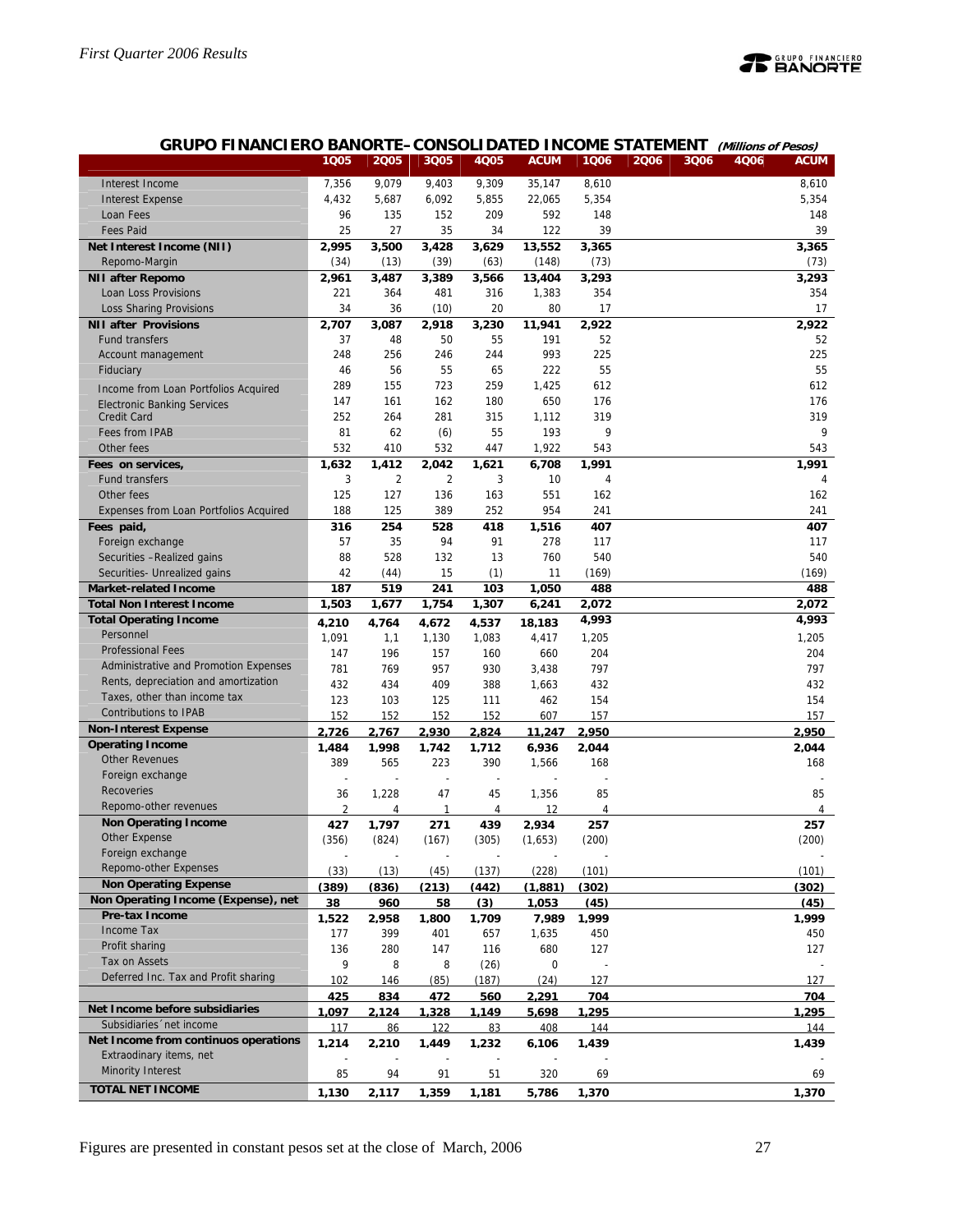

# **GRUPO FINANCIERO BANORTE–** CONSOLIDATED BALANCE SHEET (Millions of Pesos)

|                                                           | 1Q05         | 2005         | 3Q05                     | <b>4Q05</b>  | 1006    | <b>OONOOLIDINIED DIEINVOL ONEL I (Millions of Festis)</b><br>2006 | 3Q06 | 4Q06 |
|-----------------------------------------------------------|--------------|--------------|--------------------------|--------------|---------|-------------------------------------------------------------------|------|------|
| <b>Cash and due from Banks</b>                            |              |              |                          | 39,246       | 38,830  |                                                                   |      |      |
|                                                           | 36,468       | 40,515       | 36,797                   |              |         |                                                                   |      |      |
| <b>Negotiable Instruments</b><br>Securities held for sale | 5,334<br>282 | 6,541<br>251 | 4,229                    | 9,101<br>137 | 14,264  |                                                                   |      |      |
|                                                           |              |              | 255                      |              | 5,186   |                                                                   |      |      |
| Securities held to maturity                               | 10,287       | 12,740       | 12,620                   | 12,488       | 4,420   |                                                                   |      |      |
| <b>Financial Instruments:</b>                             | 15,903       | 19,532       | 17,105                   | 21,686       | 23,870  |                                                                   |      |      |
| Non-assigned securities to pay                            |              |              |                          |              |         |                                                                   |      |      |
| Repurchase agreements, net                                | 72           | 96           | 67                       | 158          | 119     |                                                                   |      |      |
| Operations with collateral                                |              |              |                          |              |         |                                                                   |      |      |
| Futures receivable, net                                   |              |              |                          |              |         |                                                                   |      |      |
| Options and derivatives, net                              | 38           |              | 285                      | 473          | 550     |                                                                   |      |      |
| <b>Repos &amp; Derivatives:</b>                           | 110          | 96           | 352                      | 631          | 668     |                                                                   |      |      |
| Commercial                                                | 50,101       | 50,453       | 52,860                   | 58,539       | 58,750  |                                                                   |      |      |
| <b>Financial Intermediaries</b>                           | 411          | 1,861        | 2,080                    | 1,987        | 2,240   |                                                                   |      |      |
| Consumer                                                  | 12,684       | 13,588       | 14,682                   | 15,694       | 16,516  |                                                                   |      |      |
| Mortgage                                                  | 19,909       | 21,136       | 22,308                   | 24,062       | 25,576  |                                                                   |      |      |
| <b>Goverment Entities</b>                                 | 18,773       | 13,360       | 13,603                   | 15,396       | 14,465  |                                                                   |      |      |
| <b>IPAB</b>                                               | 7,261        | 7,232        | 2,606                    | 163          | 166     |                                                                   |      |      |
| Fiduciary collection rights                               |              |              |                          |              |         |                                                                   |      |      |
| <b>Performing Loans</b>                                   | 108,839      | 107,630      | 108,138                  | 115,842      | 117,713 |                                                                   |      |      |
| Commercial                                                | 639          | 676          | 732                      | 679          | 699     |                                                                   |      |      |
| <b>Financial Intermediaries</b>                           |              |              |                          |              |         |                                                                   |      |      |
| Consumer                                                  | 340          | 375          | 383                      | 417          | 430     |                                                                   |      |      |
| Mortgage                                                  | 841          | 785          | 793                      | 776          | 753     |                                                                   |      |      |
| <b>Goverment Entities</b>                                 | 9            |              | $\overline{\phantom{a}}$ |              |         |                                                                   |      |      |
| <b>Past Due Loans</b>                                     | 1,829        | 1,836        | 1,908                    | 1,872        | 1,882   |                                                                   |      |      |
| <b>Total Loans</b>                                        | 100,668      | 109,466      | 110,046                  | 117,714      | 119,595 |                                                                   |      |      |
| Preventive loan loss reserves                             | 2,819        | 2,948        | 3,153                    | 3,104        | 3,223   |                                                                   |      |      |
| <b>Net Loan Portfolio</b>                                 | 107,849      | 106,518      | 106,893                  | 114,611      | 116,372 |                                                                   |      |      |
| <b>Credit Assets Portfolio</b>                            | 1,969        | 1,836        | 3,072                    | 3,271        | 3,745   |                                                                   |      |      |
| Sundry debtors and other assets, net                      | 5,092        | 7,887        | 8,791                    | 2,817        | 7,788   |                                                                   |      |      |
| Foreclosed assets, net                                    | 428          | 423          | 510                      | 452          | 356     |                                                                   |      |      |
| Real Estate, Furniture & Equipment, net                   | 6,043        | 5,794        | 5,673                    | 5,749        | 5,660   |                                                                   |      |      |
| Investments in subsidiaries                               | 2,077        | 2,148        | 2,258                    | 2,253        | 2,379   |                                                                   |      |      |
| Deferred taxes                                            | 685          | 327          | 405                      | 408          | 253     |                                                                   |      |      |
| Deferred charges & Intangibles                            | 1,649        | 1,476        | 1,146                    | 1,308        | 1,232   |                                                                   |      |      |
| <b>Other Assets</b>                                       | 17,943       | 19,891       | 21,853                   | 16,257       | 21,413  |                                                                   |      |      |
| <b>TOTAL ASSETS</b>                                       | 178,273      | 186,551      | 182,999                  | 192,431      | 201,154 |                                                                   |      |      |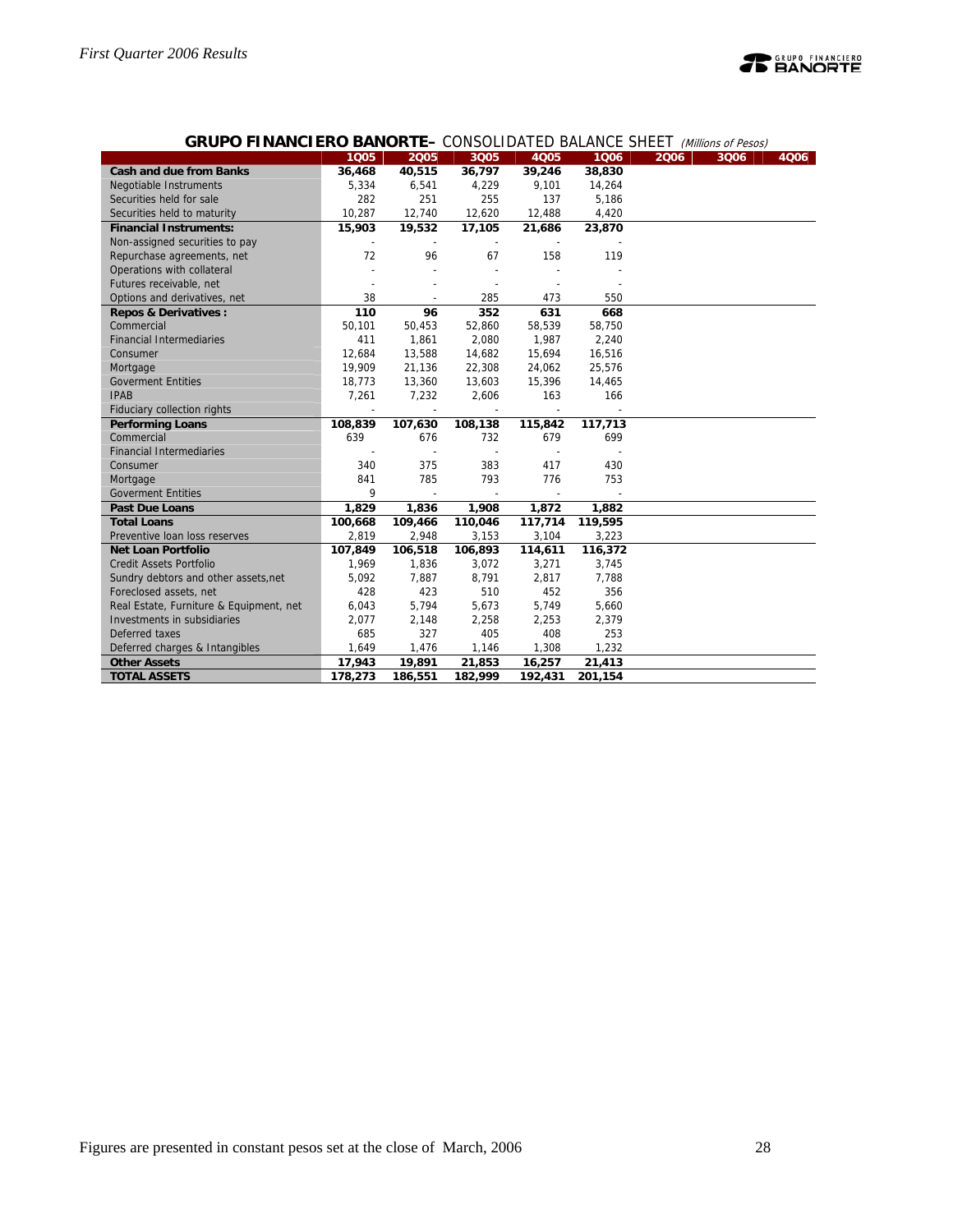# **PEANORTE**

| <b>GRUPO FINANCIERO BANORTE - CONSOLIDATED BALANCE SHEET</b> |                          |                          |                          |          |          |      | (Millions of Pesos) |      |
|--------------------------------------------------------------|--------------------------|--------------------------|--------------------------|----------|----------|------|---------------------|------|
|                                                              | 1005                     | 2005                     | 3Q05                     | 4005     | 1006     | 2006 | 3Q06                | 4Q06 |
| <b>Demand Deposits</b>                                       | 65,868                   | 68,739                   | 66,934                   | 76,939   | 76,301   |      |                     |      |
| <b>Time Deposits</b>                                         | 58,930                   | 58,286                   | 62,953                   | 62,12    | 64,189   |      |                     |      |
| <b>Bonds</b>                                                 |                          | $\overline{\phantom{a}}$ |                          |          |          |      |                     |      |
| <b>Deposits</b>                                              | 124,798                  | 127,024                  | 129,887                  | 139,060  | 140,490  |      |                     |      |
| Demand                                                       | 1,306                    | 2,394                    | 1,282                    | 2,594    | 532      |      |                     |      |
| Short term                                                   | 8,286                    | 9,392                    | 4,849                    | 5,603    | 4,714    |      |                     |      |
| Long term                                                    | 11,633                   | 11,832                   | 11,879                   | 11,603   | 11,037   |      |                     |      |
| Due to banks and correspondents                              | 21,226                   | 23,619                   | 18,010                   | 19,800   | 16,282   |      |                     |      |
| Non-assigned securities to pay                               |                          |                          |                          |          |          |      |                     |      |
| Repurchase agreements, net                                   | 89                       | 161                      | 392                      | 338      | 411      |      |                     |      |
| Operations with collateral                                   |                          |                          |                          |          |          |      |                     |      |
| Futures receivable, net                                      |                          |                          | $\overline{\phantom{a}}$ |          |          |      |                     |      |
| Options and derivatives, net                                 | 3                        | 8                        | 275                      | 452      | 515      |      |                     |      |
| <b>Repos &amp; Derivatives:</b>                              | 92                       | 169                      | 666                      | 789      | 926      |      |                     |      |
| Income Tax & Profit Sharing                                  | 377                      | 981                      | 1,350                    | 1,722    | 639      |      |                     |      |
| Other Payable accounts                                       | 8,586                    | 9,744                    | 6,637                    | 4,649    | 14,804   |      |                     |      |
| Other payable accounts                                       | 8,963                    | 10,755                   | 7,987                    | 6,371    | 15,444   |      |                     |      |
| Subordinated non Convertible Debenture                       | 4.774                    | 4.727                    | 4,692                    | 4,608    | 4,579    |      |                     |      |
| <b>Deferred Taxes</b>                                        |                          |                          |                          |          | 105      |      |                     |      |
| Deferred credits                                             | 51                       | 48                       | 93                       | 73       |          |      |                     |      |
| <b>TOTAL LIABILITIES</b>                                     | 159,903                  | 166,342                  | 161,336                  | 170,702  | 177,827  |      |                     |      |
| <b>STOCKHOLDER 'S EQUITY</b>                                 |                          |                          |                          |          |          |      |                     |      |
| Paid-in Capital                                              | 5,853                    | 5,852                    | 5,853                    | 11,249   | 11,252   |      |                     |      |
| Share subscription premiums                                  | 1.739                    | 1.739                    | 1,739                    | 1,739    | 1,739    |      |                     |      |
| Subordinated Convertible Debentures                          |                          |                          | $\overline{\phantom{a}}$ |          |          |      |                     |      |
| <b>Subscribed Capital</b>                                    | 7,592                    | 7,591                    | 7,592                    | 12,988   | 12,992   |      |                     |      |
| <b>Capital Reserves</b>                                      | 1,573                    | 1,695                    | 1,716                    | 1,691    | 1,709    |      |                     |      |
| <b>Retained Earnings</b>                                     | 16,779                   | 16,644                   | 16,644                   | 10,603   | 16,390   |      |                     |      |
| Surplus (Deficit) from securities                            | $\overline{\phantom{a}}$ | $\overline{a}$           | $\overline{\phantom{a}}$ |          |          |      |                     |      |
| Results of foreign operations exchange                       |                          |                          |                          |          |          |      |                     |      |
| Excess (Insuf.) in capital restatement                       | (5, 973)                 | (5, 973)                 | (5, 971)                 | (5, 971) | (5, 971) |      |                     |      |
| Non Mon assets results Fixed Assets                          |                          |                          |                          |          |          |      |                     |      |
| Non Mon assets results Investm                               | (3,730)                  | (4,074)                  | (4,091)                  | (4,360)  | (4,228)  |      |                     |      |
| Adjustment in the employees pension                          |                          |                          |                          |          |          |      |                     |      |
| Accumulated Deferred tax effect                              |                          |                          |                          |          |          |      |                     |      |
| Net Income                                                   | 1,130                    | 3,246                    | 4,605                    | 5,786    | 1,370    |      |                     |      |
| <b>Earned Capital</b>                                        | 9,779                    | 11,539                   | 12,903                   | 7,750    | 9,270    |      |                     |      |
| <b>Minority Holdings</b>                                     | 999                      | 1,079                    | 1,169                    | 991      | 1,066    |      |                     |      |
| Total Stockholder 's Equity                                  | 18,370                   | 20,209                   | 21,664                   | 21,728   | 23,327   |      |                     |      |
| <b>TOTAL LIABILITIES &amp;</b>                               | 178,273                  | 186,551                  | 182,999                  | 192,431  | 201,154  |      |                     |      |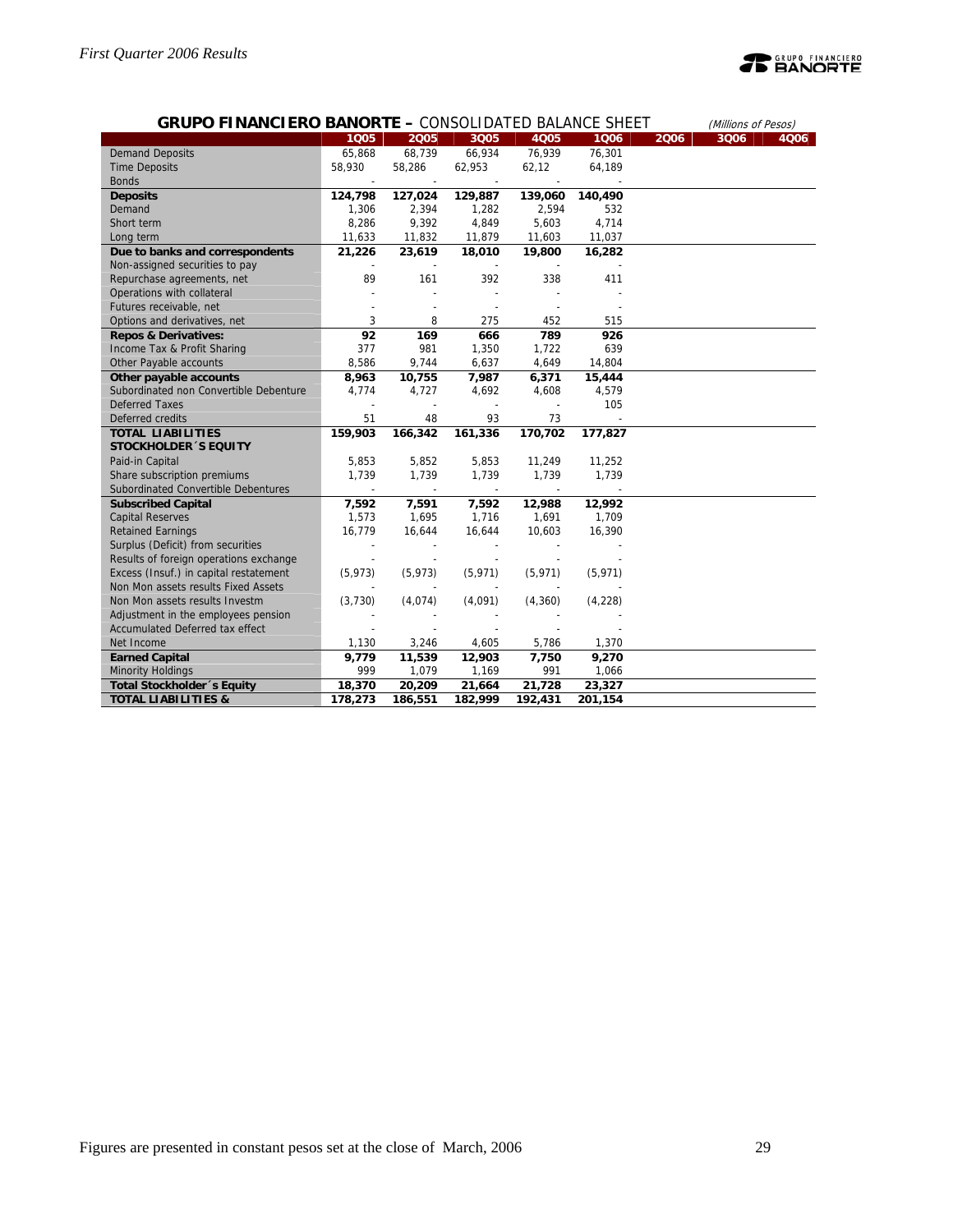# **PEANORTE**

# **MEMORANDUM ACCOUNTS OF GRUPO FINANCIERO BANORTE CONSOLIDATED**

| (Millions of Pesos)                         | 1005       | 2005       | 3Q05                     | 4Q05       | 1006       | 2006 | 3Q06 | 4Q06 |
|---------------------------------------------|------------|------------|--------------------------|------------|------------|------|------|------|
| ONBEHALF OF THIRD PARTY                     |            |            |                          |            |            |      |      |      |
| Customers' banks                            | 9          | 12         | 49                       | 14         | 13         |      |      |      |
| Dividends receivable from customers         | ż          | L,         |                          |            | ÷.         |      |      |      |
| Interest receivable from customers          |            |            |                          |            |            |      |      |      |
| Liquidation of customer transactions        | 100        | (188)      | (236)                    | (126)      | 700        |      |      |      |
| <b>Customer loans</b>                       |            |            |                          |            |            |      |      |      |
| Liquidation with foreign currencies of      |            |            |                          |            |            |      |      |      |
| Margin accounts in futures operations       |            |            |                          |            |            |      |      |      |
| Other current accounts                      |            |            |                          |            |            |      |      |      |
| <b>CUSTOMERS CURRENT ACCOUNT</b>            | 109        | (176)      | (187)                    | (113)      | 713        |      |      |      |
| Client securities held in custody           | 116,228    | 114,998    | 117,868                  | 120,305    | 125,150    |      |      |      |
| Securities and documents received in        |            |            | 43                       |            |            |      |      |      |
| Client securities abroad                    |            |            | Ĭ.                       |            |            |      |      |      |
| <b>CLIENT SECURITIES</b>                    | 116,228    | 114,998    | 117,911                  | 120,305    | 125,150    |      |      |      |
| Repurchase operations for customers         | 34,415     | 34,127     | 30,084                   | 25,575     | 26,386     |      |      |      |
| Clients securities loans                    |            |            | 43                       |            |            |      |      |      |
| Purchase of Futures & forward contracts     |            |            | ÷,                       |            |            |      |      |      |
| Sale of futures and forward contracts       |            |            | $\overline{\phantom{a}}$ |            |            |      |      |      |
| Purchasing operations (option price)        |            |            | 172                      | 159        |            |      |      |      |
| Sales operations (option price)             |            |            |                          |            | 113        |      |      |      |
| Purchase of derivative packages             |            |            |                          |            |            |      |      |      |
| Sale of derivative packages                 |            |            |                          |            |            |      |      |      |
| <b>Administration trusts</b>                | 1,894      | 2,824      | 2,407                    | 2,804      | 2,641      |      |      |      |
| <b>TRANSACTIONS ON BEHALF CLIENT</b>        | 33,309     | 36,952     | 32,707                   | 28,537     | 29,140     |      |      |      |
| TOTAL ON BEHALF OF THIRD PARTY              | 149,646    | 151,774    | 150,431                  | 148,730    | 155,003    |      |      |      |
| Signature guarantees granted                | 62         | 61         | 61                       | 27         |            |      |      |      |
| Issuing of irrevocable letters of credit    | 2,217      | 1,936      | 1,751                    | 2,196      | 2,201      |      |      |      |
| Property in trust and guardianship          | 68,814     | 67,449     | 68,637                   | 68,576     | 69,934     |      |      |      |
| Assets held in custody or in administration | 76,558     | 78,811     | 82,504                   | 84,331     | 88,699     |      |      |      |
| Amounts committed to operations with        | 656        | 953        | 795                      | 605        | 650        |      |      |      |
| In Transit drafts                           |            |            |                          |            |            |      |      |      |
| Certificates of Deposit in circulation      | 627        | 495        | 394                      | 743        | 456        |      |      |      |
| Secured Credit Cards from the company       |            |            |                          |            |            |      |      |      |
| Securities given to the company in custody  | 225        | 277        | 246                      | 214        | 199        |      |      |      |
| Government securities in custody of the     | 84         | 1          | 252                      | 376        | 380        |      |      |      |
| Securities given to the company on          |            | Ĭ.         |                          |            |            |      |      |      |
| Securities outside the country              |            |            |                          |            |            |      |      |      |
| Liquidations with foreign currencies abroad |            |            |                          |            |            |      |      |      |
| Debits to the contingency fund              |            |            |                          |            |            |      |      |      |
| Other contingent obligations                | 3,670      | 1,182      | 1,166                    | 1,151      | 258        |      |      |      |
| Banking transactions on behalf of third-    | 102,811    | 113,383    | 107,877                  | 91,006     | 103,978    |      |      |      |
| Investments in funds for the retirem.saving |            |            |                          |            |            |      |      |      |
| Integration of the credit portfolio         |            |            |                          |            |            |      |      |      |
| Amounts contracted in derivative            | 250,631    | 40,831     |                          |            |            |      |      |      |
| Other trust account items                   |            |            |                          |            |            |      |      |      |
| OWN ACCOUNT OPERATIONS                      | 506,356    | 305,379    | 263,683                  | 249,225    | 266,755    |      |      |      |
| Repurchase agreements                       |            |            |                          |            |            |      |      |      |
| Securities to be received                   | 177,726    | 205,525    | 237,683                  | 242,655    | 235,890    |      |      |      |
| (Less) Securities to be delivered           | (177, 773) | (205, 545) | (237, 978)               | (242, 920) | (236, 215) |      |      |      |
| <b>REPURCHASE TRANSACTIONS-</b>             | (47)       | (20)       | (295)                    | (265)      | (325)      |      |      |      |
| Securities to be received                   | 44,533     | 42,916     | 67,459                   | 71,929     | 66,895     |      |      |      |
| (Less) securities to be delivered           | (44, 503)  | (42,961)   | (67, 488)                | (71, 844)  | (66, 863)  |      |      |      |
| REPURCHASE TRANSACTIONS- SOLD               | 31         | (45)       | (29)                     | 86         | 32         |      |      |      |
| <b>TOTAL ON OWN ACCOUNT</b>                 | 506,339    | 305,313    | 263,358                  | 249,045    | 266,462    |      |      |      |
|                                             |            |            |                          |            |            |      |      |      |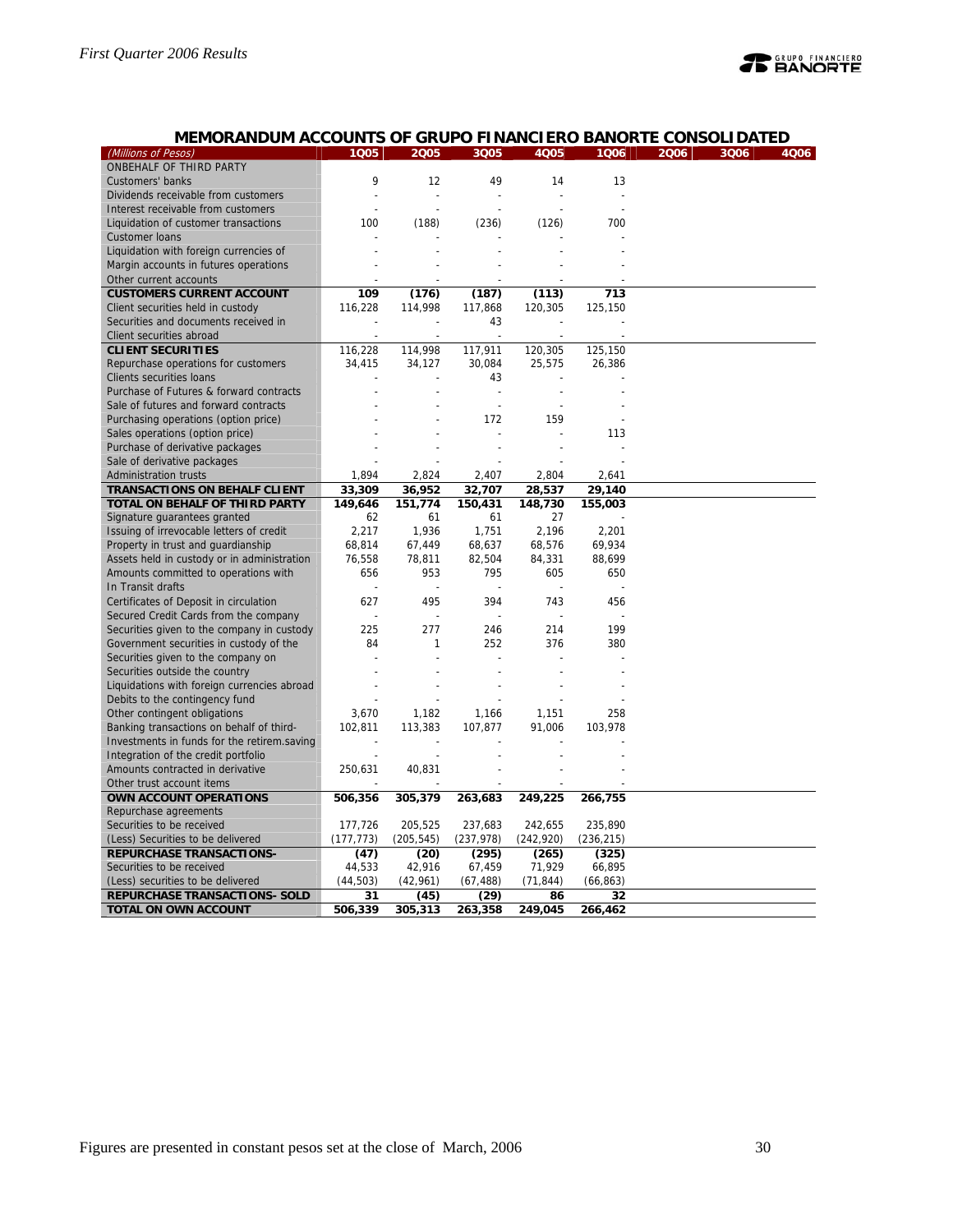

# **GRUPO FINANCIERO BANORTE CONSOLIDATED STATEMENT OF CASH FLOW**

JANUARY 1, 2006 –MARCH 31, 2006 (Millions of Pesos)

| <b>CASH FLOW FROM OPERATING ACTIVITIES:</b>                                                  |                 |
|----------------------------------------------------------------------------------------------|-----------------|
|                                                                                              |                 |
| <b>Net Income</b><br>Adjustments to Reconcile Net Income to Net Cash by Operating Activities | 1,370           |
| Mark to Market Valuation Results                                                             | 215             |
| Provisions for loan losses                                                                   | 371             |
| Depreciation and amortization                                                                | 232             |
| <b>Defferred Taxes</b>                                                                       | 127             |
| Provisions for Obligations                                                                   | (1,220)         |
| Minoritary Interest                                                                          | 69              |
| <b>Undistribuated Earnings of Subsidiaries</b>                                               | (144)           |
|                                                                                              | (350)           |
| <b>Cash Flows From Investing Activities:</b>                                                 |                 |
| <b>Banks Deposits</b>                                                                        | 1.425           |
| Decrease (Increase) loan portfolio                                                           | (2, 128)        |
| Decrease (Increase) credit assets portfolio                                                  | (474)           |
| Decrease (Increase) treasury operations<br>Decrease (Increase) financial instruments         | (2, 399)        |
| Loans from banks and other entities                                                          | 100<br>(3, 519) |
| Decrease (Increase) Deferred taxes                                                           | 28              |
| Decrease (Increase) in accounts receivable and payable                                       | 5,322           |
| Net Resources provided by operations                                                         | (1,645)         |
|                                                                                              |                 |
| <b>Financial Activities:</b>                                                                 |                 |
| Subordinated Debentures Issue and Interest                                                   | (30)            |
| Issuance of stock                                                                            | 20              |
| <b>Cash Dividends</b>                                                                        |                 |
| Net Resources provided by Investing activities                                               | (10)            |
|                                                                                              |                 |
| <b>CASH FLOW FROM FINANCING ACTIVITIES:</b>                                                  |                 |
| <b>Fixed Assets increase</b>                                                                 | (58)            |
| Proceeds from issuance of common stock                                                       | 156             |
| Decrease (Increase) Deferred charges or credits                                              | 24              |
| Decrease (Increase) Foreclosed assets                                                        | 96              |
| Net Cash provided by financing activities                                                    | 218             |
| Decrease (increase) in cash and due from banks                                               | (417)           |
| Cash and due from banks at the beginning of the year                                         | 39,247          |
| Cash and due from banks at the end of the year                                               | 38,830          |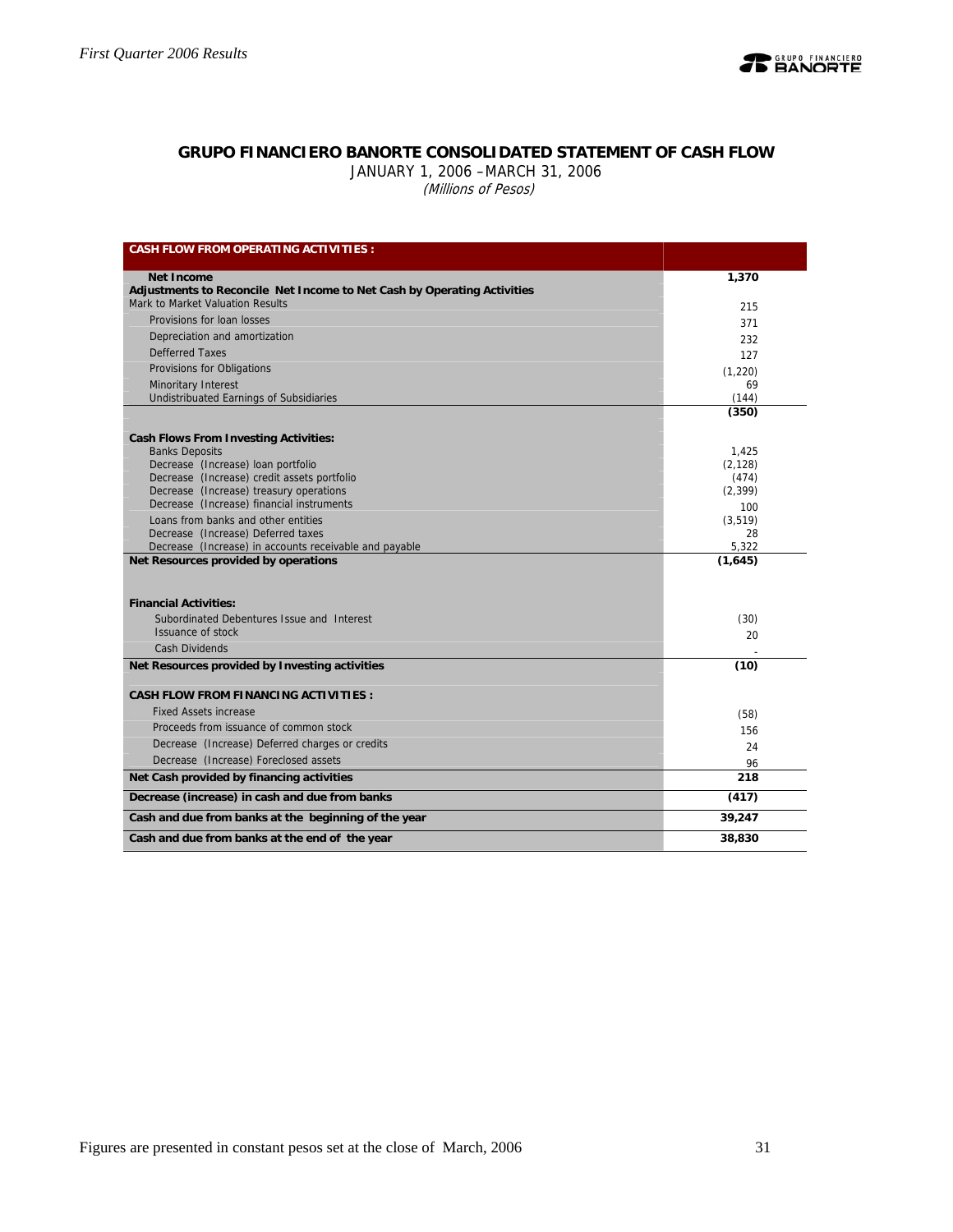

# **GRUPO FINANCIERO BANORTE CONSOLIDATED STATEMENTS OF CHANGES IN STOCKHOLDERS´ EQUITY JANUARY 1, 2006- MARCH 31, 2006.**

# (Millions of Pesos)

|                                |                                          | <b>CONTRIBUATED CAPITAL</b>       |                   |
|--------------------------------|------------------------------------------|-----------------------------------|-------------------|
|                                | <b>Fixed Paid-in Capital</b><br>Variable | Paid-in Capital<br>Premium, Bonds | & oth. Securities |
| Balance as of December 31,2005 | 3,489                                    | 7,760                             | 1,739             |
| <b>Stock Changes</b>           |                                          |                                   |                   |
| Issuance of stock              |                                          | 3                                 |                   |
| <b>Profits Capitalization</b>  |                                          |                                   |                   |
| <b>Provisions Created</b>      |                                          |                                   |                   |
| Increments in Capital          |                                          |                                   |                   |
| <b>Total</b>                   |                                          | 3                                 |                   |
| <b>Total Income</b>            |                                          |                                   |                   |
| Total Income:                  |                                          |                                   |                   |
| Net Income                     |                                          |                                   |                   |
| Results of assets holdings     |                                          |                                   |                   |
| Minority Interest              |                                          |                                   |                   |
| <b>Total</b>                   |                                          |                                   |                   |
| Balance as of March 31,2006    | 3,489                                    | 7,763                             | 1,739             |

|                                | <b>EARNED CAPITAL</b>    |                          |                                               |                                                              |                                     |                                       |                                                             |  |  |  |
|--------------------------------|--------------------------|--------------------------|-----------------------------------------------|--------------------------------------------------------------|-------------------------------------|---------------------------------------|-------------------------------------------------------------|--|--|--|
|                                | Capital<br>Reserve<br>S. | Retained<br>earnings     | Excess if<br>Insuf.<br>Capital<br>Restatement | <b>Non Monetary</b><br><b>Assets Results</b><br>(Investment) | <b>Net</b><br>Income<br>of the year | Minorit<br>ary<br>Intere<br><b>st</b> | <b>Total</b><br><b>Stockholder</b><br>s <sup>2</sup> Equity |  |  |  |
| Balance as of December 31,2005 | 1,692                    | 10,604                   | (5, 971)                                      | (4, 360)                                                     | 5,786                               | 991                                   | 21,730                                                      |  |  |  |
| <b>Stock Changes</b>           |                          |                          |                                               |                                                              |                                     |                                       |                                                             |  |  |  |
| Issuance of stock              | 17                       |                          |                                               |                                                              |                                     |                                       | 20                                                          |  |  |  |
| <b>Profits Application</b>     |                          | 5,786                    |                                               |                                                              | (5,786)                             |                                       | 0                                                           |  |  |  |
| Provisions created             |                          |                          |                                               |                                                              |                                     |                                       |                                                             |  |  |  |
| <b>Cash Dividends</b>          |                          |                          |                                               |                                                              |                                     |                                       |                                                             |  |  |  |
| Increments in Capital          |                          |                          |                                               |                                                              |                                     |                                       |                                                             |  |  |  |
| <b>Total</b>                   | 17                       | 5,786                    |                                               |                                                              | (5,786)                             | ۰                                     | 20                                                          |  |  |  |
| <b>Total Income</b>            |                          |                          |                                               |                                                              |                                     |                                       |                                                             |  |  |  |
| Total Income:                  |                          |                          |                                               |                                                              | 1,370                               | $\overline{\phantom{a}}$              | 1,370                                                       |  |  |  |
| Net Income                     |                          |                          |                                               | 132                                                          |                                     |                                       | 132                                                         |  |  |  |
| Results of assets holdings     |                          |                          |                                               | 132                                                          | 1,370                               | ۰                                     | 1,502                                                       |  |  |  |
| <b>Total</b>                   |                          |                          |                                               |                                                              |                                     |                                       |                                                             |  |  |  |
| <b>Minority Interest</b>       | $\overline{\phantom{a}}$ | $\overline{\phantom{a}}$ | $\overline{\phantom{a}}$                      | $\blacksquare$                                               | $\sim$                              | 75                                    | 75                                                          |  |  |  |
| Balance as of March 31,2006    | 1,709                    | 16,390                   | (5, 971)                                      | (4,228)                                                      | 1,370                               | 1,066                                 | 23,327                                                      |  |  |  |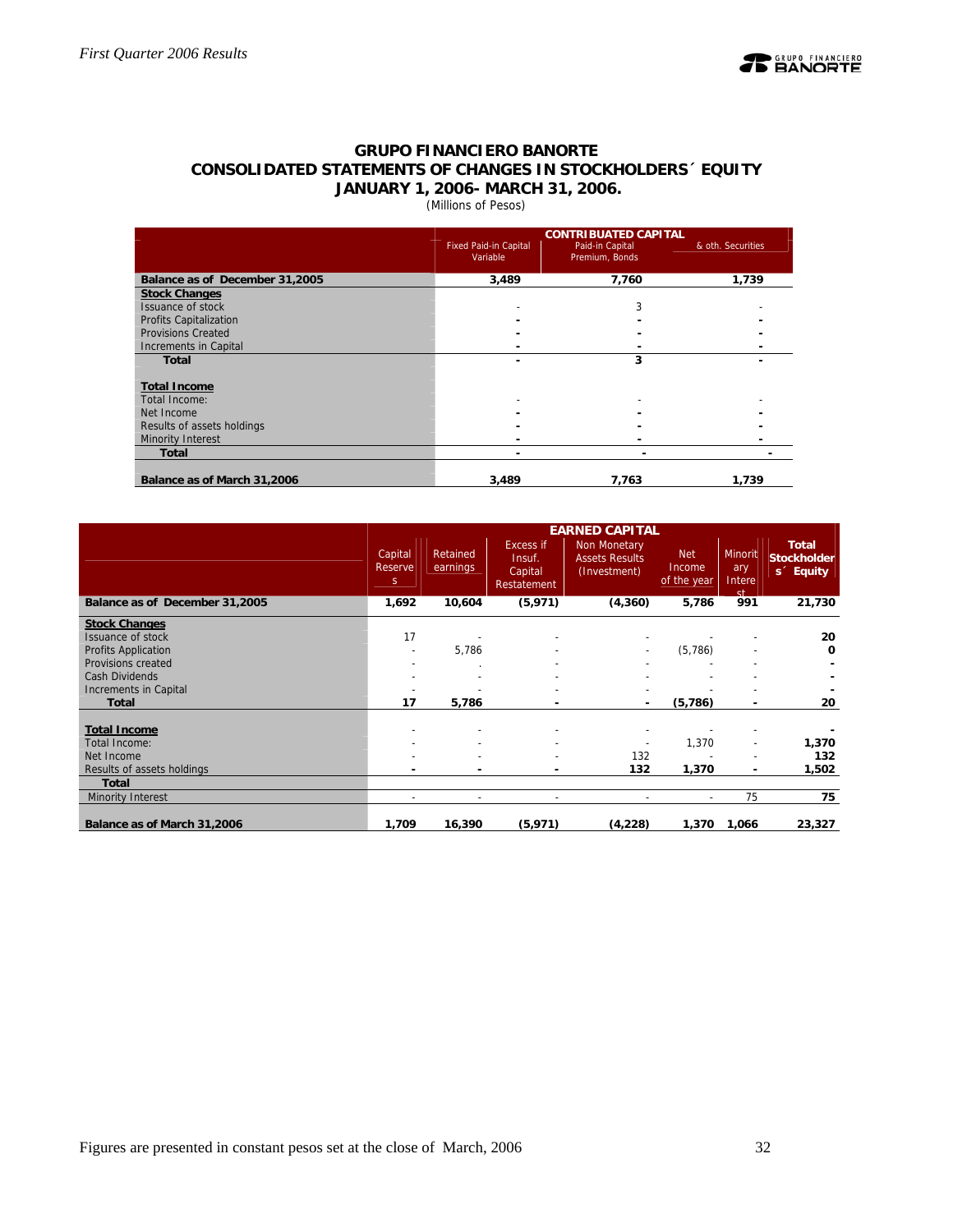

# **BANKING SECTOR- INCOME STATEMENT (\*) (Millions of Pesos)**

| <b>NET INTEREST INCOME</b>                                 | 1Q05           | 2005           | 3Q05           | 4Q05                 | <b>ACUM</b>     | 1006                | 2006 | 3Q06 | 4Q06 | <b>ACUM</b>         | % 1006         |
|------------------------------------------------------------|----------------|----------------|----------------|----------------------|-----------------|---------------------|------|------|------|---------------------|----------------|
|                                                            |                |                |                |                      |                 |                     |      |      |      |                     | <b>VS 4005</b> |
| Interest Income                                            | 7,281          | 8,685          | 8,966          | 8,962                | 33,894          | 8,311               |      |      |      | 8,311               |                |
| <b>Interest Expense</b>                                    | 4,482          | 5,433          | 5,812          | 5,662                | 21,390          | 5,135               |      |      |      | 5,135               | (9%)           |
| Loan Fees                                                  | 96             | 132            | 147            | 204                  | 579             | 144                 |      |      |      | 144                 | (29%)          |
| <b>Fees Paid</b><br>Net Interest Income (NII)              | 25<br>2,869    | 27<br>3,357    | 35<br>3,266    | 30<br>3,473          | 117<br>12,966   | 35<br>3,286         |      |      |      | 35<br>3,286         | 16%<br>(5%)    |
| Repomo-Margin                                              | (25)           | (9)            | (26)           | (37)                 | (96)            | (53)                |      |      |      | (53)                | 44%            |
| <b>NII after Repomo</b>                                    | 2,844          | 3,349          | 3,240          | 3,437                | 12,869          | 3,233               |      |      |      | 3,233               | (6%)           |
| Loan Loss Provisions                                       | 218            | 359            | 463            | 296                  | 1,337           | 352                 |      |      |      | 352                 | 19%            |
| <b>Loss Sharing Provisions</b>                             | 33             | 37             | (10)           | 20                   | 80              | 17                  |      |      |      | 17                  | (14%)          |
| <b>NII after Provisions</b>                                | 2,593          | 2,953          | 2,787          | 3,120                | 11,453          | 2,865               |      |      |      | 2,865               | (8%)           |
| <b>Fund transfers</b>                                      | 37             | 48             | 50             | 55                   | 191             | 52                  |      |      |      | 52                  | (6%)           |
| Account management                                         | 248            | 256            | 246            | 244                  | 993             | 225                 |      |      |      | 225                 | (8%)           |
| Fiduciary                                                  | 46             | 56             | 55             | 65                   | 222             | 55                  |      |      |      | 55                  | (15%)          |
| Income from Loan Portfolios Acquired                       | 289            | 155            | 723            | 259                  | 1,425           | 612                 |      |      |      | 612                 | 136%           |
| <b>Electronic Banking Services</b>                         | 147<br>252     | 161<br>264     | 162<br>281     | 180                  | 650             | 176<br>319          |      |      |      | 176<br>319          | (2%)<br>1%     |
| <b>Credit Card</b><br>Fees from IPAB                       | 81             | 62             | (6)            | 315<br>55            | 1,112<br>193    | 9                   |      |      |      | 9                   | (84%)          |
| Other fees                                                 | 130            | 126            | 116            | 132                  | 503             | 132                 |      |      |      | 132                 |                |
| Fees on services,                                          | 1,230          | 1,128          | 1,625          | 1,306                | 5,288           | 1,579               |      |      |      | 1,579               | 21%            |
| <b>Fund transfers</b>                                      | 3              | $\overline{2}$ | $\overline{2}$ | 3                    | 10              | 4                   |      |      |      | 4                   | 29%            |
| Other fees                                                 | 117            | 121            | 129            | 154                  | 520             | 156                 |      |      |      | 156                 | 1%             |
| Expenses from Loan Portfolios Acquired                     | 188            | 125            | 389            | 252                  | 954             | 241                 |      |      |      | 241                 | (5%)           |
| Fees paid,                                                 | 308            | 247            | 521            | 408                  | 1,484           | 400                 |      |      |      | 400                 | (2%)           |
| Foreign exchange                                           | 62             | 39             | 102            | 102                  | 305             | 135                 |      |      |      | 135                 | 32%            |
| Securities -Realized gains                                 | 53             | 494            | 91             | (16)                 | 623             | 464                 |      |      |      | 464                 | 3,074%         |
| Securities- Unrealized gains                               | 45             | (44)           | 29             | (3)                  | 28              | (182)               |      |      |      | (182)               | 6,122%         |
| <b>Market-related Income</b>                               | 160            | 489            | 223            | 84                   | 956             | 417                 |      |      |      | 417                 | 398%           |
| <b>Total Non Interest Income</b>                           | 1,082          | 1,369          | 1,327          | 981                  | 4,760           | 1,596               |      |      |      | 1,596               | 63%            |
| <b>Total Operating Income</b><br>Personnel                 | 3,675<br>1,000 | 4,322<br>1,032 | 4,114<br>1,045 | 4,101<br>1,046       | 16,212<br>4,123 | 4,460<br>1,158      |      |      |      | 4,460<br>1,158      | 9%<br>11%      |
| <b>Professional Fees</b>                                   | 141            | 185            | 142            | 138                  | 608             | 185                 |      |      |      | 185                 | 34%            |
| Administrative and Promotion Expenses                      | 654            | 627            | 787            | 747                  | 2,816           | 692                 |      |      |      | 692                 | (7%)           |
| Rents, depreciation and amortization                       | 367            | 368            | 341            | 327                  | 1,403           | 362                 |      |      |      | 362                 | 11%            |
| Taxes, other than income tax                               | 106            | 82             | 101            | 85                   | 373             | 128                 |      |      |      | 128                 | 51%            |
| <b>Contributions to IPAB</b>                               | 152            | 152            | 152            | 152                  | 607             | 157                 |      |      |      | 157                 | 3%             |
| <b>Non-Interest Expense</b>                                | 2,420          | 2,447          | 2,568          | 2,495                | 9,930           | 2,682               |      |      |      | 2,682               | 7%             |
| <b>Operating Income</b>                                    | 1,255          | 1,876          | 1,545          | 1,606                | 6,282           | 1,778               |      |      |      | 1,778               | 11%            |
| <b>Other Revenues</b>                                      | 111            | 60             | 89             | 188                  | 449             | 61                  |      |      |      | 61                  | (68%)          |
| Foreign exchange                                           |                |                |                |                      |                 |                     |      |      |      |                     |                |
| Recoveries<br>Repomo-other revenues                        | 35<br>3        | 1,222<br>3     | 46<br>1        | 37<br>$\overline{2}$ | 1,340           | 135<br>$\mathbf{1}$ |      |      |      | 135<br>$\mathbf{1}$ | 263%<br>(23%)  |
| <b>Non Operating Income</b>                                | 149            | 1,284          | 136            | 227                  | 1,796           | 197                 |      |      |      | 197                 | (13%)          |
| Other Expense                                              | (78)           | (313)          | (35)           | (68)                 | (493)           | (101)               |      |      |      | (101)               | 49%            |
| Foreign exchange                                           |                |                |                |                      |                 |                     |      |      |      |                     |                |
| Repomo-other Expenses                                      | (33)           | (13)           | (45)           | (135)                | (226)           | (100)               |      |      |      | (100)               | (26%)          |
| <b>Non Operating Expense</b>                               | (110)          | (325)          | (80)           | (203)                | (718)           | (201)               |      |      |      | (201)               | (1%)           |
| Non Operating Income (Expense), net                        | 39             | 959            | 56             | 24                   | 1,078           | (4)                 |      |      |      | (4)                 | (115%)         |
| Pre-tax Income                                             | 1,294          | 2,835          | 1,601          | 1,630                | 7,360           | 1,775               |      |      |      | 1,775               | 9%             |
| Income Tax                                                 | 100            | 366            | 302            | 669                  | 1,437           | 388                 |      |      |      | 388                 | (42%)          |
| Profit sharing                                             | 136            | 280            | 145            | 111                  | 672             | 124                 |      |      |      | 124                 | 12%            |
| Tax on Assets                                              | 9              | 8              | 8              | (26)                 |                 |                     |      |      |      |                     | 100%           |
| Deferred Inc. Tax and Profit sharing                       | 118            | 147            | (40)           | (226)                | (1)             | 134                 |      |      |      | 134                 | 159%           |
|                                                            | 363            | 802            | 416            | 528                  | 2,108           | 646                 |      |      |      | 646                 | 22%            |
| Net Income before subsidiaries<br>Subsidiaries 'net income | 931<br>84      | 2,034<br>12    | 1,186<br>68    | 1,102<br>59          | 5,252<br>223    | 1,129<br>75         |      |      |      | 1,129<br>75         | 2%<br>28%      |
| Net Income from continuos operations                       | 1,016          | 2,046          | 1,253          | 1,161                | 5,475           | 1,204               |      |      |      | 1,204               | 4%             |
| Extraodinary items, net                                    |                |                |                |                      |                 |                     |      |      |      |                     | $(100\%)$      |
| <b>Minority Interest</b>                                   |                |                |                |                      |                 |                     |      |      |      |                     | 373%           |
| <b>TOTAL NET INCOME</b>                                    | 1,015          | 2,046          | 1,253          | 1,161                | 5,475           | 1,204               |      |      |      | 1,204               | 4%             |

(\*)Afore is included in the Subsidiaries' net income.  **N.C.= Not comparable**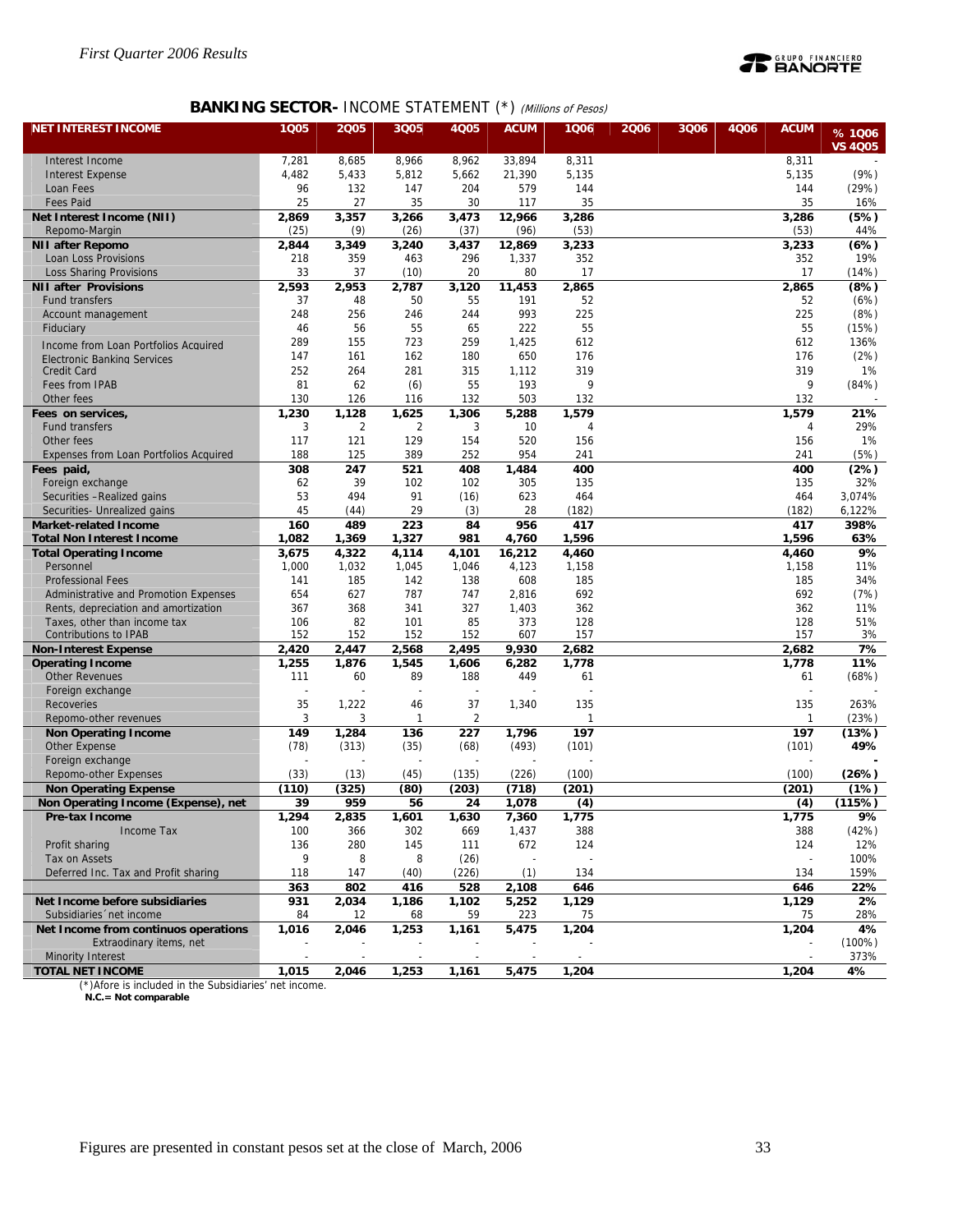

# **BANKING SECTOR -BALANCE SHEET** (\*) (Millions of Pesos)

|                                         | 1005                     | 2005                     | 3Q05                     | 4Q05                     | 1006            | 2006 | 3Q06 | 4006 | % 1006<br><b>VS 4005</b> |
|-----------------------------------------|--------------------------|--------------------------|--------------------------|--------------------------|-----------------|------|------|------|--------------------------|
| <b>Cash and due from Banks</b>          | 36,049                   | 39,959                   | 36,107                   | 39,194                   | 38,601          |      |      |      | (2%)                     |
| Negotiable Instruments                  | 5,024                    | 6,259                    | 3,978                    | 8,752                    | 13,861          |      |      |      | 58%                      |
| Securities held for sale                | 282                      | 251                      | 255                      | 137                      |                 |      |      |      | 3,698%                   |
| Securities held to maturity             | 10,287                   | 12,740                   | 12,620                   | 12,448                   | 4,420           |      |      |      | (64%)                    |
| <b>Financial Instruments:</b>           | 15,592                   | 19,250                   | 16,853                   | 21,337                   | 23,467          |      |      |      | 10%                      |
| Non-assigned securities to pay          |                          |                          |                          |                          |                 |      |      |      |                          |
| Repurchase agreements, net              | 47                       | 67                       | 55                       | 130                      | 101             |      |      |      | (23%)                    |
| Operations with collateral              |                          |                          | $\overline{a}$           |                          |                 |      |      |      |                          |
| Futures receivable, net                 |                          |                          | $\overline{\phantom{a}}$ |                          |                 |      |      |      |                          |
| Options and derivatives, net            | 38                       | $\overline{\phantom{a}}$ | 27                       | 229                      | 350             |      |      |      | 52%                      |
| <b>Repos &amp; Derivatives:</b>         | 86                       | 67                       | 82                       | 360                      |                 |      |      |      | 25%                      |
| Commercial                              | 45,126                   | 45,217                   | 47,677                   | 52,335                   | 53,167          |      |      |      | 2%                       |
| <b>Financial Intermediaries</b>         | 1,628                    | 3,065                    | 3,481                    | 3,695                    | 4,188           |      |      |      | 13%                      |
| Consumer                                | 12,384                   | 13,588                   | 14,681                   | 15,693                   | 16,515          |      |      |      | 5%                       |
| Mortgage                                | 19,909                   | 21,136                   | 22,308                   | 24,062                   | 25,576          |      |      |      | 6%                       |
| <b>Goverment Entities</b>               | 18,724                   | 13,305                   | 13,555                   | 15,356                   | 14,431          |      |      |      | (6%)                     |
| <b>IPAB</b>                             | 7,261                    | 7,232                    | 2,606                    | 163                      | 166             |      |      |      | 2%                       |
| Fiduciary collection rights             |                          | $\overline{a}$           |                          |                          |                 |      |      |      |                          |
| <b>Performing Loans</b>                 | 105,032                  | 103,542                  | 104,307                  | 111,305                  | 114,044         |      |      |      | 2%                       |
| Commercial                              | 597                      | 620                      | 652                      | 598                      | 633             |      |      |      | 6%                       |
| <b>Financial Intermediaries</b>         |                          |                          |                          |                          |                 |      |      |      |                          |
| Consumer                                | 340                      | 375                      | 383                      | 417                      | 430             |      |      |      | 3%                       |
| Mortgage                                | 841                      | 785                      | 793                      | 776                      | 753             |      |      |      | (3%)                     |
| <b>Goverment Entities</b>               | 9                        | $\overline{a}$           | $\overline{\phantom{a}}$ | $\overline{\phantom{a}}$ |                 |      |      |      |                          |
| <b>Past Due Loans</b>                   | 1,787                    | 1,781                    | 1,828                    | 1,791                    | 1,816           |      |      |      | 1%                       |
| <b>Total Loans</b>                      | 106,819                  | 105,323                  | 106,135                  |                          | 113,096 115,860 |      |      |      | 2%                       |
| Preventive Ioan loss reserves           | 2,755                    | 2,879                    | 3,067                    | 3,002                    | 3,129           |      |      |      | 4%                       |
| <b>Net Loan Portfolio</b>               | 104,064                  | 102,443                  | 103,068                  | 110,093                  | 112,731         |      |      |      | 2%                       |
| <b>Credit Assets Portfolio</b>          | 1,969                    | 1,836                    | 3,072                    | 3,271                    | 3,745           |      |      |      | 15%                      |
| Sundry debtors and other assets, net    | 4,870                    | 7,742                    | 8,557                    | 2,440                    | 7,531           |      |      |      | 209%                     |
| Foreclosed assets, net                  | 428                      | 422                      | 509                      | 452                      | 352             |      |      |      | (22%)                    |
| Real Estate, Furniture & Equipment, net | 5,530                    | 5,100                    | 5,009                    | 5,101                    | 4,946           |      |      |      | (3%)                     |
| Investments in subsidiaries             | 1,502                    | 1,495                    | 1,540                    | 1,287                    | 1,351           |      |      |      | 5%                       |
| Deferred taxes                          | 731                      | 390                      | 427                      | 468                      | 329             |      |      |      | (30%)                    |
| Deferred charges & Intangibles          | 980                      | 847                      | 702                      | 760                      | 802             |      |      |      | 6%                       |
| UDIS Mortgage loans reserve coverage    | $\overline{\phantom{a}}$ | $\overline{\phantom{a}}$ | $\overline{a}$           | $\overline{\phantom{a}}$ |                 |      |      |      |                          |
| <b>Other Assets</b>                     | 15,831                   | 17,833                   | 19,818                   | 13,778                   | 19,057          |      |      |      | 38%                      |
| <b>TOTAL ASSETS</b>                     | 171,621                  | 179,552                  | 175,928                  | 184,762                  | 194,307         |      |      |      | 5%                       |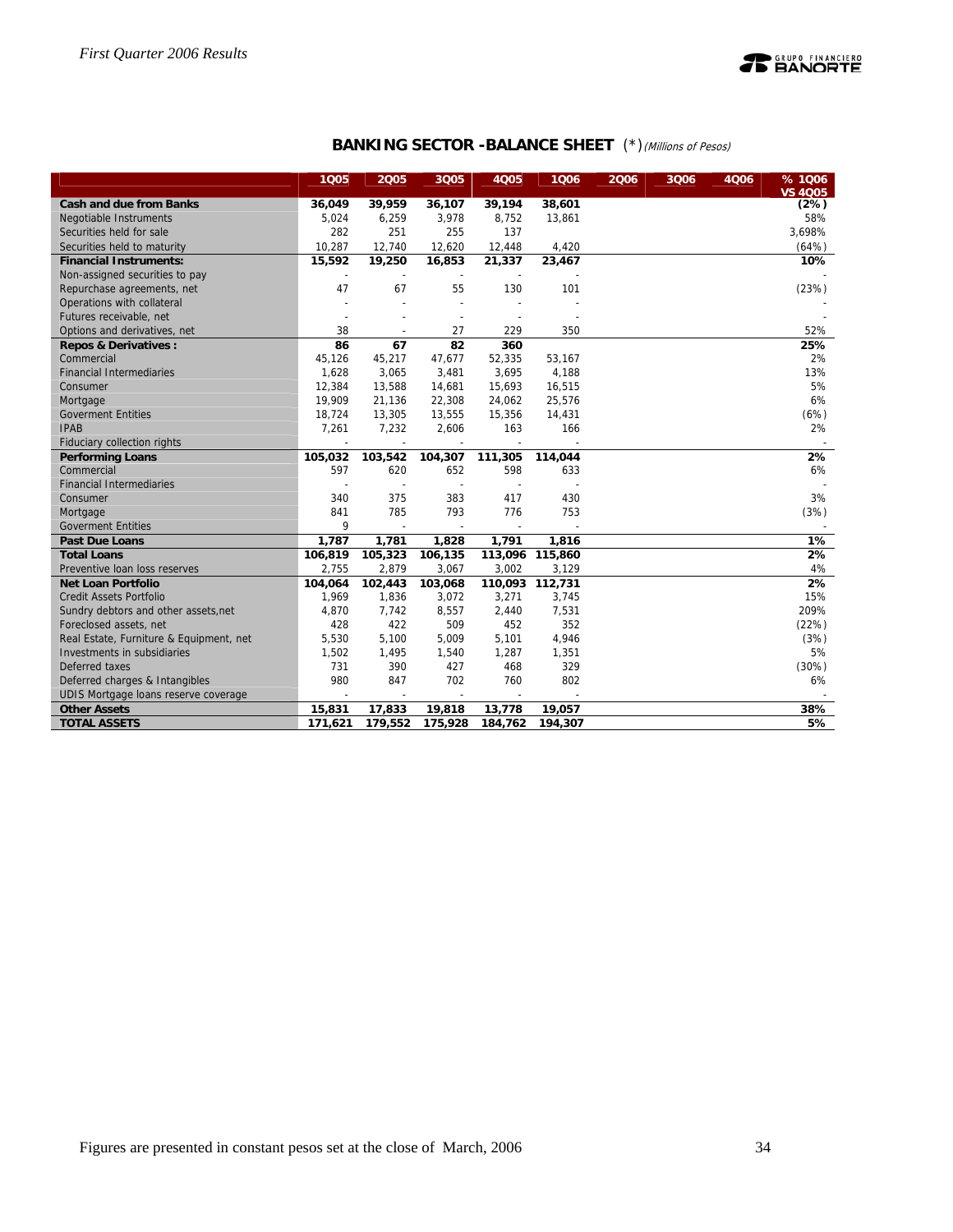# **PEANORTE**

# **BANKING SECTOR-BALANCE SHEET** (\*)(Millions of Pesos)

|                                        | 1005           | 2005    | 3Q05    | 4Q05                     | 1006            | 2006 | 3Q06 | 4006 | %1006          |
|----------------------------------------|----------------|---------|---------|--------------------------|-----------------|------|------|------|----------------|
|                                        |                |         |         |                          |                 |      |      |      | <b>VS 4Q05</b> |
| <b>Demand Deposits</b>                 | 65,914         | 68,780  | 66,976  | 76,984                   | 76,331          |      |      |      | (1%)           |
| <b>Time Deposits</b>                   | 59,071         | 58,357  | 63,083  | 62,185                   | 64,316          |      |      |      | 3%             |
| <b>Bonds</b>                           |                |         |         | $\overline{\phantom{a}}$ |                 |      |      |      |                |
| <b>Deposits</b>                        | 124,985        | 127,137 | 130,059 | 139,169                  | 140,647         |      |      |      | 1%             |
| Demand                                 | 1,306          | 2,394   | 1,282   | 2,594                    | 532             |      |      |      | (80%)          |
| Short term                             | 5,619          | 6,671   | 2,749   | 2,590                    | 2,748           |      |      |      | 6%             |
| Long term                              | 10,411         | 10,527  | 10,413  | 10,117                   | 9,658           |      |      |      | (5%)           |
| Due to banks and correspondents        | 17,336         | 19,593  | 14,444  | 15,302                   | 12,938          |      |      |      | (15%)          |
| Non-assigned securities to pay         |                |         |         |                          |                 |      |      |      |                |
| Repurchase agreements, net             | 67             | 136     | 380     | 309                      | 398             |      |      |      | 29%            |
| Operations with collateral             |                |         |         |                          |                 |      |      |      |                |
| Futures receivable, net                |                |         |         |                          |                 |      |      |      |                |
| Options and derivatives, net           | $\overline{2}$ | 8       | 6       | 201                      | 315             |      |      |      | 57%            |
| <b>Repos &amp; Derivatives:</b>        | 70             | 144     | 386     | 510                      | 713             |      |      |      | 40%            |
| Income Tax & Profit Sharing            | 278            | 884     | 1,153   | 1,684                    | 561             |      |      |      | (67%)          |
| Other Payable accounts                 | 8,277          | 9,484   | 6,323   | 4,412                    | 14,442          |      |      |      | 227%           |
| Other payable accounts                 | 8,555          | 10,367  | 7,475   | 6,095                    | 15,003          |      |      |      | 146%           |
| Subordinated non Convertible Debenture | 4.774          | 4,727   | 4,692   | 4,608                    | 4,579           |      |      |      | (1%)           |
| <b>Deferred Taxes</b>                  |                |         |         |                          |                 |      |      |      |                |
| Deferred credits                       | 61             | 55      | 97      | 87                       | 67              |      |      |      | (22%)          |
| <b>TOTAL LIABILITIES</b>               | 155,780        | 162,023 | 157,153 |                          | 165,770 173,946 |      |      |      | 5%             |
| STOCKHOLDER 'S EQUITY                  |                |         |         |                          |                 |      |      |      |                |
| Paid-in Capital                        | 6,211          | 6,211   | 6,211   | 10,056                   | 10,056          |      |      |      |                |
| Share subscription premiums            | 1,079          | 1,079   | 1,079   | 1,079                    | 1,079           |      |      |      |                |
| Subordinated Convertible Debentures    |                |         |         |                          |                 |      |      |      |                |
| <b>Subscribed Capital</b>              | 7,290          | 7,290   | 7,290   | 11,135                   | 11,135          |      |      |      |                |
| <b>Capital Reserves</b>                | 3,120          | 3,367   | 3,367   | 3,187                    | 3,187           |      |      |      |                |
| <b>Retained Earnings</b>               | 7,368          | 7,122   | 7,121   | 2,618                    | 8,094           |      |      |      | 209%           |
| Surplus (Deficit) from securities      | 264            | (98)    | (91)    | (94)                     | 85              |      |      |      | 190%           |
| Results of foreign operations exchange | $\overline{a}$ |         |         |                          |                 |      |      |      |                |
| Excess (Insuf.) in capital restatement | (2,601)        | (2,601) | (2,600) | (2,604)                  | (2,604)         |      |      |      |                |
| Non Mon assets results Fixed Assets    | 13             | 13      | 13      | 13                       | 13              |      |      |      |                |
| Non Mon assets results Investm         | (325)          | (321)   | (335)   | (435)                    | (450)           |      |      |      | 4%             |
| Adjustment in the employees pension    |                |         |         |                          |                 |      |      |      |                |
| Accumulated Deferred tax effect        | (304)          | (304)   | (304)   | (304)                    | (304)           |      |      |      |                |
| Net Income                             | 1,015          | 3,061   | 4,314   | 5,475                    | 1,204           |      |      |      | (78%           |
| <b>Earned Capital</b>                  | 8,550          | 10,238  | 11,484  | 7,856                    | 9,225           |      |      |      | 17%            |
| <b>Minority Holdings</b>               | 1              | 1       | 1       | 1                        | 1               |      |      |      | (1%)           |
| Total Stockholder 's Equity            | 15,841         | 17,529  | 18,775  | 18,992                   | 20,361          |      |      |      | 7%             |
| <b>TOTAL LIABILITIES &amp;</b>         | 171,621        | 179,552 | 175,928 | 184,762                  | 194,307         |      |      |      | 5%             |

# **MEMORANDUM ACCOUNTS OF BANKING SECTOR** (Millions of Pesos)

|                                           | 1005       | 2005      | 3Q05       | 4005      | 1006       | 2006 | 3006 | 4006 | % 1006<br><b>VS 4005</b> |
|-------------------------------------------|------------|-----------|------------|-----------|------------|------|------|------|--------------------------|
| Signature quarantees granted              | 62         | 61        | 61         | 27        |            |      |      |      | $(100\%)$                |
| Other contingent obligations              | 3,670      | 1,182     | 1,166      | 1,151     | 258        |      |      |      | (78%)                    |
| Irrevocable lines of credit               | 2,217      | 1.936     | 1,751      | 2,196     | 2,201      |      |      |      |                          |
| Assets held in trust and mandate          | 68,814     | 67,449    | 68,637     | 68,576    | 69,934     |      |      |      | 2%                       |
| Assets held in custody or in              | 72,712     | 74,973    | 78.690     | 80,571    | 84,983     |      |      |      | 5%                       |
| Investment banking transactions for third | 102,811    | 113,383   | 107.877    | 91,006    | 103,978    |      |      |      | 14%                      |
| Engaged amounts in fobaproa operations    | 656        | 953       | 795        | 605       | 650        |      |      |      | 8%                       |
| Investment of retirement saving funds     |            |           |            |           |            |      |      |      |                          |
| Integration of loan portfolio             |            |           |            |           |            |      |      |      |                          |
| Received amounts in derivative            | 250,631    | 40,831    |            |           |            |      |      |      |                          |
| Fobaproa trusts                           |            |           |            |           |            |      |      |      |                          |
| Securities to be received                 | 142.760    | 169.724   | 206.455    | 211.765   | 207.352    |      |      |      | (2%)                     |
| (Less) payable for reversal               | (142, 791) | (169,774) | (206, 756) | (212,007) | (207, 680) |      |      |      | (2%)                     |
| Receivables for reversal                  | 18,968     | 17,032    | 44,994     | 50,186    | 51,777     |      |      |      | 3%                       |
| (Less) securities to be delivered         | (18, 957)  | (17,052)  | (45, 019)  | (50, 123) | (51, 746)  |      |      |      | 3%                       |
| Other control accounts                    |            |           |            |           |            |      |      |      |                          |
|                                           | 501,554    | 300,699   | 258,653    | 243,953   | 261,707    |      |      |      | 7%                       |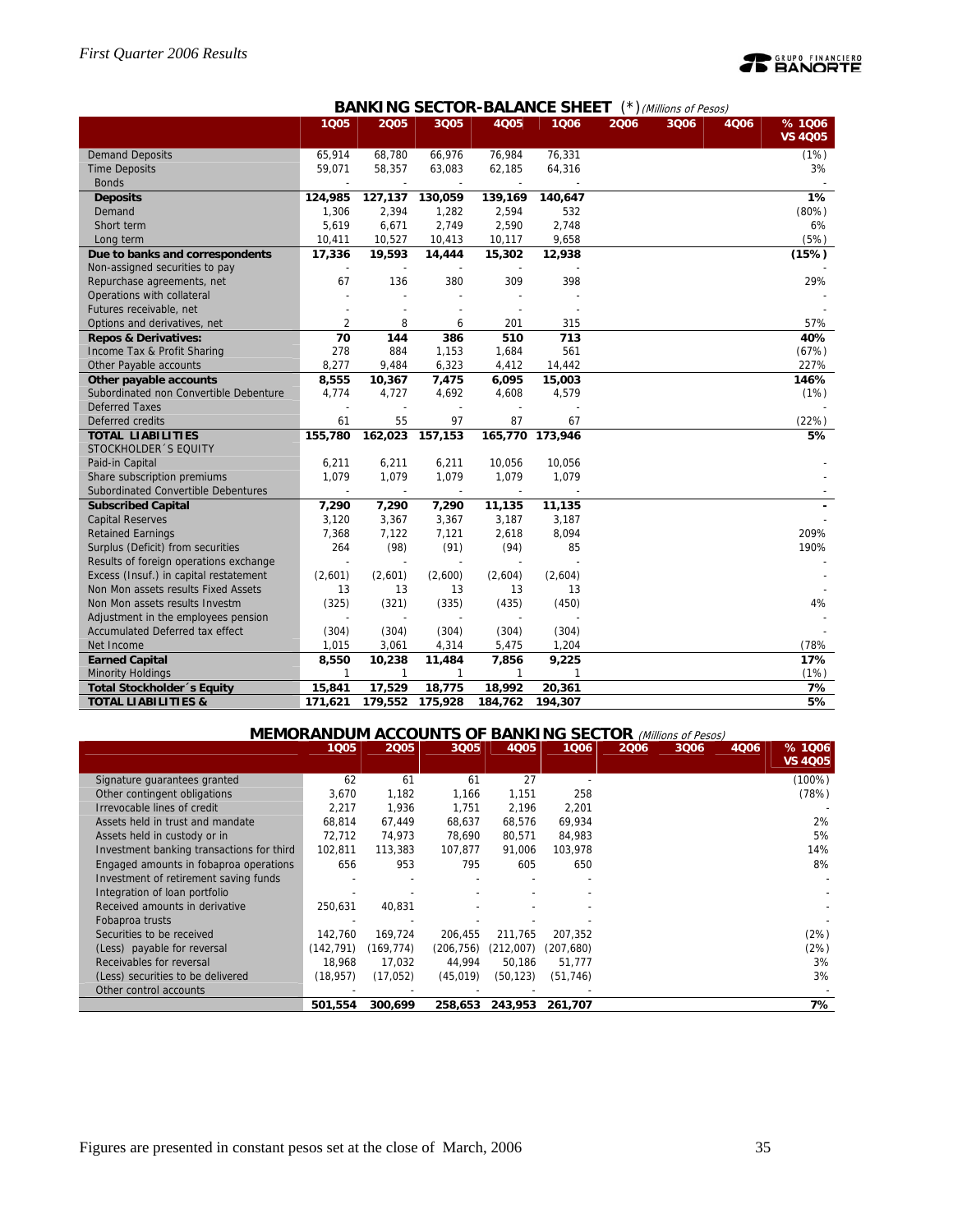# **Annex 6. Notes to Grupo Financiero Banorte Financial Statements**

# **Financial Instruments and Valuation Effects 1Q06**

(Millons of Pesos)

|                                     | <b>BOOK</b>  | <b>INTEREST</b> | <b>MARKET</b> | <b>UNREALIZED</b>  |
|-------------------------------------|--------------|-----------------|---------------|--------------------|
| <b>NEGOTIABLE INSTRUMENTS</b>       | <b>VALUE</b> |                 | <b>VALUE</b>  | <b>GAIN (LOSS)</b> |
| <b>Goverment Securities</b>         | 6,721        | 12              | 6,733         |                    |
| <b>Banking Securities</b>           | 3,370        | 23              | 3,392         |                    |
| Private                             | 321          | 5               | 331           | 5                  |
| Banks paper                         |              |                 |               |                    |
| <b>UMS</b>                          |              |                 |               |                    |
| <b>Commercial Paper</b>             | 3,754        |                 | 3,757         | 4                  |
| Shares listed in the SIC            | 10           |                 | 11            |                    |
| Guarantee (collateral) for futures  | 1            |                 | 1             |                    |
| <b>Mutual Funds</b>                 | 37           |                 | 37            |                    |
| Swap of Coverage purposes           |              | 1               | 1             |                    |
| <b>Total</b>                        | 14,214       | 41              | 14,264        | 9                  |
| <b>SECURITIES HELD FOR SALE</b>     |              |                 |               |                    |
| <b>Goverment Securities</b>         |              |                 |               |                    |
| Mexican Government Securities (UMS) | 5.395        | 69              | 5,532         | 67                 |
| Bonds public company                | 19           |                 | 27            | 8                  |
| Eurobonds                           |              |                 |               |                    |
| Banks paper                         | 109          |                 | 109           |                    |
| Structured note                     | 109          | 1               | 110           |                    |
| Swap of Coverage purposes           | (672)        | (361)           | (1,033)       |                    |
| <b>Total</b>                        | 4,960        | (291)           | 5,186         | 75                 |
| SECURITIES HELD TO MATURITY         |              |                 |               |                    |
| <b>Special Cetes</b>                | 580          | 8               | 588           |                    |
| <b>Trust Bonds</b>                  |              |                 |               |                    |
| <b>Fiduciary Rights</b>             | 34           |                 | 26            | (8)                |
| <b>Bonds</b>                        |              |                 |               |                    |
| Mexican Government Securities (UMS) |              |                 |               |                    |
| PEMEX (dlls)                        | 3,986        | 107             | 4,093         |                    |
| <b>Bonos Strip</b>                  | 94           |                 | 94            |                    |
| Swap of Coverage purposes           | (289)        | (92)            | (381)         |                    |
| <b>Total</b>                        | 4,405        | 23              | 4,420         | (8)                |
| <b>TOTAL</b>                        | 23,579       | (226)           | 23,870        | 76                 |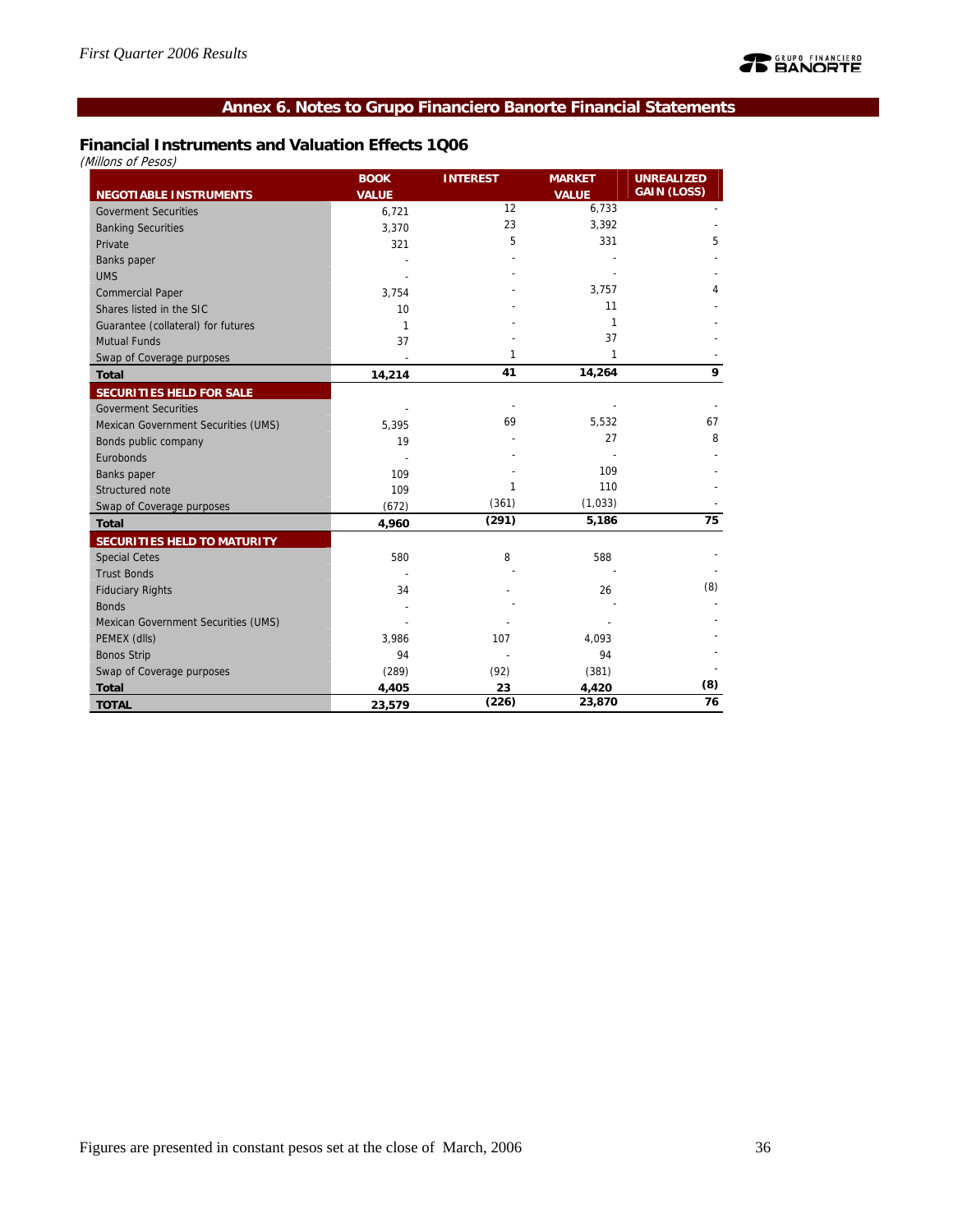

(Millions of Pesos)

| <b>SALES</b>                | <b>MARKET VALUE</b>                                                      |                                                       |                                  | <b>FINANCIAL STATEMENT</b><br><b>INDIVIDUAL</b><br><b>COMPENSATION</b> |                                    |  |
|-----------------------------|--------------------------------------------------------------------------|-------------------------------------------------------|----------------------------------|------------------------------------------------------------------------|------------------------------------|--|
|                             | <b>RECEIVABLES</b><br><b>ON</b><br><b>REPURCHASE</b><br><b>AGREEMENT</b> | <b>SECURITIES</b><br><b>TO BE</b><br><b>DELIVERED</b> | <b>GLOBAL</b><br><b>POSITION</b> | <b>ASSET</b><br><b>BALANCE</b>                                         | <b>LIABILITY</b><br><b>BALANCE</b> |  |
| <b>Goverment Securities</b> | 159,047                                                                  | 159.371                                               | (324)                            | 50                                                                     | 374                                |  |
| <b>Banking Securities</b>   | 21.723                                                                   | 21,725                                                | (2)                              | 13                                                                     | 15                                 |  |
| <b>Private Securities</b>   | 55,119                                                                   | 55,118                                                |                                  |                                                                        |                                    |  |
| Total                       | 235.889                                                                  | 236.214                                               | (325)                            | 65                                                                     | 390                                |  |
|                             |                                                                          |                                                       |                                  |                                                                        |                                    |  |

|                             |                                               |                                                             |                                  |                                          | <b>FINANCIAL STATEMENT</b>         |
|-----------------------------|-----------------------------------------------|-------------------------------------------------------------|----------------------------------|------------------------------------------|------------------------------------|
| <b>PURCHASE</b>             |                                               | <b>MARKET VALUE</b>                                         |                                  | <b>INDIVIDUAL</b><br><b>COMPENSATION</b> |                                    |
|                             | <b>SECURITIES</b><br>TO BE<br><b>RECEIVED</b> | <b>PAYABLES ON</b><br><b>REPURCHASE</b><br><b>AGREEMENT</b> | <b>GLOBAL</b><br><b>POSITION</b> | <b>ASSET</b><br><b>BALANCE</b>           | <b>LIABILITY</b><br><b>BALANCE</b> |
| <b>Goverment Securities</b> | 33.997                                        | 33,964                                                      | (32)                             | 51                                       | 19                                 |
| <b>Banking Securities</b>   | 8.244                                         | 8.244                                                       |                                  | 2                                        | 2                                  |
| <b>Private Securities</b>   | 24.654                                        | 24.654                                                      |                                  |                                          | 3                                  |
| Total                       | 66.895                                        | 66.862                                                      | (32)                             | 53                                       | 21                                 |
|                             |                                               |                                                             | <b>BALANCE</b>                   | 118                                      | 411                                |

# **Derivative Financial Instruments Operations 1Q06**

(Millions of Pesos)

| <b>INSTRUMENT</b>                                                    |                   |                   |                |
|----------------------------------------------------------------------|-------------------|-------------------|----------------|
|                                                                      | <b>TO RECEIVE</b> | <b>TO DELIVER</b> | <b>NET</b>     |
| <b>FORWARDS</b>                                                      |                   |                   |                |
| Over INC                                                             | 14                | (14)              |                |
| <b>FORWARD CONTRACT WITH</b><br><b>FOREIGN CURRENCIES</b>            |                   |                   |                |
| Market Value                                                         | (76)              | 79                | 3              |
| <b>Agreed Price</b>                                                  | 144               | (148)             | (4)            |
| <b>SWAPS</b>                                                         |                   |                   |                |
| Interest rate                                                        | 87                | (85)              | $\overline{2}$ |
| Valuation                                                            | 399               | (356)             | 43             |
| <b>OPTIONS</b><br><b>FOREIGN</b><br><b>WITH</b><br><b>CURRENCIES</b> |                   |                   |                |
| <b>Actives</b>                                                       |                   |                   |                |
| Swaptions                                                            | 12                |                   | 12             |
| <b>Rate Options</b>                                                  | 275               | 17                | 292            |
| Index Options (ipc)                                                  | 201               | (1)               | 200            |
| <b>Passives</b>                                                      |                   |                   |                |
| Swaptions                                                            | (17)              | (3)               | (20)           |
| <b>Currency Options</b>                                              |                   |                   |                |
| <b>Rate Options</b>                                                  | (275)             | (19)              | (294)          |
| Index Oprions (ipc)                                                  | (209)             | 10                | (199)          |
| <b>Debt Balance</b>                                                  |                   |                   | 550            |
| <b>Creditor Balance</b>                                              |                   |                   | (515)          |

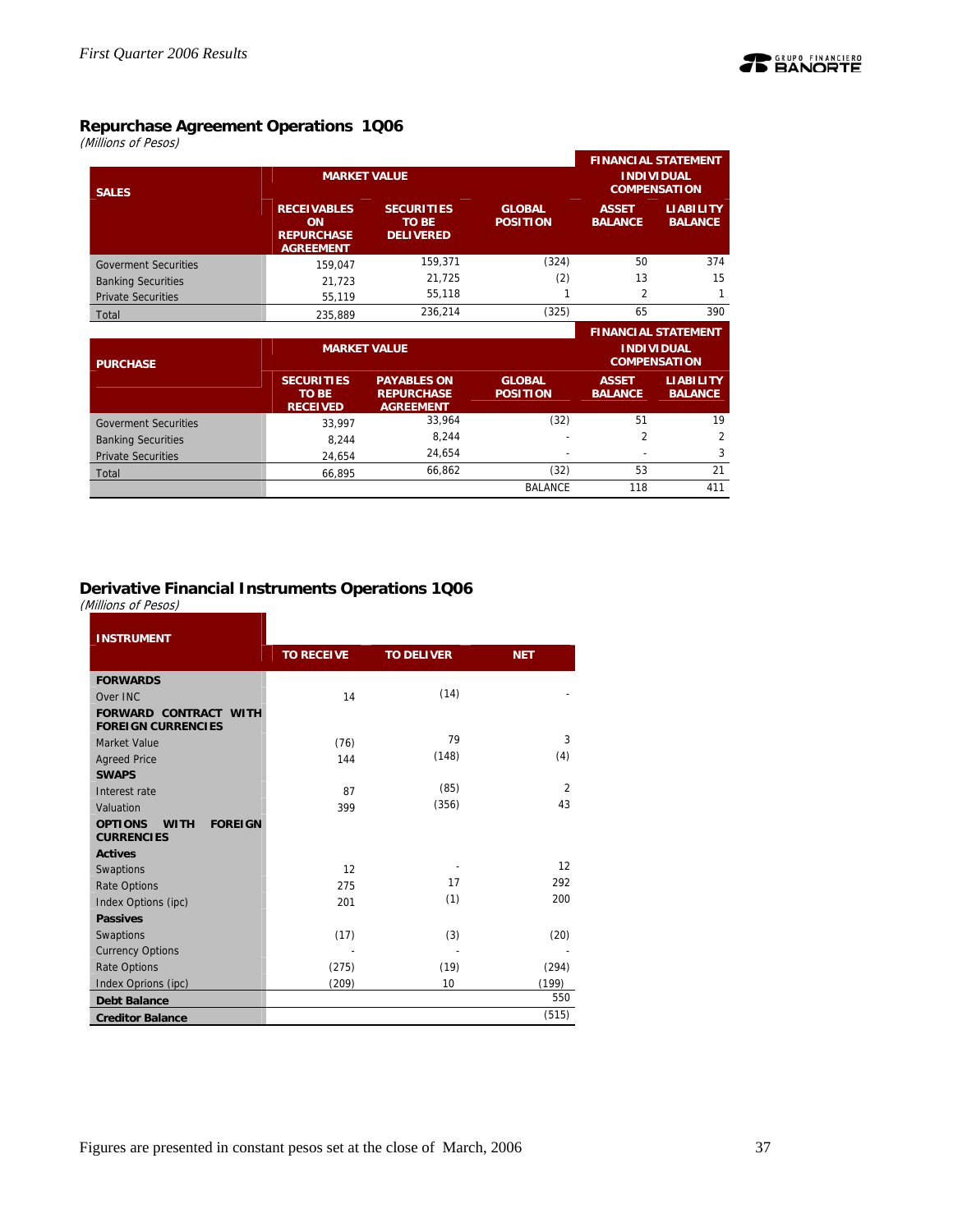

# **NOTIONAL PRINCIPAL AMOUNT IN DERIVATIVE OPERATIONS 1Q06**

(Millions of Pesos)

| נטנס ו וט נווווווווווווווווווו<br><b>PRODUCT</b> | <b>KIND</b> | <b>UNDERLYING</b>               | <b>CURRENCY</b> | <b>POSITION</b> |
|--------------------------------------------------|-------------|---------------------------------|-----------------|-----------------|
| <b>Forwards of Foreign Currency</b>              | Purchases   | <b>Exchange Rate</b><br>(Dolar) | <b>MXN</b>      | 74              |
| <b>Forwards of Foreign Currency</b>              | Sells       | <b>Exchange Rate</b>            | <b>MXN</b>      | 141             |
|                                                  |             | (Dolar)                         |                 | 215             |
|                                                  |             | <b>Exchange Rate</b>            | <b>MXN</b>      |                 |
| <b>Options with Foreign Currency</b>             | Purchases   | (Dolar)                         |                 |                 |
| <b>Options with Foreign Currency</b>             | Sells       | <b>Exchange Rate</b><br>(Dolar) | <b>MXN</b>      | 8               |
|                                                  |             |                                 |                 | 8               |
| <b>Rate Options</b>                              | Purchases   | TIIE                            | <b>MXN</b>      | 919,500         |
| <b>Rate Options</b>                              | Sells       | TIIE                            | <b>MXN</b>      | 901,900         |
|                                                  |             |                                 |                 | 1,821,400       |
| <b>Swaps with Rate</b>                           | USLI/IRS    | TIIE                            | MXN             | 13,320          |
| <b>Swaps with Rate</b>                           | TIIE/IRS    | TIIE                            | <b>MXN</b>      | 1,550           |
|                                                  |             |                                 |                 | 14,870          |
| <b>Swaps with Rate</b>                           | USLI/IRS    | <b>LIBOR</b>                    | MXN             | 545             |
| <b>Swaps with Rate</b>                           | TIIE/IRS    | TIIE                            | <b>MXN</b>      | 37,626          |
|                                                  |             |                                 |                 | 38,171          |
| <b>Swaps with Foreign Currency</b>               | TIIE-EU/CS  | TIIE                            | <b>MXN</b>      | 552             |
| <b>Swaps with Foreign Currency</b>               | TIIE-US/BS  | TIIE                            | <b>MXN</b>      | 1,089           |
| <b>Swaps with Foreign Currency</b>               | TIIE-US/CS  | TIIE                            | <b>MXN</b>      | 6,641           |
| <b>Swaps with Foreign Currency</b>               | MXP-US/CSF  | TIIE/LIBOR                      | <b>MXN</b>      | 2,637           |
| <b>Swaps with Foreign Currency</b>               | IMPL-US/CS  | <b>IMPLICITA</b>                | <b>MXN</b>      | 1,104           |
|                                                  |             |                                 |                 | 12,024          |
| <b>Forwards in MEXDER</b>                        | Compras     | <b>TASA</b>                     | <b>MXN</b>      | 139,413         |
| <b>Forwards in MEXDER</b>                        | Venta       | <b>TASA</b>                     | <b>MXN</b>      |                 |
|                                                  |             |                                 |                 | 139,413         |

# **Non-governmental Financial Instruments above by 5% of Net Capital 1Q06**

### (Millions of Pesos)

| <b>INDUSTRY</b> | <b>INVESTMENT INSTRUMENT</b> | <b>AMOUNT</b> | % NET<br><b>CAPITAL</b> |
|-----------------|------------------------------|---------------|-------------------------|
| <b>BANORTE</b>  |                              |               |                         |
| <b>BANSAN</b>   | Term Deposits                | 1.139         | 5.9%                    |
| <b>INBURSA</b>  | <b>Term Deposits</b>         | 1.011         | 5.2%                    |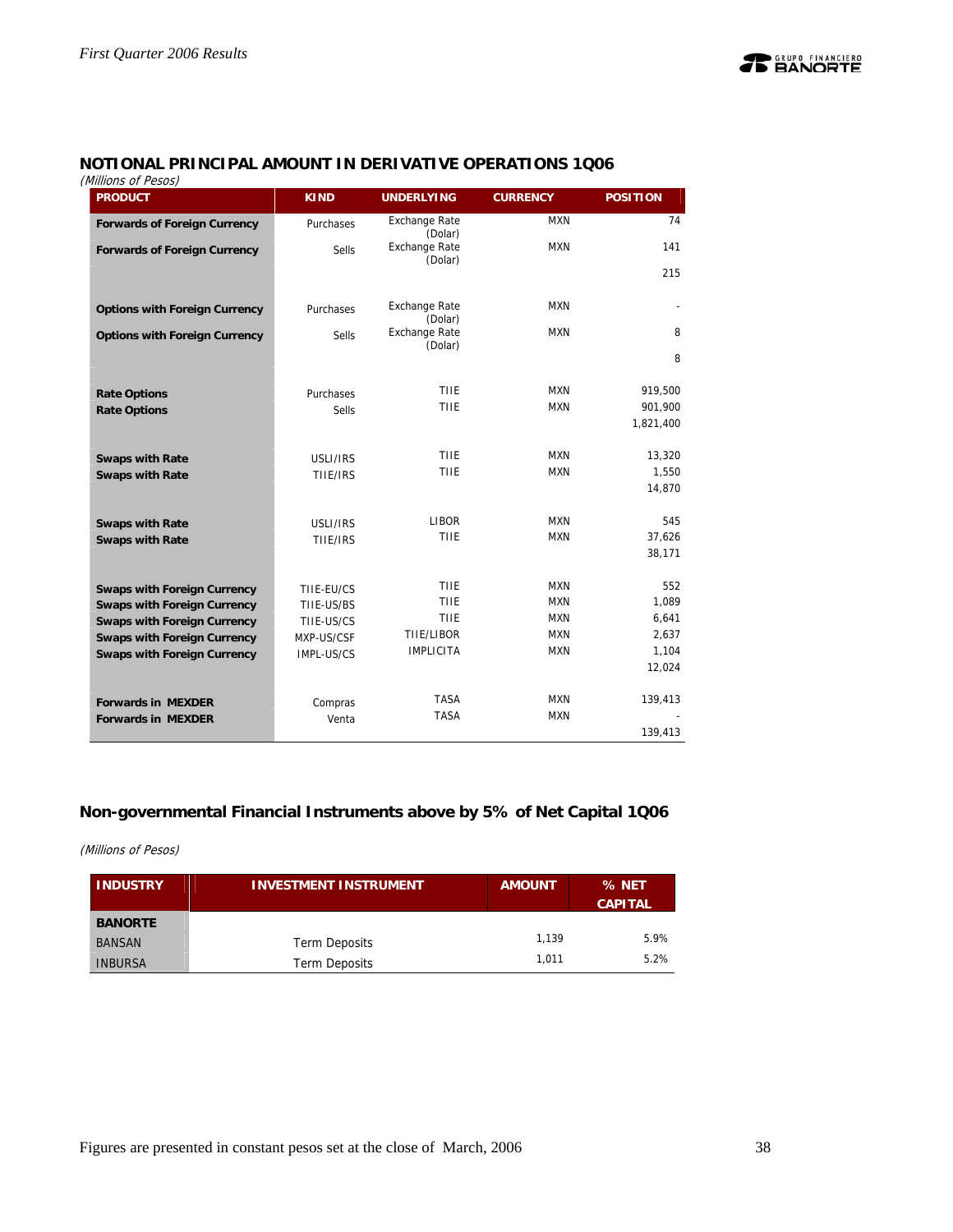

# **Loan Portfolio**

| (Million of Pesos)              | LOCAL CURRENCY(*) |         | <b>FOREIGN CURRENCY</b> |                          | <b>TOTAL</b> |         |
|---------------------------------|-------------------|---------|-------------------------|--------------------------|--------------|---------|
|                                 | 1005              | 1006    | 1005                    | 1006                     | 1005         | 1006    |
| <b>Performing Loans</b>         |                   |         |                         |                          |              |         |
| Commercial                      | 41,152            | 49,403  | 8,949                   | 9.347                    | 50,101       | 58,750  |
| <b>Financial Intermediaries</b> | (196)             | 1,459   | 607                     | 781                      | 411          | 2,240   |
| Consumer                        | 12,382            | 16,516  | $\overline{2}$          | $\overline{\phantom{a}}$ | 12,384       | 16,516  |
| Mortgages                       | 19,909            | 25,576  |                         | $\overline{\phantom{a}}$ | 19,909       | 25,576  |
| <b>Goverment Entities</b>       | 18,158            | 13,975  | 614                     | 490                      | 18,772       | 14,465  |
| Fobaproa                        | 7,300             | 166     | (40)                    |                          | 7,260        | 166     |
| <b>Total</b>                    | 98,706            | 107,095 | 10,133                  | 10,619                   | 108,837      | 117,713 |
| <b>Past Due Loans</b>           |                   |         |                         |                          |              |         |
| Commercial                      | 569               | 625     | 70                      | 74                       | 639          | 699     |
| <b>Financial Intermediaries</b> |                   |         |                         | $\overline{a}$           |              |         |
| Consumer                        | 340               | 430     |                         |                          | 340          | 430     |
| Mortgages                       | 841               | 753     |                         |                          | 841          | 753     |
| <b>Goverment Entities</b>       | 9                 |         |                         |                          | 9            |         |
| <b>Total</b>                    | 1,759             | 1,808   | 70                      | 74                       | 1,829        | 1,882   |
| <b>Total Propietary Loans</b>   | 100,465           | 108,902 | 10,203                  | 10,693                   | 110,666      | 119,595 |

(\*) Includes valued UDIS

Note: There is no scheme for Mortgage Earnings.

# **Cost and Balances of FINAPE, FOPIME, Mortgage UDIS and Mortgage FOVI loan portfolios as of 1Q06**

|                     |                              | <b>TOTAL</b>                  |  |  |  |
|---------------------|------------------------------|-------------------------------|--|--|--|
| (Millions of Pesos) | <b>PERIOD</b><br><b>COST</b> | <b>BALANCE</b><br><b>LOAN</b> |  |  |  |
|                     |                              | <b>PORTFOLIO</b>              |  |  |  |
| <b>FINAPE</b>       | 0.2                          | 5.4                           |  |  |  |
| <b>FOPYME</b>       | 0.2                          | 2.0                           |  |  |  |
| Mortgage UDIS       | 13.1                         | 135.5                         |  |  |  |
| Mortgage FOVI       | 14.4                         | 84.2                          |  |  |  |
|                     | 27.8                         | 227.1                         |  |  |  |

The quarter ending with a balance of Ps 188 million pesos in debtors support programs with a cost of the period of Ps 118 million. The 99% of this portfolio are concentrated in Banorte.

# **Troubled Portfolio 1Q06**

The National Banking and Securities Commission (CNByV) accepted the Proposal of the Bankers Association of Mexico (ABM), to consider as a Troubled Portfolio the D and E risk grades of the portfolio classification. The following table shows the troubled portfolio.

| <b>Millions of Pesos)</b>        | <b>TOTAL</b> |
|----------------------------------|--------------|
| <b>Troubled Portfolio</b>        | 1.235        |
| <b>Total Loans</b>               | 119,595      |
| Troubled Portfolio / Total Loans | 1.0%         |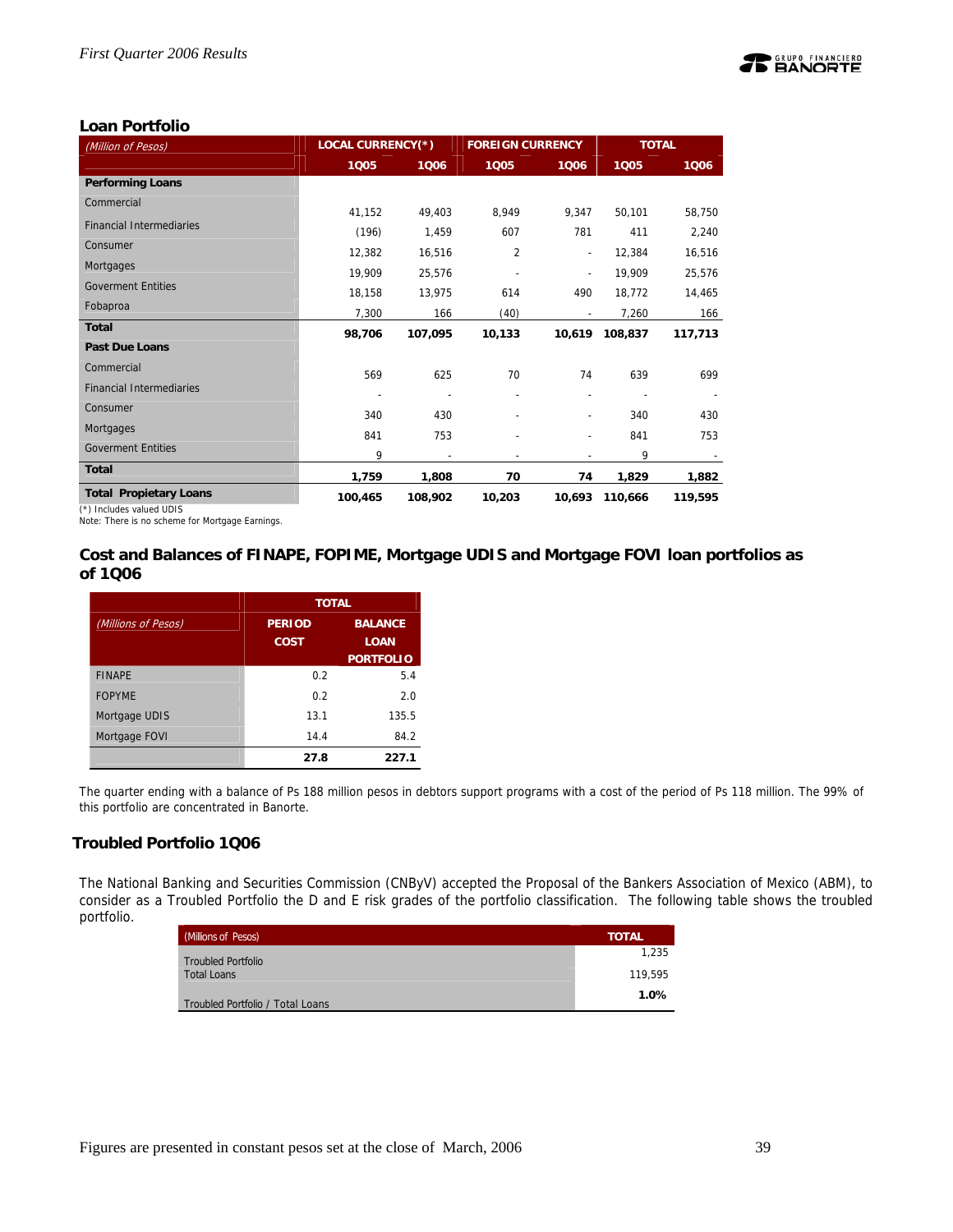

# **Fobaproa**

| (Millions of Pesos)           | LOS(1)<br><b>SHARING</b> | <b>REMAINING CONTINGENCIES</b><br>INCENTIVE(1)<br><b>SCHEME</b> |
|-------------------------------|--------------------------|-----------------------------------------------------------------|
| Gross Fobaproa notes balance  | 1,757                    | 1,757(2)                                                        |
| - Cash recoveries             | $\overline{2}$           | 2(2)                                                            |
| Repossesed assets             | $\equiv$                 |                                                                 |
| $=$ Balance net of recoveries | 1,755                    | 1,755                                                           |
|                               |                          |                                                                 |
| Contingency before reserves   | 1,229                    | 358                                                             |
| - Reserves                    | 1,229                    | 358                                                             |
| $=$ Remaining contingencies   |                          |                                                                 |

1) Includes only cash recoveries.

2) Included in Loss Sharing program.

Banorte provisioned Ps 17.2 million through the Income Statement during the quarter to keep 100% provisioned on the FOBAPROA-IPAB Loss Sharing program and Incentive Scheme. Cash recoveries in the Loss Sharing program represented 1% of Banorte's Gross FOBAPROA-IPAB notes balance.

# **IPAB Notes Integration 1Q06**

| (Millions of Pesos)        |                                                                  |                                                 | <b>BANORTE</b>                                                     |           | <b>BANCEN</b>                   | <b>BANPAIS</b>                  | <b>BANKING</b><br><b>SECTOR</b> |              |
|----------------------------|------------------------------------------------------------------|-------------------------------------------------|--------------------------------------------------------------------|-----------|---------------------------------|---------------------------------|---------------------------------|--------------|
|                            | <b>LOSS</b><br><b>SHARING</b><br><b>LOCAL</b><br><b>CURRENCY</b> | <b>LOSS</b><br><b>SHARING</b><br><b>DOLLARS</b> | <b>WITHOUT</b><br><b>INCENTIVE</b><br><b>RISK</b><br><b>SCHEME</b> |           | <b>LOCAL</b><br><b>CURRENCY</b> | <b>LOCAL</b><br><b>CURRENCY</b> | <b>DOLLARS</b>                  | <b>TOTAL</b> |
| Gross Balance              | 1.757                                                            |                                                 |                                                                    | 1,757(1)  |                                 |                                 | $\overline{\phantom{a}}$        | 1.757        |
| - Checking account balance | $\overline{2}$                                                   |                                                 |                                                                    | 2(1)      | $\overline{\phantom{0}}$        | 2                               | $\overline{\phantom{a}}$        | 4            |
| - Reserves                 | 1.229                                                            |                                                 |                                                                    | 358       |                                 |                                 | $\overline{\phantom{a}}$        | 1,587        |
| $=$ Net Balance            | 526                                                              | $\overline{\phantom{a}}$                        |                                                                    | (358)     |                                 | (2)                             | $\overline{\phantom{a}}$        | 166          |
| <b>Interest Rate</b>       | CETES 91-1.35 LIBOR + 5                                          |                                                 | CETES 91                                                           | N.A.      | N.A.                            | N.A                             | CPT DOL +0.17                   |              |
| Maturity                   | 2005                                                             | 2006                                            | 2006                                                               | 2005/2006 | N.A                             | N.A                             | 2007                            |              |
| Remaining Contingencies    | -0-                                                              | -0-                                             | No exist                                                           | -0-       | No exist                        | No exist                        | No exist                        |              |

1) Ps 1,757 and Ps 2, Gross Balance and Checking account balance of Incentive Scheme are included in Loss Sharing. N.A.- Not Applicable

# **ORIGINATION OF THE NOTES**

The source of the Fobaproa-IPAB notes is different as each was given for different objectives, according to the following list:

| <b>FOBAPROA NOTES</b> | YEAR      | <b>ORIGINATION</b>                   |  |
|-----------------------|-----------|--------------------------------------|--|
| <b>BANORTE</b>        |           |                                      |  |
| LOSS SHARING          | 1995-1996 | Sale of Loans to Fobaproa            |  |
| <b>WITHOUT RISK</b>   | 1996      | Sale of Loans to Fobaproa            |  |
| <b>BANPAIS</b>        | 1996-1997 | Reorganization                       |  |
| SIMPLE CREDIT         | 2000      | Reorganization                       |  |
| <b>BANCRECER</b>      | 1999      | Reorganization (Securitized in 4Q04) |  |

# **SIGNIFICANCE IN BANORTE BALANCE**

|                | 1997  | 1998  | 1999'     | 2000  | 2001  | 2002  | 2003  | 2004  | 2005 | 1006 <sub>1</sub> |
|----------------|-------|-------|-----------|-------|-------|-------|-------|-------|------|-------------------|
| % Total Loans  | 70.9% | 64.6% | 63.5%     | 58.7% | 55.5% | 55.7% | 50.8% | 12.4% | 0%   | 0%                |
| % Total Assets | 60.6% | 53.5% | 7%<br>43. | 46.7% | 44.5% | 43.5% | 36.5% | 7.3%  | 0%   | 0%                |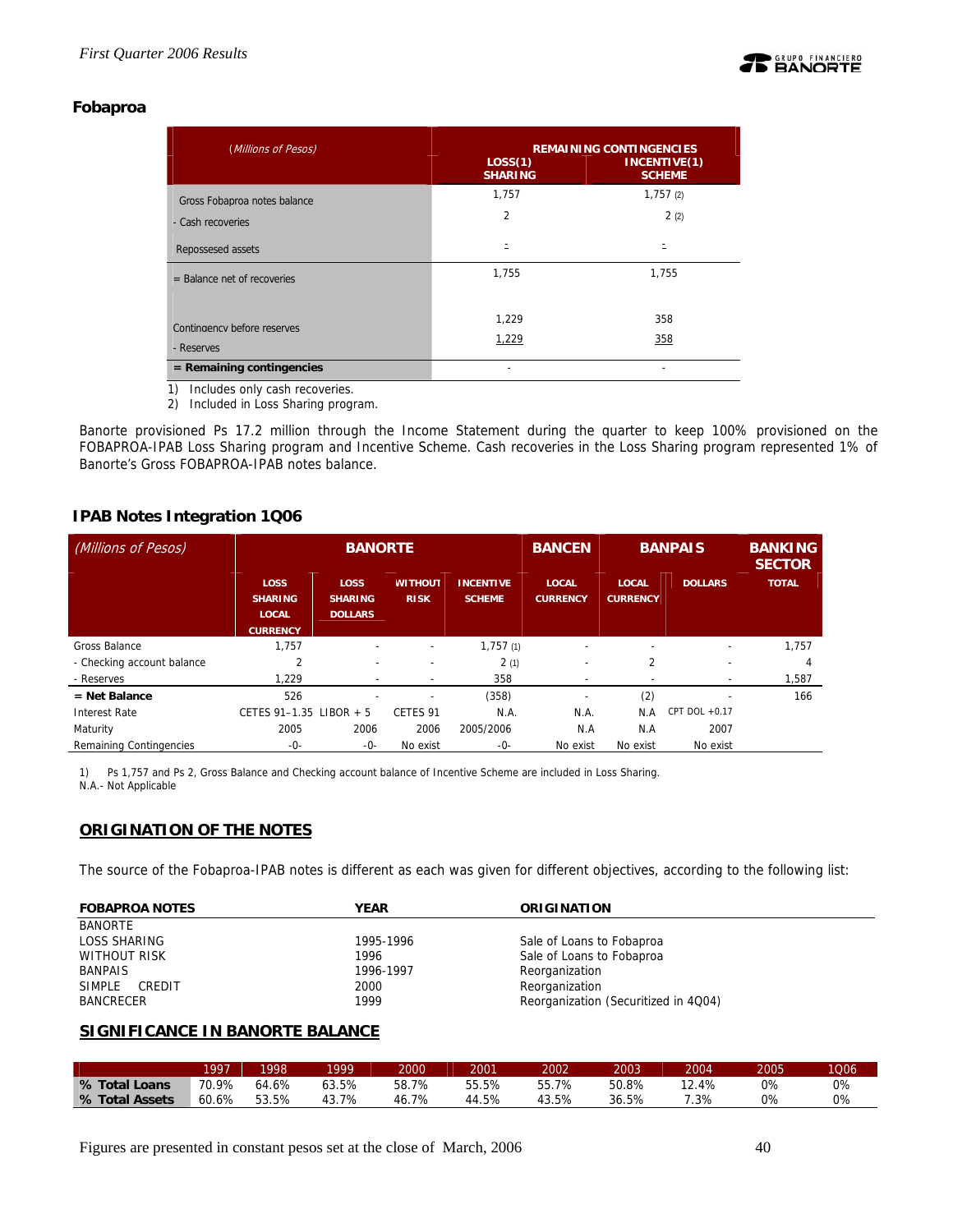# **Deferred Taxes 1Q06**

| (Millions of Pesos)                                                                             |                   |                                 |                |
|-------------------------------------------------------------------------------------------------|-------------------|---------------------------------|----------------|
| <b>ASSETS</b>                                                                                   | <b>INCOME TAX</b> | <b>PROFIT</b><br><b>SHARING</b> | <b>NET</b>     |
| Tax loss carryforwards                                                                          | 34                |                                 | 34             |
| Non deductible provisions and accumulative income                                               | 105               | 34                              | 139            |
| Obligations FOBAPROA, Net                                                                       | 460               |                                 | 460            |
| Excess of accunting value over fiscal value on Reposessed Assets                                | 208               | 73                              | 281            |
| Diminishable profit sharing                                                                     | 159               |                                 | 159            |
| Past-due loan reserves                                                                          | 18                |                                 | 18             |
| Share dealing loss 2000, 2001, 2002 and 2003                                                    |                   |                                 |                |
| Tax on Assets to recover                                                                        |                   |                                 |                |
| <b>Installation expenses</b>                                                                    | 9                 |                                 | 9              |
| Effects of financial instrument valuation                                                       |                   |                                 |                |
| Taxes on Assets to recover                                                                      | 2                 |                                 | $\overline{2}$ |
| <b>Total Assets</b>                                                                             | 995               | 106                             | 1,101          |
| <b>LIABILITIES</b>                                                                              |                   |                                 |                |
| Accrued interest and inflationary component of Fixed Assets,<br>Foreclosed, Intangible & Others | (158)             |                                 | (158)          |
| Loan Portfolio Acquisitions                                                                     | (334)             | (115)                           | (449)          |
| Capitalizable projects                                                                          | (78)              | (27)                            | (105)          |
| Income tax to pay on UDIS Trust funds                                                           | (28)              |                                 | (28)           |
| Expenses paid in advance                                                                        | (4)               |                                 | (4)            |
| Effects of financial instrument valuation                                                       | (2)               | (1)                             | (3)            |
| Effects of other accounts                                                                       | (19)              | (6)                             | (25)           |
| Sale Cost Revers                                                                                | (18)              |                                 | (18)           |
| Organization and Recording Expenses & Installation Expenses                                     | (34)              |                                 | (34)           |
| Unrealized capital gain from investments in siefore                                             | (25)              |                                 | (25)           |
| <b>Total liabilities</b>                                                                        | (700)             | (149)                           | (849)          |
| <b>Assets (Liabilities) Accumulated Net</b>                                                     | 296               | (43)                            | 253            |

# **Long term debt as of 1Q06**

| <b>TYPE OF DEBT</b>                               | <b>CURRE</b><br><b>NCY</b> | <b>DATE</b><br><b>OF</b><br><b>ISSUE</b> | <b>AMOUNT</b><br>(Ps) | ORIGINAL<br><b>AMOUNT</b><br>(Millons Ps,<br><b>DIS o UDIS)</b> | <b>TERM</b> | <b>INTEREST</b><br><b>RATE</b> | <b>MATURITY</b> | <b>INTEREST</b><br><b>PAYMENT</b> |
|---------------------------------------------------|----------------------------|------------------------------------------|-----------------------|-----------------------------------------------------------------|-------------|--------------------------------|-----------------|-----------------------------------|
| <b>BANORTE</b>                                    |                            |                                          |                       |                                                                 |             |                                |                 |                                   |
| CD's-Banorte U01001                               | <b>UDIS</b>                | 11-Ene-01                                | 333                   | 90                                                              | 10 years    | 8.13%                          | 30-Dic-10       | $E/182$ days                      |
| Non Convertible Subordinate Bonds<br>QBanorte 02D | Ps                         | 28-Nov-02                                | 1.219                 | 1.136                                                           | 10 years    | 8.00%                          | 28-Nov-12       | $E/182$ days                      |
| Certificados - Banorte 03004                      | Ps                         | 27-Ene-03                                | 100                   | 100                                                             | 3 years     | TIIE-0.45%                     | 10-Jul-06       | $E/28$ days                       |
| Certificados - Banorte 05006                      | Ps                         | $7-Sep-05$                               | 55                    | 55                                                              | 1 year      | TIIE-0.16%                     | $6-Sep.06$      | $E/28$ days                       |
| Step-Up Subordinated Callable<br>Notes Due 2014   | <b>DIs</b>                 | 17-Feb-04                                | 3.259                 | 300                                                             | 10 years    | 5.875 %                        | 17-Feb-14       | $E/180$ days                      |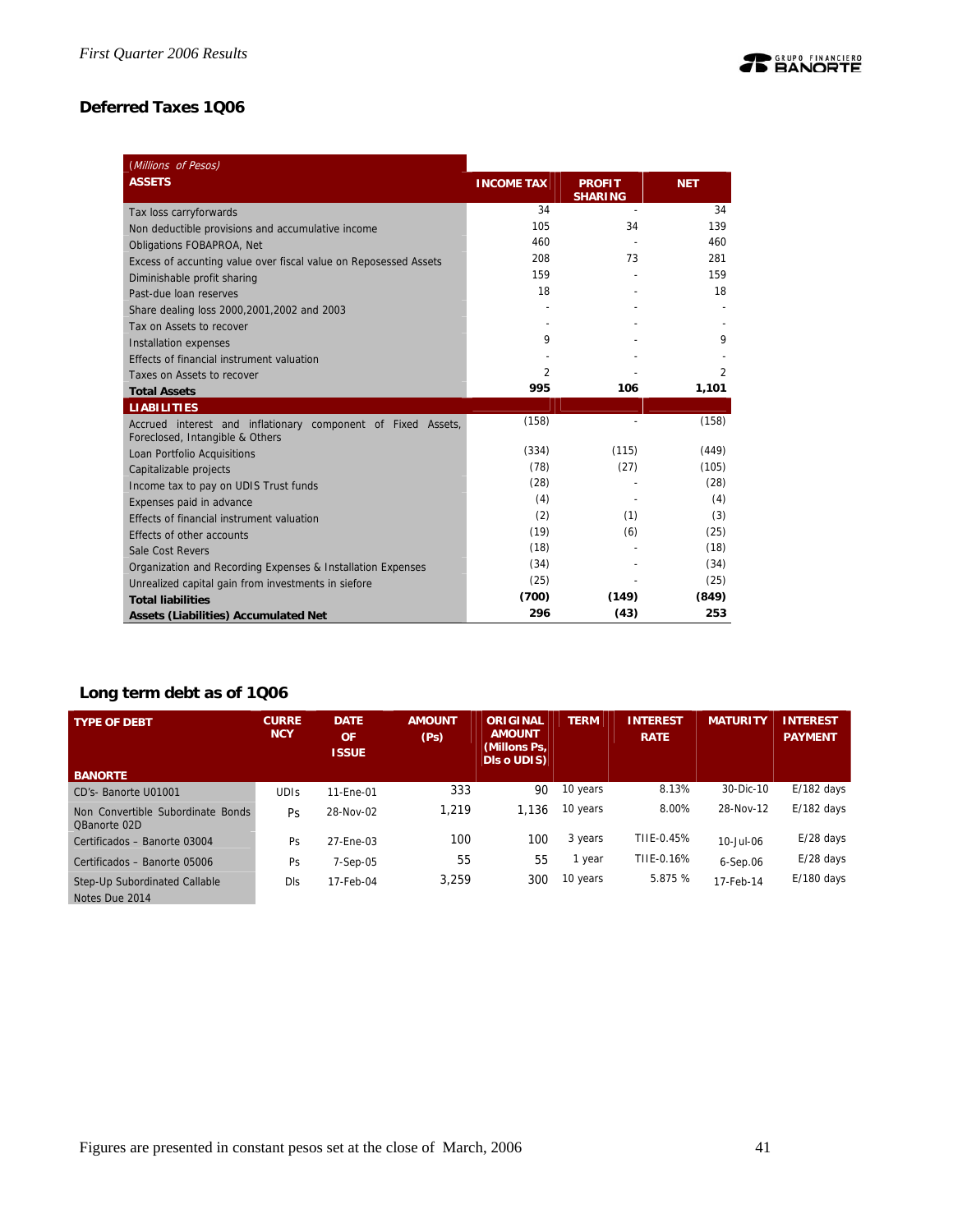# **Bank and Other entities loans as of 1Q06**

| (Millions of Pesos)                                   | <b>LOCAL</b><br><b>CURRENCY</b> | <b>INTERE</b><br><b>ST RATE</b> | <b>TERM</b><br>(DAYS)    | <b>FOREIGN</b><br><b>CURRENCY</b> | <b>INTEREST</b><br><b>RATE</b> | <b>TERM</b><br>(DAYS)    | <b>TOTAL</b> |
|-------------------------------------------------------|---------------------------------|---------------------------------|--------------------------|-----------------------------------|--------------------------------|--------------------------|--------------|
| <b>LOANS FROM LOCAL BANKS</b>                         | $\overline{\phantom{0}}$        | $\overline{\phantom{0}}$        |                          | 174                               | $L+6$                          | 454                      | 174          |
| LOANS FROM FOREIGN BANK CONCERTED FROM<br>THE COUNTRY |                                 |                                 |                          | 630                               | $L + 1.2$                      | 1,198                    | 630          |
| LOANS FROM FOREIGN BANK CONCERTED FROM<br>CAYMAN      |                                 |                                 |                          | 327                               | 5.73                           | 397                      | 327          |
| LOANS FROM DEVELOPING BANKS                           | 2.043                           | 10.64%                          | 795                      | 681                               | 9.48%                          | 1.279                    | 2.724        |
| LOANS FROM PUBLIC FUNDS                               | 8.771                           | 7.40%                           | 671                      | 165                               | 5.72%                          | 422                      | 8,936        |
| <b>LOANS FROM BANKS</b>                               | 441                             | 8.66%                           | 10                       |                                   |                                |                          | 441          |
| <b>CALL MONEY</b>                                     |                                 |                                 | $\overline{\phantom{0}}$ |                                   |                                |                          |              |
| LOANS FROM FIDUCIARY FUNDS                            | 3,008                           | 9.83%                           | 5,553                    | $\overline{\phantom{a}}$          | $\overline{\phantom{a}}$       | $\overline{\phantom{a}}$ | 3.008        |
| PROVISIONS FOR INTEREST                               | 41                              | N.A                             | N.A                      | $\overline{\phantom{0}}$          |                                |                          | 41           |
|                                                       | 14.304                          |                                 |                          | 1,977                             |                                |                          | 16,282       |

# **Trading Income 1Q06**

# (MillIons of Pesos)

| <b>VALUATION EFFECTS</b>                       | <b>NET</b>     |
|------------------------------------------------|----------------|
| <b>Negotiable Instruments</b>                  | $\overline{2}$ |
| Repurchase                                     | (171)          |
| Derived instruments                            |                |
| <b>Futures</b>                                 |                |
| Securities Ioans                               |                |
| Range                                          |                |
| <b>Inflation Adjustment</b>                    |                |
| <b>Total</b>                                   | (169)          |
| <b>RESULTS FROM BUYING AND SELLING</b>         |                |
| Negotiable Instruments                         | 407            |
| Securities Held for Sell                       | 55             |
| Derived for coverage purposes                  | 77             |
| <b>Inflation Adjustment</b>                    |                |
| <b>Total of Buying and Selling Instruments</b> | 539            |
| <b>FX Spot</b>                                 | 91             |
| <b>FX Forwards</b>                             | 1              |
| <b>FX Futures</b>                              |                |
| <b>FX Futures TIIE</b>                         |                |
| <b>Forwards</b>                                |                |
| Trading currencies securitization              | 19             |
| Gain from metal intermediation                 | (1)            |
| <b>Metals Valuation</b>                        | 6              |
| <b>Total of Foreign Exchange</b>               | 117            |
| <b>Inflation Adjustment</b>                    | 1              |
| <b>Total of Buying and Selling</b>             | 657            |
| <b>TOTAL TRADING INCOME</b>                    | 488            |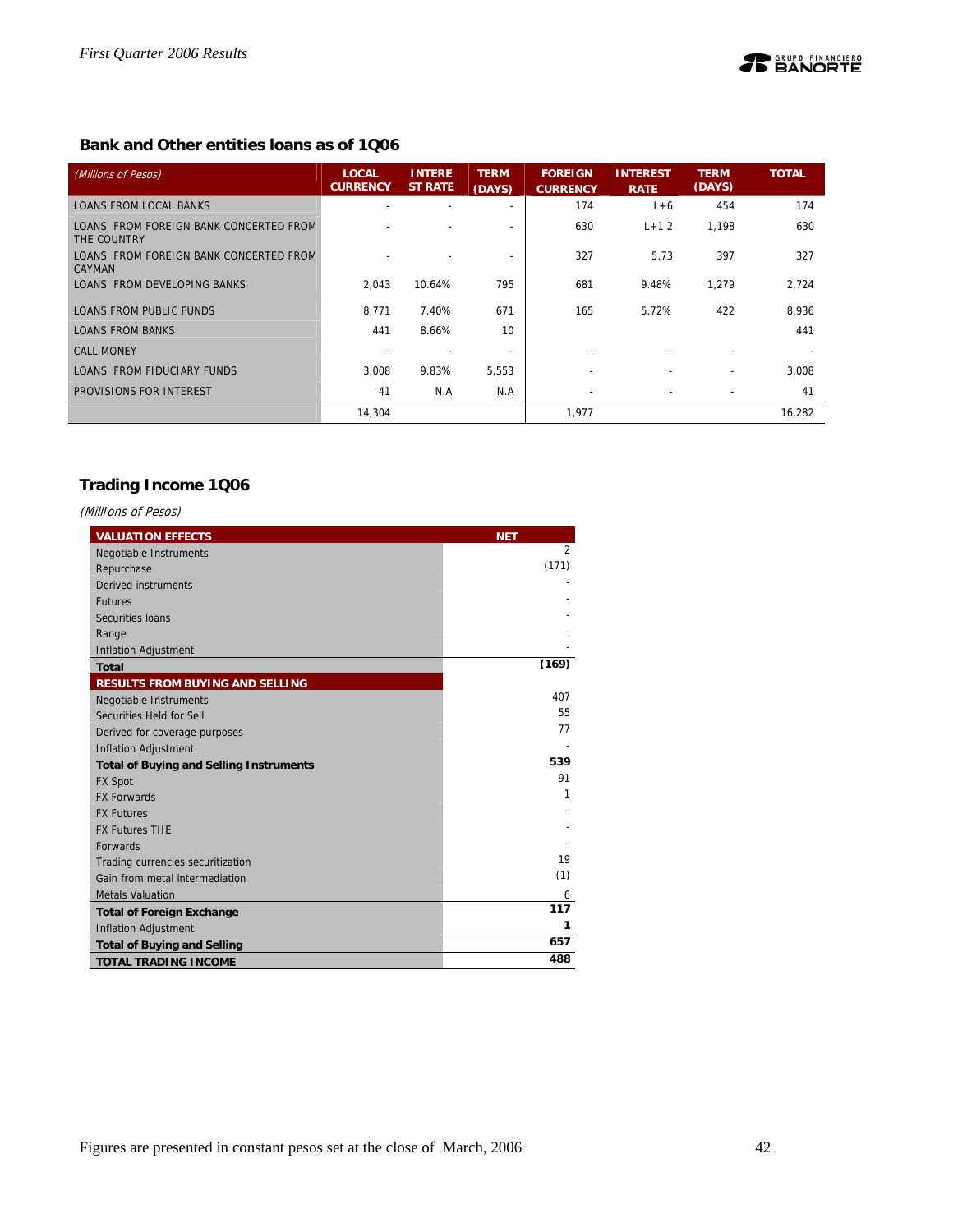

# **Risk Management**

### **Credit risk**

Credit risk is the risk of clients failing to meet their payments. Therefore, it is essential to correctly manage such a risk in order to maintain a quality loan portfolio.

The objectives of credit risk management at GFNorte are:

- To develop and carry out credit risk policies that are compatible with the strategic objectives of the institution.
- To support strategic decision-making, maximizing the creation of value for the stockholders and guaranteeing security for our clients.
- To set specific policies and procedures to identify the level of risk of the debtor, using said procedures as a basis for granting loans as well as for their follow-up.
- To calculate the exposure of credit risk in time, considering and evaluating the concentration of exposure by qualifying risk, geographical regions, economic activities, currency and type of product.
- To create diversification strategies of the loan portfolio, setting down its limits.
- To implement a global credit risk management supervising all the operations and aspects related to credit risk.

### **Individual Credit risk**

The Banks of the Group separate the loan portfolio into two large groups: consumer loans and company loans.

The individual loan risk for consumer loans is identified, measured and controlled by a parametric system (scoring) that includes origination and behavior models for each of the consumer products: mortgage, car, payroll loans and credit cards.

The individual risk for company loans is identified, measures and controlled by the Target Markets, Risk Acceptance Criteria and Banorte's Internal Risk Qualification (CIR).

The Target Markets and Risk Acceptance Criteria are tools that, along with the Internal Risk Qualification, are part of GFNorte's Loan Strategy and give support to loan risk level estimation.

The Target Markets are activities selected by region and economic activity – backed by economic research and loan behavior analysis – where Banorte is interested in placing loans.

The Risk Acceptance Criteria are parameters that describe the risk identified by the industry, which makes it possible to estimate the risk involved for the bank when granting a loan to customer on the bases of their economic activity. The types of risk contemplated in the Risk Acceptance Criteria are financial risk, operation risk, market risk, company life cycle, legal, regulatory, loan experience and management quality.

Banorte's CIR aligns with the "general PROVISIONS applicable to the loan qualification method of loan institution" issued by the CNByV on December 2, 2005. Banorte's CIR was certified by the CNBV and by an international external auditor in 2001.

Banorte's CIR is applied to commercial loans equal to or greater than an amount in Mexican pesos equivalent to nine hundred thousand investment units on the qualification date.

### **Portfolio Credit risk**

GFNorte has designed a portfolio credit risk method that, besides contemplating the major and latest international practices in identification, measurement, control and follow-up, has been adapted to work within the context of the Mexican Financial System.

This credit risk methodology makes it possible to know the current value of the portfolio loans of the Banks (including Banco Mercantil del Norte and Banco del Centro), that is, the loan exposure, allowing surveillance of the risk concentration levels per risk qualification, geographical regions, economic activities, currency and type of product in order to know the portfolio's profile and take action to direct it toward a diversification which will maximize profitability with the lowest risk.

Calculating loan exposure implies generating a cash flow of each one of the loans, of both capital and interest to discount it later. This exposure is sensible to changes in the market, thereby facilitating calculations under different economic scenarios.

The method, in addition to contemplating loan exposure, takes into consideration the probability of non-compliance, the recovery level associated to each client and the classification of the debtor based on the Merton model. The probability of non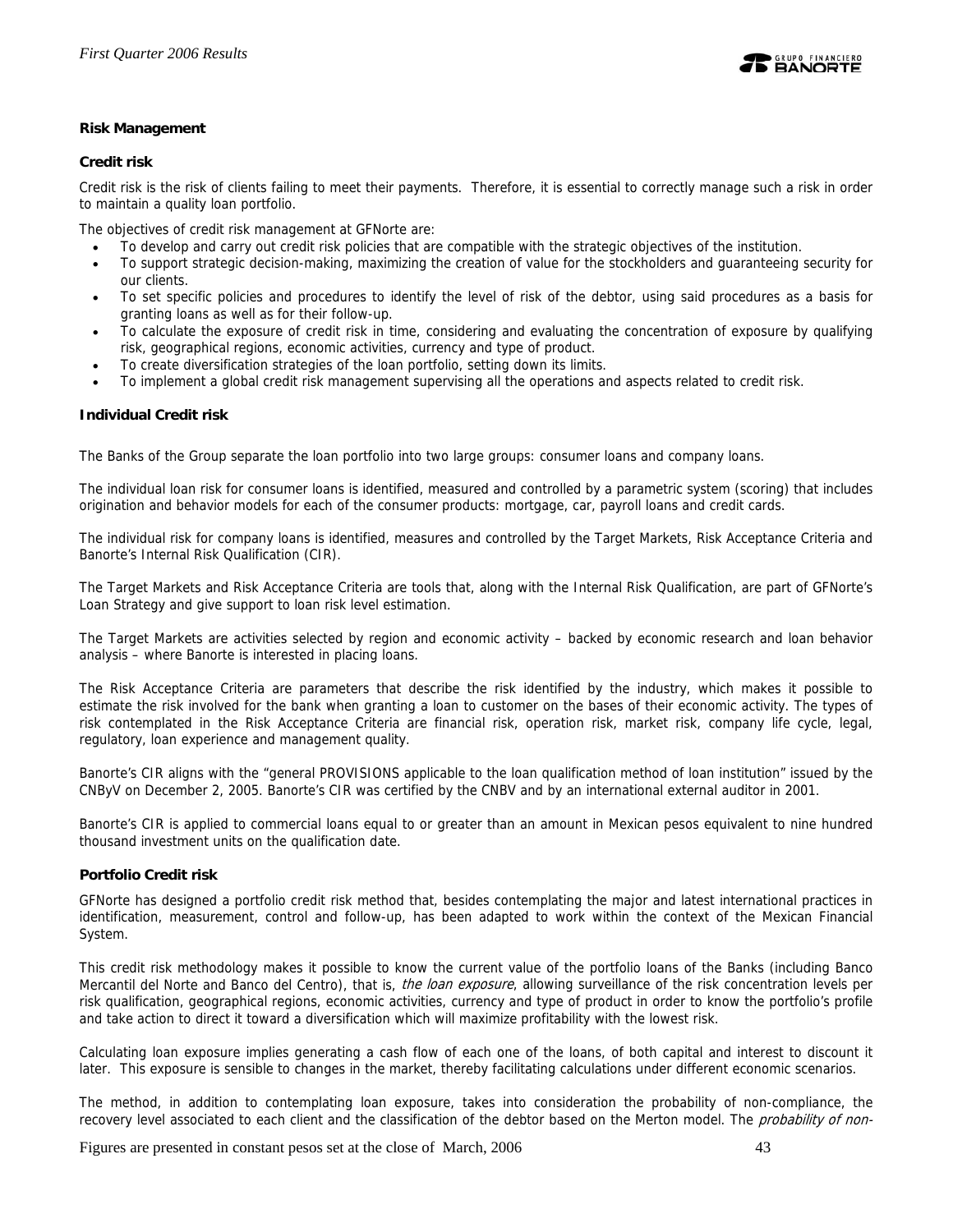compliance is the probability that the debtor will not meet his/her debt obligation with the bank according to the originally agreed terms and conditions. The probability of non-compliance is based on the transition matrixes that the Banks calculate from the migration of the debtors through different risk qualification levels. The recovery ratio is the percentage of total exposure that is estimated to be recovered if the debtor fails to comply. The *classification of the debtor*, based on the Merton model, associates the debtor's future behavior to loan and market factors on which his "credit health" depends, as determined by statistical techniques.

The results are risk measures such as the expected and unexpected loss at a one-year horizon. The expected loss is the credit portfolio's loss distribution average, which is used to measure the following year's expected loss due to non-compliance or variations in debtors' credit quality. This unexpected loss is an indicator of the loss that could be expected in extreme scenarios and is measured as the difference between the maximum loss given the distribution of losses, at a specific reliability level that in the case of the Banking Sector is 95%, and the expected loss.

The results obtained are used as a tool for better decision-making in granting loans and in the diversification of the portfolio, according to the Banks' global strategy. The individual risk identification tools and the portfolio credit risk methodology are periodically checked and updated to allow the application of new techniques that may support or strengthen them.

By March 31, 2006, the Banking Sector's total portfolio was Ps 115,495 million. The expected loss represents 1.9% and the unexpected loss is 3.8% with respect to the total portfolio. The average expected loss is 1.9% during the period between January 2006 and March 2006.

### **General rules for risk diversification in asset and liability operations applicable to loan institutions**

In December 2005, the COMMISSION issued the "General Rules for Risk Diversification in asset and liability operations applicable to loan institutions".

According to these provisions, the Banks shall make an analysis of the debtors and/or financings they have to determine the amount of their "Common Risk". Additionally, the Banks should have the necessary information and documentation to prove that a person or group of persons represents a common risk as per the cases referred to in the aforementioned Rules.

Upon granting financings to the same person or group of persons that represent a "Common Risk", the banks shall adjust to the maximum Financing limit that is the result of applying to the basic capital a factor that is associated with the Banks' capitalization level.

On the other hand, regarding public deposits, the Banking Sector shall diversify its risks, trying to make a proper integration of its liabilities in terms of the placement of the deposited funds.

In compliance with the risk diversification rules in asset and liability operations, Banco Mercantil del Norte submits the following information:

Basic capital by December 31, 2005 \$14,348

I. Financings whose individual amount represents

more than 10% of the basic capital:

Credit operations

| $\overline{\phantom{0}}$ | Number of financings       |         |
|--------------------------|----------------------------|---------|
| $-$                      | Total amount of financings | \$3.829 |
|                          | $-$ % vs. basic capital    | 27%     |
|                          |                            |         |
|                          | Money Market operations    |         |
| $\overline{\phantom{m}}$ | Number of financings       | q       |
| $\qquad \qquad -$        | Total amount of financings |         |
|                          |                            |         |

- − % vs. basic capital 134%
- II. Maximum amount of financing with the 3 major

Figures are presented in constant pesos set at the close of March, 2006 44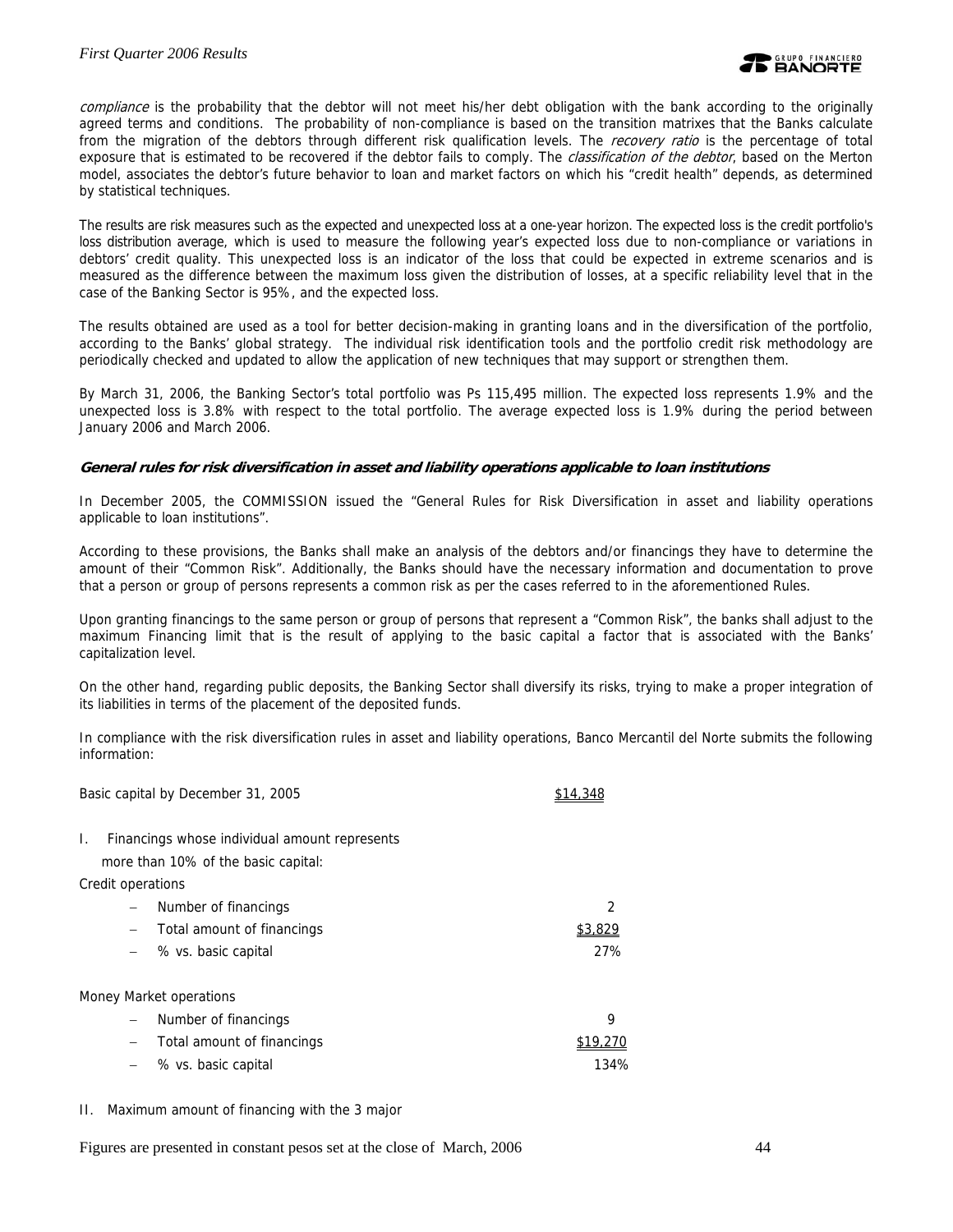| Common Risk debtors and groups                      | \$9.254       |
|-----------------------------------------------------|---------------|
| Banco del Centro submits the following information: |               |
| Basic capital by December 31, 2005                  | \$3.786       |
|                                                     |               |
| Financings whose individual amount represents<br>L. |               |
| more than 10% of the basic capital:                 |               |
| Credit operations                                   |               |
| Number of financings                                | 0             |
| Total amount of financings (i)                      | <u>ହ</u>      |
| % vs. basic capital                                 | 0%            |
| Money Market operations                             |               |
| Number of financings                                | $\mathcal{P}$ |
| Total amount of financings (i)                      | \$1.411       |
| % vs. basic capital                                 | 39%           |
|                                                     |               |
| Maximum amount of financing with the 3 major<br>Н.  |               |
| Common Risk debtors and groups                      | \$2.789       |

# **Market Risk**

# **Value at Risk**

The exposure to market risk is determined by calculating Value at Risk (VaR). VaR, in this method, is defined as the potential loss for one day that could affect the loan portfolio valuation at a certain date. This method is used for calculating the market risk as well as for setting and controlling the internal limits.

The Banking Sector of Grupo Financiero Banorte, S.A. and the Brokerage House applies the non-parametric historical simulation method to estimate the Value at Risk (VaR), considering a two-tail 99% reliability level, using the 500 immediate historical scenarios, multiplying the result by a safety factor that insures covering the unexpected volatility in the main risk factors that affect such portfolios and which is established according to the their behavior.

This method is applied to the financial instrument portfolio in and outside the balance, including money market and treasury operations, capital, foreign exchange and derived instruments for negotiation and coverage purposes, that are exposed to variations in risk factors that can have a direct effect on their market valuation (domestic interest rates, foreign interest rates, exchange rates, among others).

The average VaR for the January – March 2006 quarter for the portfolio is Ps 283 million.

| <b>Millions of Pesos</b> | <b>1Q05</b> | <b>2Q05</b> | <b>3Q05</b> | 4Q05   | <b>1Q06</b> |
|--------------------------|-------------|-------------|-------------|--------|-------------|
| Total VaR*               | 273         | 298         | 372         | 333    | 283         |
| Net Capital **           | 19.150      | 20.331      | 21.763      | 21.974 | 23,675      |
| VaR / Net Capital        | 1.43%       | 1.47%       | 1.71%       | 1.52%  | 1.20%       |

Quarter Average of Banking Sector and Brokerage House

\*\*\* Net capital at the close of the corresponding quarter

\*\*\*\* Net capital of the Banking Sector is the arithmetic sum of the net capitals of Banking Sector and Brokerage House.

Moreover, the average Value at Risk per risk factor of the portfolio of instruments described for the Banking Sector and Brokerage House, during the first quarter of 2006 is shown below: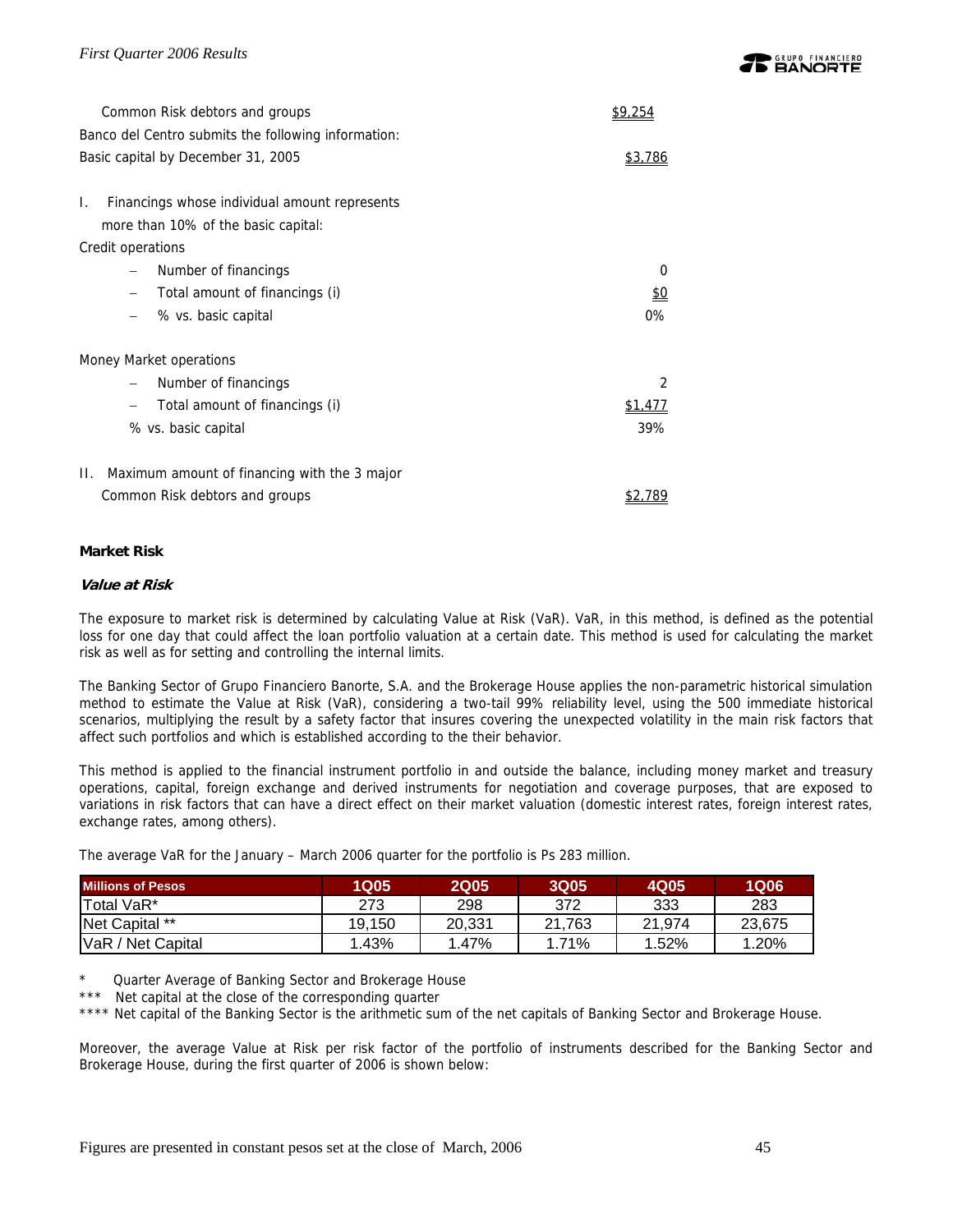

#### **Millions of Pesos Risk Factor VaR All Strategies (WaR**  $\sim$  VaR Domestic interest rate 247 Foreign interest rate 184 Exchange rate 167 Capitals 2 Prices of Bonds in Foreign Currency 125 Total VaR of Banking Sector and Brokerage House 283

The VaR for each of the risk factors shown is determined by simulating 500 historical scenarios of the variables that make up each of such factors, maintaining constant the variables that affect the other risk factors mentioned above. Similarly, the consolidated Value at Risk for the Banking Sector and Brokerage House considers the correlations of all the risk factors that affect portfolio valuation. That is why the arithmetic sum of the Value at Risk per Risk Factor does not match.

# **Backtesting Analysis**

In order to validate the daily VaR calculation measurement effectiveness, as a measure of market risk, the Backtesting analysis is updated weekly. This analysis makes it possible to compare the results estimated by VaR with the actual results.

# **Liquidity Risk and Balance**

In response to the Banking Sector's need to measure Liquidity Risk and to have consistent follow-up, the Banks us financial ratios, such as the Liquidity Ratios (Liquid Assets / Liquid Liabilities). Liquid Assets include availabilities, securities to negotiate and securities available for sale. Liquid Liabilities include demand deposits, demand interbanking loans and short-term interbanking loans.

For liquidity risk quantification and follow-up, the Banking Sector uses for the dollar portfolios, the criteria that the Bank of Mexico established for developing the Liquidity Coefficient, which makes it possible to evaluate the differentials between asset and liability flows in different periods of time. This promotes a healthier distribution of terms for these assets.

Moreover, to prevent the risk of concentrating terms and re-appreciation date for each of the Banks in the Banking Sector, a Gap Analysis is made to face the resources with sources of funding, detecting any concentration in advance. These analyses are made separately per currency (domestic, foreign, and udis).

Additionally a balance simulation analysis is made for each of the Banks in the Banking Sector. It is used to evaluate the future behavior of the Balance Sheet in a statistic and dynamic manner. An analysis of sensitivity to changes in domestic, foreign and actual rates is made on the base scenario. Tests are also made under extreme condition to evaluate the result of extreme changes in rates, funding and the exchange rate.

As a measure of the evaluation effectiveness of the simulation model, projections are periodically compared with actual data. These tests make it possible to evaluate the assumptions and the method used, and to make any necessary adjustments.

# **Operational Risk**

In January 2003, the Bank Sector of Grupo Financiero Banorte created a formal Operational Risk Department, known as Operational Risk Management Office (ARO for its acronym in Spanish), as part of the Risk Management Office. The latter department developed a master implementation plan (2004 – 2007) pursuant to local authority requirements, and the plan was approved by the Risk Policy Committee (CPR for its acronym in Spanish). In general, the plan covers institutional management of Operational Risk, records dealing with losses and calculation of Operational Risk capital requirements.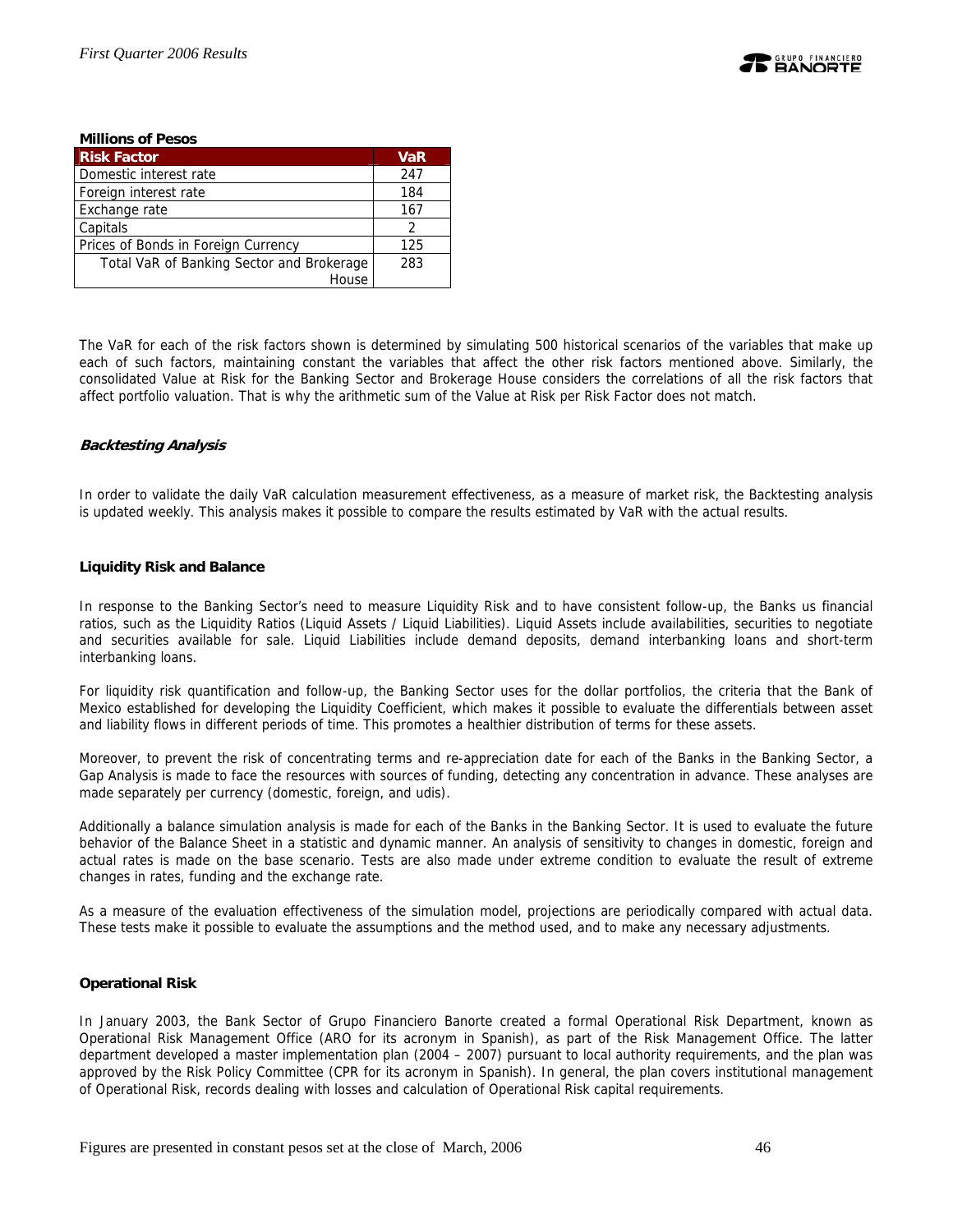

The master plan consists of the following phases:

- a. Close coordination with Comptrollership, Internal Audit and Risk generating areas,
- b. Identification of main sources of information,
- c. Creation of database,
- d. Definition of the type of software for Operational Risk Management and for calculating Op VaR,
- e. Acquisition or development of software,
- f. Implementation of software and testing, and
- g. Development of reports through the Managerial Information System.

As the cornerstone of Operational Risk Management, and considering the II Agreement of Basel, events that imply an actual or potential economic loss are being recorded in order to have the bases to calculate the Op VaR according to the Advanced Method (AMA) recommended in Basel II.

The Operational Risk Office works together with the Internal Audit and Comptrollership Offices in order to promote and provide assistance on achieving the goals of the former two, to wit: having effective Internal Controls that establish process procedures and ensure process compliance, and ongoing Audit oversight. Moreover, the ARO works closely with the Business, Systems and Operations Departments to develop strategies that mitigate operational risk.

### **Management Model**

The banks of Grupo Financiero Banorte have well-defined objectives that are reached through different plans, programs and projects. Reaching these objectives may be affected by operating risks. Therefore it is necessary to have a methodology to manage them within the organization and the operational risk management is now a definite institution policy that has top management backing.

To carry out Operational Risk Management, it is essential to identify each of the operating risks in the processes in order to analyze them properly. Thus, the identified risks are managed in order to eliminate or mitigate them (trying to reduce their severity or frequency) and defining the corresponding tolerance levels. At present, the development of an Institutional Operational Risk Management Model is underway. The first step is to record operational risk events.

# **Record of Events**

Given the nature of Operational Risk, it is necessary to have an historical Database that contains operating events in which the institution has incurred to be able to determine the trends, frequency, impact and distribution.

To record operating loss events, an in-house system was developed. It is called the "Operating Loss Events Recording System" (SCERO). This system enables the central information supplying areas to record these events directly and on-line. The events are classified per Type of Event according to the following categories (in keeping with those proposed by Basel II):

| <b>Types of Events</b> | Description                                                                           |  |  |  |  |  |
|------------------------|---------------------------------------------------------------------------------------|--|--|--|--|--|
| Internal Fraud         | Acts intended to defraud, usurp the property or avoid the regulation, law or policies |  |  |  |  |  |
|                        | of the Institution that involve at least one internal party.                          |  |  |  |  |  |
| <b>External Fraud</b>  | Acts, by a third party, Acts intended to defraud, usurp the property or avoid the     |  |  |  |  |  |
|                        | law.                                                                                  |  |  |  |  |  |
| <b>Labor Relations</b> | Acts that inconsistent with the laws or agreements of employment, health or           |  |  |  |  |  |
|                        | safety, or that result in payment of claims for personal damage or regarding          |  |  |  |  |  |
|                        | discrimination issues.                                                                |  |  |  |  |  |
| Practices with Clients | Negligent or unintentional faults that hinder compliance with the professional        |  |  |  |  |  |
|                        | obligations with clients, or faults derived from the nature or design of a product or |  |  |  |  |  |
|                        | service.                                                                              |  |  |  |  |  |
| Damage to Assets       | Loss or damage to physical assets due to natural disasters or other events.           |  |  |  |  |  |
| <b>System Failures</b> | Interruption of business activities because of information system failures.           |  |  |  |  |  |
| Execution,<br>Delivery | Failures in processing transactions or in process management and in relationships     |  |  |  |  |  |
| Processes              | with counterparts and suppliers.                                                      |  |  |  |  |  |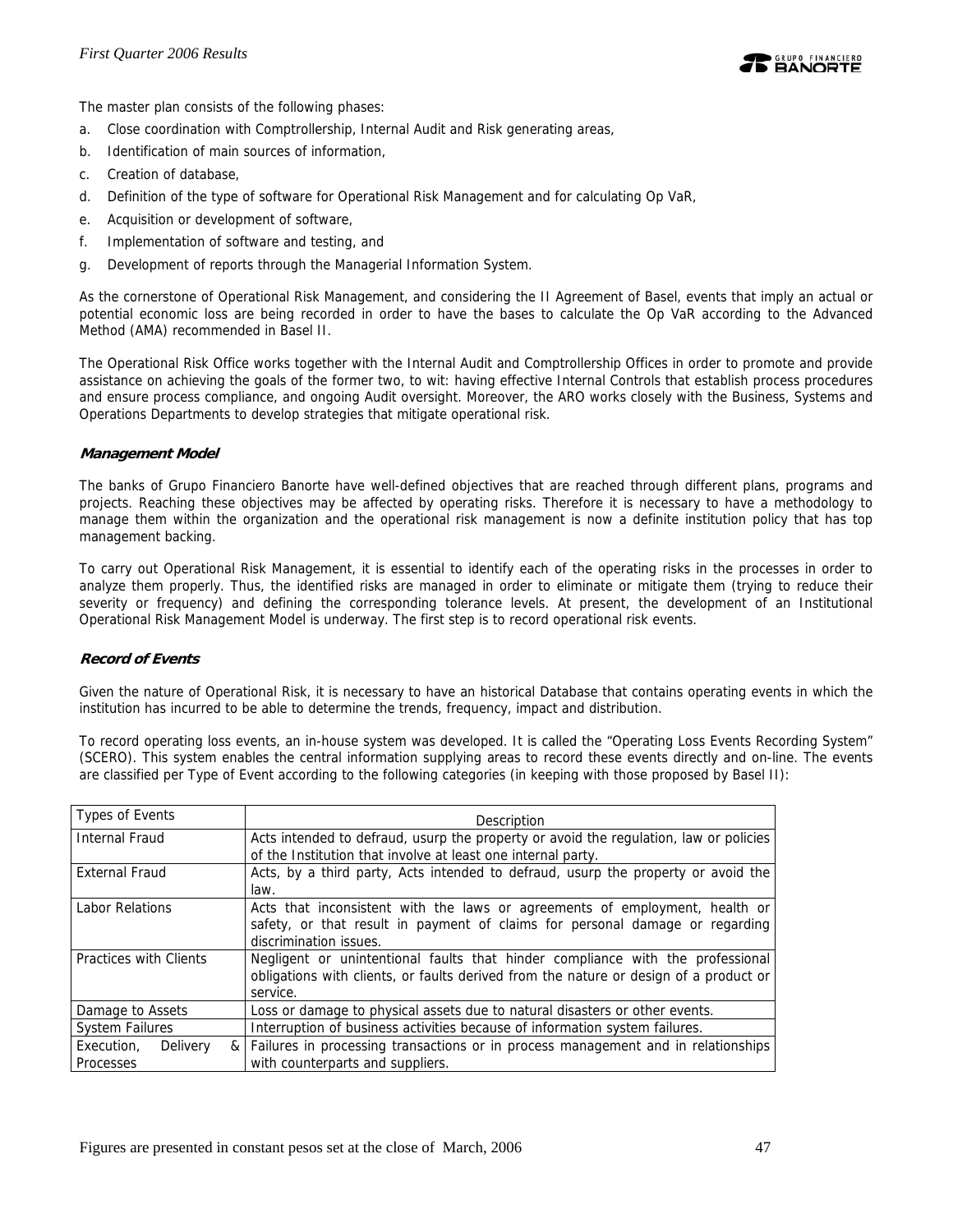

# **Technological Risk**

As Technological Risk is an inherent part of Operational Risk, they are managed together. The area of Technology and Operations performs the functions established by the CNBV for Technological Risk Management issues associated with the establishment of controls, vulnerability evaluation and contingency plans.

To face Operational Risk caused by high-impact external events, the banks of Grupo Financiero Banorte are working on a project to enhance their Business Continuity Plan (BCP) and their Business Recovery Plan (BRP). The project leader is the Executive Directorship of Comptrollership because of its relationship with processes, procedures and compliance. However, other fundamental areas participate: Technology and Operations, Business, and the ARO Directorship. Despite the above, we still have the services of an outside provider, of international renown, to backup the business' critical systems, guaranteeing operation continuity in the event of contingency or disaster.

### **Legal Risk**

As part of the Leal Risk management, a detailed record is kept on judicial, administrative and fiscal issues (in favor of or against) the Institution. This record includes the attorneys' estimation of the contingencies based on their knowledge of each case. This makes it possible to create the necessary accounting reserves to face such contingencies.

It is essential to measure the Legal Risk as part of Operational Risk in order to understand and estimate its impact. Therefore, the legal issues that result in actual operating losses are recorded in the SCERO, according to a predefined taxonomy.

Based on the statistics of the legal issues underway and the actual loss events, it is possible to identify specific legal or operating risks, which are analyzed to eliminate them or mitigate (reduce or limit future occurrence) their impact.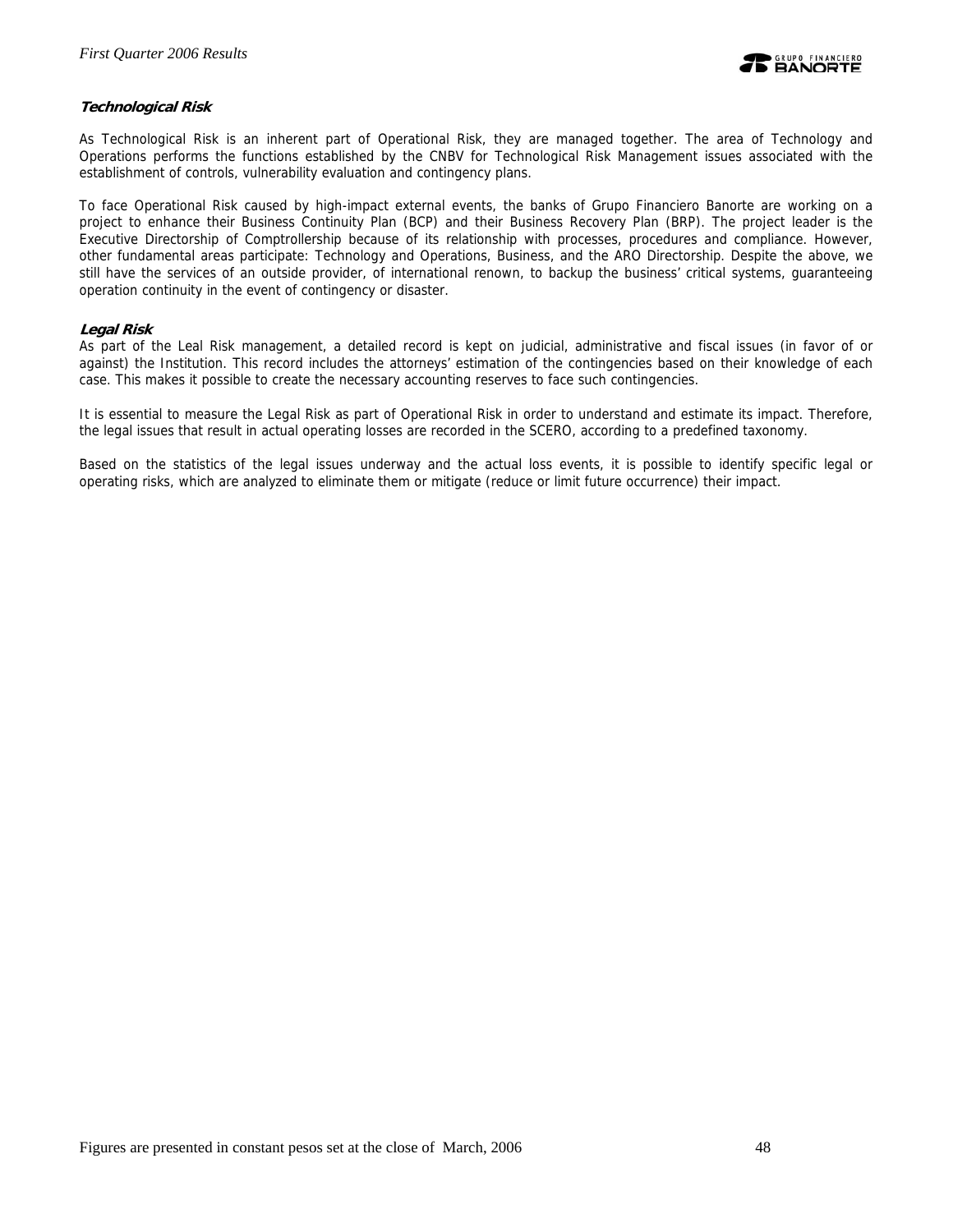# **Information by Segments**

# **GFNORTE –INCOME STATEMENT AS OF 1Q06 (Millions of Pesos)**

|                                          | Holding        | Banorte        | <b>Bancen</b>            | okerag         | Leasing                  | <sup>:</sup> actorin     | Vareho                   | <sup>2</sup> ronego<br>cio | <b>Total</b> | Eliminatio               | Final<br><b>Balance</b> |
|------------------------------------------|----------------|----------------|--------------------------|----------------|--------------------------|--------------------------|--------------------------|----------------------------|--------------|--------------------------|-------------------------|
|                                          |                |                |                          |                |                          |                          | sing                     |                            |              | ns                       |                         |
| Interest Income                          | $\overline{2}$ | 8.132          | 842                      | 612            | 107                      | 79                       | $\mathbf{1}$             | 43                         | 9.817        | (1,058)                  | 8,759                   |
| <b>Interest Expense</b>                  |                | 5.139          | 546                      | 604            | 49                       | 46                       |                          | 12                         | 6.397        | (1,004)                  | 5,393                   |
| Loan Fees                                |                | 144            |                          |                |                          |                          |                          |                            | 144          |                          | 144                     |
| <b>Fees Paid</b>                         |                | 35             | $\overline{\phantom{a}}$ | $\overline{a}$ | $\overline{a}$           |                          |                          | 4                          | 39           |                          | 39                      |
| Net Interest Income (NII)                | $\overline{2}$ | 2,993          | 296                      | 8              | 58                       | 33                       | $\blacksquare$           | 30                         | 3,419        | (54)                     | 3,365                   |
| Repomo-Margin                            | (1)            | (11)           | (49)                     | (6)            | (3)                      | (4)                      | 2                        | (1)                        | (72)         | $\overline{\phantom{a}}$ | (72)                    |
| <b>NII after Repomo</b>                  | 1              | 2,982          | 247                      | $\overline{2}$ | 55                       | 29                       | $\overline{2}$           | 30                         | 3,347        | (54)                     | 3,293                   |
| Loan Loss & Loss Sharing Provisions      |                | 343            | 25                       | $\sim$         | $\overline{\phantom{a}}$ | $\overline{\phantom{a}}$ |                          | $\overline{2}$             | 371          | ÷                        | 371                     |
| <b>NII after Provisions</b>              | 1              | 2,639          | 222                      | $\overline{2}$ | 55                       | 29                       | $\overline{2}$           | 27                         | 2.976        | (54)                     | 2,922                   |
| Fees on services,                        |                | 1,161          | 721                      | 98             | $\overline{2}$           | 3                        | 5                        | $\overline{a}$             | 1,991        | $\overline{\phantom{a}}$ | 1,991                   |
| Fees paid,                               |                | 269            | 138                      |                |                          |                          |                          | $\overline{\phantom{a}}$   | 407          | ÷                        | 407                     |
| Market-related Income                    |                | 327            | 90                       | 71             |                          |                          |                          |                            | 488          |                          | 488                     |
| <b>Total Non Interest Income</b>         | $\blacksquare$ | 1,220          | 673                      | 169            | $\overline{2}$           | 3                        | 5                        | $\blacksquare$             | 2,072        | ÷                        | 2,072                   |
| <b>Total Operating Income</b>            | 1              | 3,858          | 895                      | 171            | 57                       | 31                       | 7                        | 27                         | 5,047        | (54)                     | 4.993                   |
| <b>Non-Interest Expense</b>              | 1              | 2.634          | 230                      | 127            | 38                       | 7                        | 4                        | 21                         | 3.063        | (113)                    | 2.950                   |
| <b>Operating Income</b>                  | ٠              | 1,224          | 665                      | 44             | 18                       | 25                       | 3                        | 6                          | 1,985        | 59                       | 2,044                   |
| Non Operating Income                     |                | 193            | 4                        | 3              | 10                       |                          | 100                      | 1                          | 318          | (61)                     | 257                     |
| Non Operating Expense                    |                | 193            | 8                        |                |                          |                          | 100                      |                            | 304          | (2)                      | 302                     |
| <b>Non Operating Income (Expense)NET</b> | (1)            | $\blacksquare$ | (4)                      | 3              | 9                        | 6                        | $\blacksquare$           | 1                          | 14           | (59)                     | (45)                    |
| Pre-tax Income                           | (2)            | 1.224          | 661                      | 46             | 28                       | 31                       | 4                        | 7                          | 1.999        |                          | 1.999                   |
| <b>Tax and Profit sharing</b>            | 1              | 569            | 112                      | 11             |                          | 8                        | 1                        | $\overline{2}$             | 704          |                          | 704                     |
| Net Income before subsidiaries           | (2)            | 656            | 549                      | 35             | 28                       | 22                       | 3                        | 4                          | 1.295        |                          | 1.295                   |
| Subsidiaries 'net income                 | 1.372          | 31             | 9                        | 3              |                          | $\overline{\phantom{a}}$ | $\overline{\phantom{a}}$ | $\overline{\phantom{a}}$   | 1.417        | (1.273)                  | 144                     |
| Net Inc. from continuos operations       | 1,370          | 687            | 559                      | 39             | 28                       | 22                       | 3                        | 4                          | 2.711        | (1.273)                  | 1.439                   |
| Extraodinary items, net                  |                |                |                          |                |                          |                          |                          |                            |              |                          |                         |
| <b>Minority Interest</b>                 |                |                | (42)                     |                |                          |                          |                          |                            | (42)         | (27)                     | (69)                    |
| <b>TOTAL NET INCOME</b>                  | 1,370          | 687            | 517                      | 39             | 28                       | 22                       | 3                        | 4                          | 2,669        | (1, 299)                 | 1,370                   |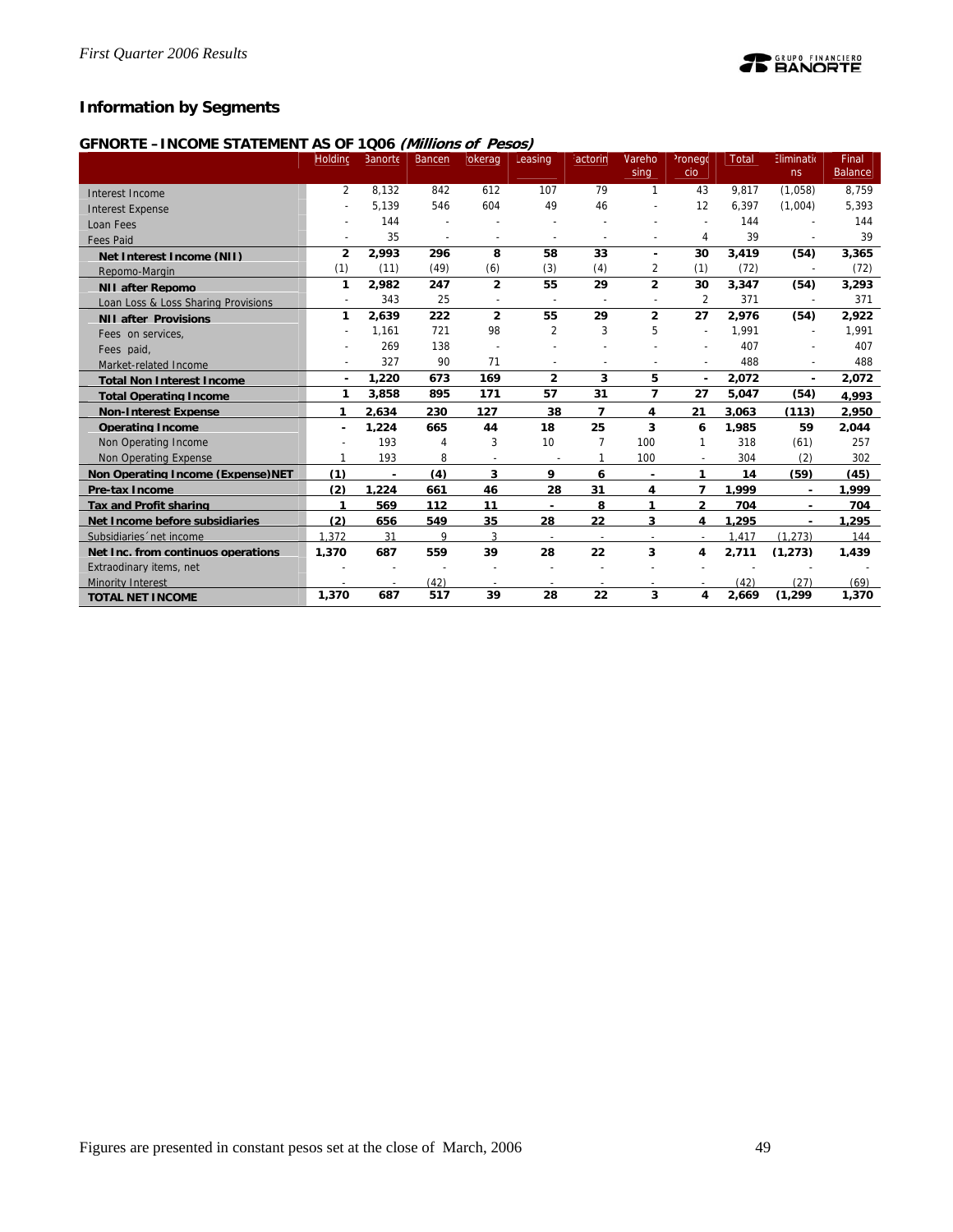

### **GFNORTE - BALANCE SHEET AS OF 1Q06 (Millions of Pesos)**

|                                 | Holding        | <b>Banorte</b> | <b>Bancen</b>  | rokerage                 | easing | Factorin       | Varehou        | Pronego                  | <b>Total</b> | <b>Eliminati</b> | <b>Final</b>   |
|---------------------------------|----------------|----------------|----------------|--------------------------|--------|----------------|----------------|--------------------------|--------------|------------------|----------------|
|                                 |                |                |                |                          |        |                | ing            | cio                      |              | ns               | <b>Balance</b> |
| <b>Cash and due from Banks</b>  | 79             | 37,954         | 2,362          | $\overline{2}$           | 10     | 3              | 52             | 1                        | 40.464       | (1,634)          | 38,830         |
| Negotiable Instruments          |                | 15,703         | 372            | 403                      |        |                |                |                          | 16,478       | (2, 214)         | 23,870         |
| Securities held for sale        |                | 5,186          |                |                          |        |                |                |                          | 5,186        |                  | 5,186          |
| Securities held to maturity     |                | 4,420          | $\overline{a}$ | $\overline{a}$           |        |                |                |                          | 4,420        | $\overline{a}$   | 4,420          |
| <b>Financial Instruments:</b>   | $\blacksquare$ | 25,309         | 372            | 403                      |        |                | $\blacksquare$ | ٠                        | 26,084       | (2, 214)         | 23,870         |
| Non-assigned securities to pay  |                |                |                |                          |        |                |                |                          |              |                  |                |
| Futures receivable, net         |                | 100            | 1              | 18                       |        |                |                |                          | 119          |                  | 119            |
| Options and derivatives, net    | $\overline{a}$ | 350            | $\sim$         | 200                      |        |                |                | $\overline{a}$           | 550          | $\overline{a}$   | 550            |
| <b>Repos &amp; Derivatives:</b> | ÷              | 449            | 1              | 218                      | ÷,     |                | ä,             | ٠                        | 668          | ä,               | 668            |
| Commercial                      |                | 52,342         | 825            | $\overline{a}$           | 2,015  | 3,181          |                | 388                      | 58,750       | $\overline{a}$   | 58,750         |
| <b>Financial Intermediaries</b> |                | 4,188          |                |                          | 263    |                |                |                          | 4,451        | (2,211)          | 2,240          |
| Consumer                        |                | 13,838         | 2,678          |                          | 1      |                |                |                          | 16,516       | ÷                | 16,516         |
| Mortgage                        |                | 25,382         | 195            |                          |        |                |                |                          | 25,576       | $\overline{a}$   | 25,576         |
| <b>Goverment Entities</b>       |                | 14,418         | 13             |                          | 34     |                |                |                          | 14,465       | $\overline{a}$   | 14,465         |
| Fobaproa                        |                | 166            |                |                          |        |                |                |                          | 166          |                  | 166            |
| <b>Performing Loans</b>         |                | 110,334        | 3,710          |                          | 2,312  | 3,181          |                | 388                      |              |                  | 117,713        |
| Commercial                      |                | 564            | 69             |                          | 20     | 31             |                | 15                       | 699          |                  | 699            |
| <b>Financial Intermediaries</b> |                |                |                |                          |        |                |                |                          |              |                  |                |
| Consumer                        |                | 390            | 40             |                          |        |                |                |                          | 430          |                  | 430            |
| Mortgage                        |                | 733            | 20             |                          |        |                |                |                          | 753          |                  | 753            |
| <b>Goverment Entities</b>       |                |                |                |                          |        |                |                |                          |              |                  |                |
| <b>Past Due Loans</b>           |                | 1,688          | 128            |                          | 20     | 31             | $\sim$         | 15                       | 1,882        | $\blacksquare$   | 1,882          |
| <b>Total Loans</b>              |                | 112,022        | 3,838          |                          | 2,332  | 3,211          |                | 403                      | 121,80       | (2, 211)         | 119,595        |
| Preventive loan loss reserves   |                | 2,951          | 178            |                          | 40     | 46             | 8              | 3,223                    |              |                  | 3,223          |
| <b>Net Loan Portfolio</b>       |                | 109,071        | 3,660          |                          | 2,292  | 3,165          | $\blacksquare$ | 395                      | 118,583      | (2, 211)         | 116,372        |
| <b>Credit Assets Portfolio</b>  |                | 3,657          | 89             |                          |        |                |                |                          | 3,745        |                  | 3,745          |
| Sundry debtors and other        | 11             | 7,181          | 480            | 50                       | 26     | $\overline{4}$ | 33             | 3                        | 7,788        |                  | 7,788          |
| Foreclosed assets, net          |                | 344            | 8              | $\overline{\phantom{a}}$ | 4      |                |                | $\overline{a}$           | 356          |                  | 356            |
| Real Estate, Furniture &        |                | 4,946          | 117            | 31                       | 508    | $\mathbf{1}$   | 49             | 9                        | 5.660        |                  | 5,660          |
| Investments in subsidiaries     | 22,133         | 856            | 496            | 47                       |        |                |                | $\overline{\phantom{a}}$ | 23,531       | (21, 152)        | 2,379          |
| Deferred taxes                  |                | 290            |                |                          |        | 10             |                | 4                        | 304          | (51)             | 253            |
| Deferred charges & Intangibles  | 39             | 802            | 133            | 171                      |        | 11             | 85             | $\overline{\phantom{a}}$ | 1,242        | (10)             | 1,232          |
| <b>Total Other Assets</b>       | 22.183         | 18.075         | 1.324          | 298                      | 538    | 26             | 168            | 15                       | 42.627       | (21.213)         | 21,413         |
| <b>TOTAL ASSETS</b>             |                | 22,262 190,858 | 7,720          | 921                      | 2,840  | 3,194          | 220            | 411                      | 228,426      | (27, 272)        | 201,154        |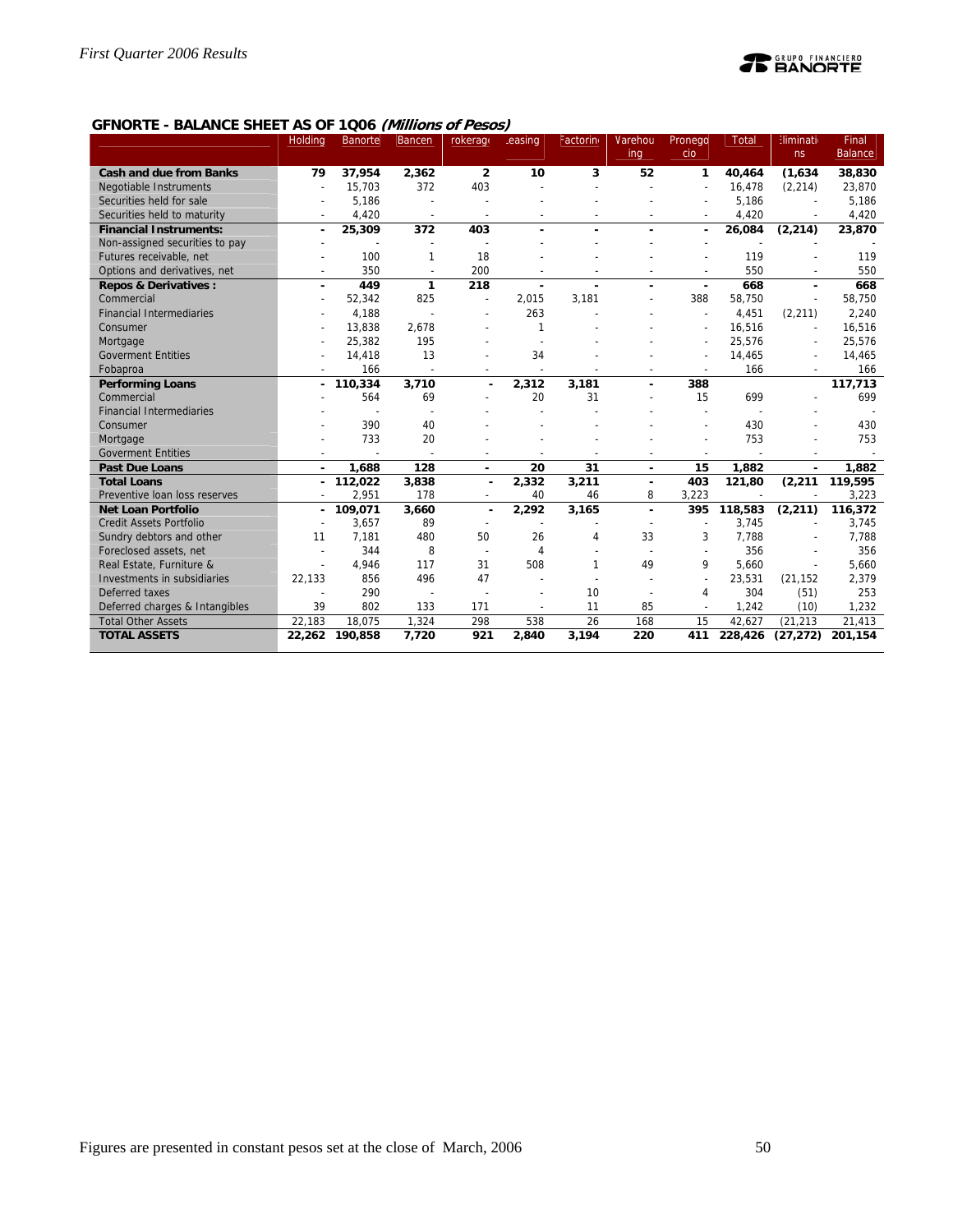

# **GFNORTE -BALANCE SHEET AS OF 1Q06 (Millions of Pesos)**

|                                            | Holding      | <b>Banorte</b>           | Bancen                   | rokerage                 | easing                   | Factorin                 | Varehou                  | Pronego                  | <b>Total</b>             | <b>Eliminati</b> | Final          |
|--------------------------------------------|--------------|--------------------------|--------------------------|--------------------------|--------------------------|--------------------------|--------------------------|--------------------------|--------------------------|------------------|----------------|
|                                            |              |                          |                          |                          |                          |                          | ing                      | cio                      |                          | ns               | <b>Balance</b> |
| <b>Demand Deposits</b>                     |              | 76.795                   | $\overline{\phantom{a}}$ |                          |                          |                          |                          |                          | 76.795                   | (494)            | 76,301         |
| <b>Time Deposits</b>                       |              | 64,316                   | 2,214                    |                          |                          |                          |                          |                          | 66,530                   | (2, 341)         | 64,189         |
| <b>Bonds</b>                               |              |                          |                          |                          |                          |                          |                          |                          |                          |                  |                |
| <b>Deposits</b>                            |              | 141,111                  | 2,214                    |                          |                          |                          |                          |                          | 143,325                  | (2, 835)         | 140,490        |
| Demand                                     |              | 1,508                    | 49                       |                          |                          |                          |                          |                          | 1,558                    | (1,026)          | 532            |
| Short term                                 |              | 2,740                    | 8                        |                          | 909                      | 2,836                    | 82                       | 341                      | 6,916                    | (2,202)          | 4,714          |
| Long term                                  |              | 9,548                    | 60                       |                          | 1,379                    | $\overline{\phantom{a}}$ | $\overline{\phantom{a}}$ | ÷,                       | 11,037                   |                  | 11,037         |
| Due to banks & corresp.                    |              | 13,846                   | 117                      |                          | 2,287                    | 2,836                    | 82                       | 341                      | 19,511                   | (3,228)          | 16,282         |
| Non-assigned securities to pay             |              | $\overline{\phantom{a}}$ | $\overline{\phantom{a}}$ | $\overline{\phantom{a}}$ |                          |                          |                          | $\overline{\phantom{a}}$ | $\overline{\phantom{a}}$ |                  |                |
| Futures receivable, net                    |              | 396                      | $\overline{2}$           | 13                       |                          |                          |                          |                          | 411                      |                  | 411            |
| Options and derivatives, net               |              | 315                      | ÷,                       | 200                      |                          |                          |                          |                          | 515                      |                  | 515            |
| <b>Repos &amp; Derivatives:</b>            |              | 711                      | $\overline{2}$           | 213                      | ٠                        |                          |                          | ٠                        | 926                      |                  | 926            |
| Income Tax & Profit Sharing                |              | 561                      | 48                       | 27                       | $\overline{\phantom{a}}$ | 4                        |                          | $\overline{a}$           | 639                      |                  | 639            |
| Other Payable accounts                     | $\mathbf{1}$ | 14.421                   | 75                       | 83                       | 198                      | 1                        | 11                       | 11                       | 14,800                   | 4                | 14,804         |
| Other payable accounts                     | 1            | 14,983                   | 123                      | 109                      | 198                      | 5                        | 11                       | 11                       | 15,440                   | 4                | 15,444         |
| Subordinated<br>Convertible<br>non         |              | 4,579                    | $\overline{\phantom{a}}$ | $\overline{a}$           |                          |                          |                          |                          | 4,579                    |                  | 4,579          |
| <b>Deferred Taxes</b>                      |              |                          | 4                        | 27                       |                          |                          | 20                       |                          | 51                       | (51)             |                |
| Deferred credits                           |              | 67                       |                          |                          | 48                       |                          |                          |                          | 115                      | (10)             | 105            |
| <b>TOTAL LIABILITIES</b>                   | $\mathbf{1}$ | 175,297                  | 2,460                    | 350                      | 2,533                    | 2,841                    | 113                      | 352                      | 183,947                  | (6, 120)         | 177,827        |
| <b>STOCKHOLDER 'S EQUITY</b>               |              |                          |                          |                          |                          |                          |                          |                          |                          |                  |                |
| Paid-in Capital                            | 11.252       | 6,849                    | 3,207                    | 505                      | 154                      | 130                      | 82                       | 73                       | 22,252                   | (11,000)         | 11,252         |
| Share subscription premiums                | 1,739        | 1,079                    |                          | $\overline{\phantom{a}}$ |                          |                          |                          | $\overline{\phantom{a}}$ | 2,818                    | (1,079)          | 1,739          |
| Subordinated<br>Convertible                |              |                          |                          |                          |                          |                          |                          |                          |                          |                  |                |
| <b>Subscribed Capital</b>                  | 12,992       | 7,928                    | 3,207                    | 505                      | 154                      | 130                      | 82                       | 73                       |                          | 25,071 (12,079)  | 12,992         |
| <b>Capital Reserves</b>                    | 1,709        | 2,799                    | 389                      | 41                       | 63                       | 47                       | 12                       | $\overline{\phantom{a}}$ | 5,059                    | (3,350)          | 1,709          |
| <b>Retained Earnings</b>                   | 16,390       | 7,325                    | 768                      | 491                      | 253                      | 236                      | 70                       | (19)                     | 25,515                   | (9, 125)         | 16,390         |
| Surplus (Deficit) from securities          |              | 100                      | (14)                     |                          | $\overline{a}$           | $\overline{\phantom{a}}$ |                          |                          | 85                       | 85               |                |
| <b>Results</b><br>of foreign operations    |              |                          | ÷                        | $\overline{2}$           |                          |                          |                          |                          | $\overline{2}$           | (2)              |                |
| (Insuf.)<br><b>Excess</b><br>in<br>capital | (5, 971)     | (2,604)                  |                          | (496)                    | (190)                    | (82)                     | (3)                      |                          | (9, 345)                 | 3,374            | (5, 971)       |
| Fixed<br>Mon assets<br>results<br>Non      |              | 13                       | ÷                        |                          |                          |                          |                          |                          | 13                       | (13)             |                |
| Non Mon assets results Investm             | (4,228)      | (383)                    | (67)                     | (13)                     |                          |                          | (56)                     |                          | (4, 747)                 | 518              | (4,228)        |
| Adjustment in<br>the<br>employees          |              | (304)                    | $\overline{\phantom{a}}$ | $\overline{\phantom{a}}$ |                          | $\overline{\phantom{a}}$ |                          |                          | (304)                    | 304              |                |
| Net Income                                 | 1,370        | 687                      | 517                      | 39                       | 28                       | 22                       | 3                        | 4                        | 2,669                    | (1, 299)         | (1, 370)       |
| <b>Earned Capital</b>                      | 9,270        | 7,632                    | 1,592                    | 65                       | 153                      | 223                      | 26                       | (14)                     | 18,948                   | (9,507)          | 9,270          |
| <b>Minority Holdings</b>                   |              |                          | 460                      | $\overline{\phantom{a}}$ | $\overline{a}$           | $\overline{a}$           | $\overline{\phantom{a}}$ |                          | 461                      | 605              | 1,066          |
| Total Stockholder's Equity                 | 22,261       | 15,561                   | 5,260                    | 570                      | 307                      | 353                      | 108                      | 59                       |                          | 44,479 (20,981)  | 23,327         |
| TOT.<br>LIAB. 8c<br>STOCKHOLD.             | 22,262       | 190.858                  | 7,720                    | 921                      | 2,840                    | 3.194                    | 220                      | 411                      | 228,426 (27,101)         |                  | 201,154        |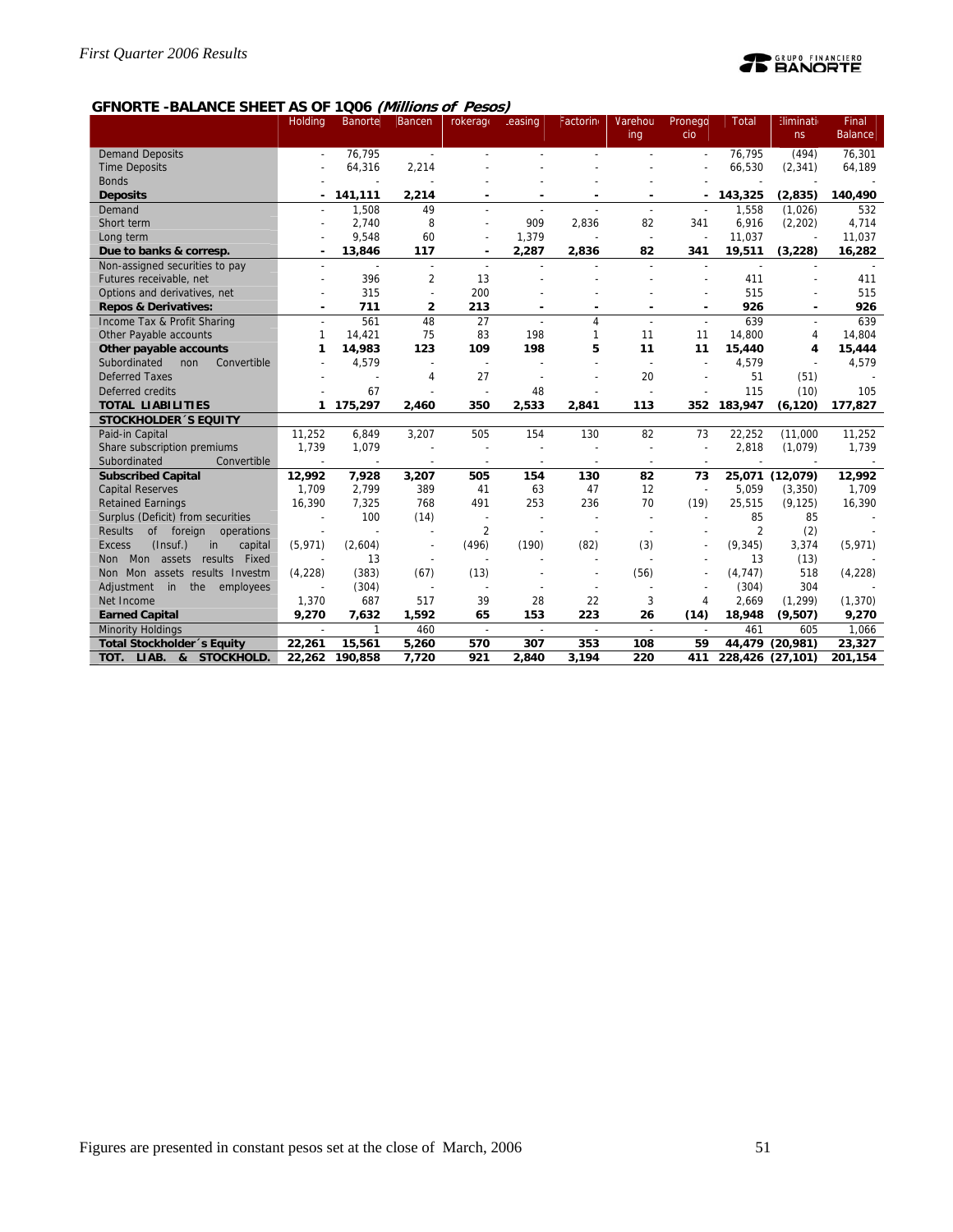

# **Internal Control**

The companies that make up GFNorte have an Internal Control System (SCI) that complies with the guidelines established by both the Board of Directors and the regulatory authorities.

The mission of the Internal Control structure is to help ensure the proper working order of adequate internal control of its operations. Said structure is made up of several components:

- A. The Board of Directors with the support of the Risk Policy Committee and the Audit Committee.
- B. General Management and its support areas, to wit the Comprehensive Risk Management Unit (UAIR), and the Legal and Comptrollership Departments, which are in charge of ensuring that adequate control and risk levels are maintained in the Group's operations.
- C. Internal Audit, External Audit and the Statutory Accountant, as structures of additional support to watch over the proper working order of the Internal Control System and to provide reasonable certainty as to the reliability of the information generated.
- D. Documents that specify the general control criteria which must be followed to operate and register transactions; to put our human, material and technological resources to good use; to ensure proper usage, security, timeliness and reliability of information; due compliance with external and internal rules and regulations; and a Code of Conduct that regulates the conduct of all Group directors, officers and employees during the performance of their activities.
- E. Manuals of policies and procedures that regulate the operations undertaken by the institution and that establish the points of control to be observed and the parties responsible for compliance thereof.

During 1Q06, the Code of Ethics was presented to the Board of Directors. Some changes in its contents were proposed changing its name to Code of Conduct of GFNorte. Once this new Code was approved, it was communicated to all the organization with the help of Banorte´s Intranet.

# **Treasury Policy**

GFNorte's Banking Sector Treasury is the central unit in charge of balancing its resource needs, monitoring and managing the regulatory levels, eliminating the rate risk of fixed-rate placement operations by using coverage and implementing arbitrage strategies.

The cash currencies and investment in securities are in Mexican pesos and U.S. dollars.

### **Internal and External Liquidity Sources**

The internal liquidity sources, in local as well as foreign currency, come from the various deposit products that the institution offers its customers, that is checking accounts and term deposits. Another source is the sales of the institution's assets.

External liquidity sources include various mechanisms to access the debt and capital markets. For instance, issuing credit titles, loans from other institution including the Central Bank and international agencies, as well as issuing subordinate debts. This concept also considers the liquidity that the bank obtains by reporting the securities the institution has that are feasible for this type of operation.

Another alternative for getting resources is by issuing capital shares.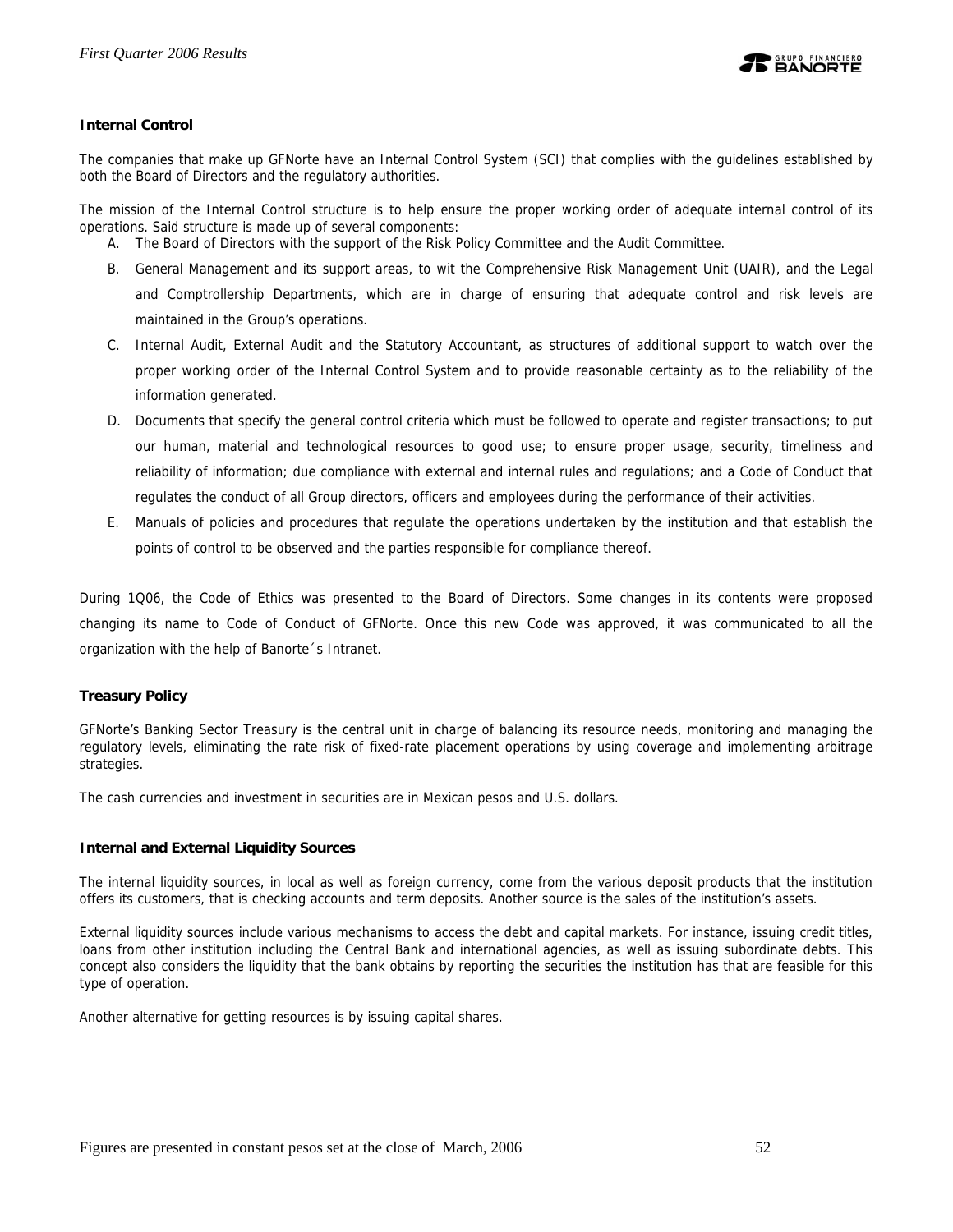

# **Dividend Policy**

During the April 30, 2003 session, the Board of Directors approved a dividend payment policy in which it will propose to the General Ordinary Stockholders' Meeting a dividend payment consisting of at leas 15% of the Partnership's net recurring profit, providing that there is no legal impediment and that market conditions and the Partnership's financial situation allow it.

### **Related parties loans**

At GFNorte, the amount of the loans performed with related individuals and companies, does not exceed the established limit of 75% of the Tier 1 capital. As of March 31, 2006 and 2005, the loans granted to related parties totaled Ps 6,035 million and Ps. 4,394 million, respectively.

### **Persons In Charge**

The undersigned represent under oath that, within the scope of our respective functions, we have drawn up the information relative to Grupo Financiero Banorte contained in this report, which, to the best of our knowledge, reasonably reflects its situation.

Ing. Luis Peña Kegel Chief Executive Officer of Grupo Financiero Banorte, S. A. de C. V.

Ing. Sergio García Robles Gil Chief Financial Officer

C.P. Román Martínez Méndez Managing Director Audit

Lic. Jorge Eduardo Vega Camargo Executive Director Comptrollership

C.P. Nora Elia Cantú Suárez Executive Director Accounting